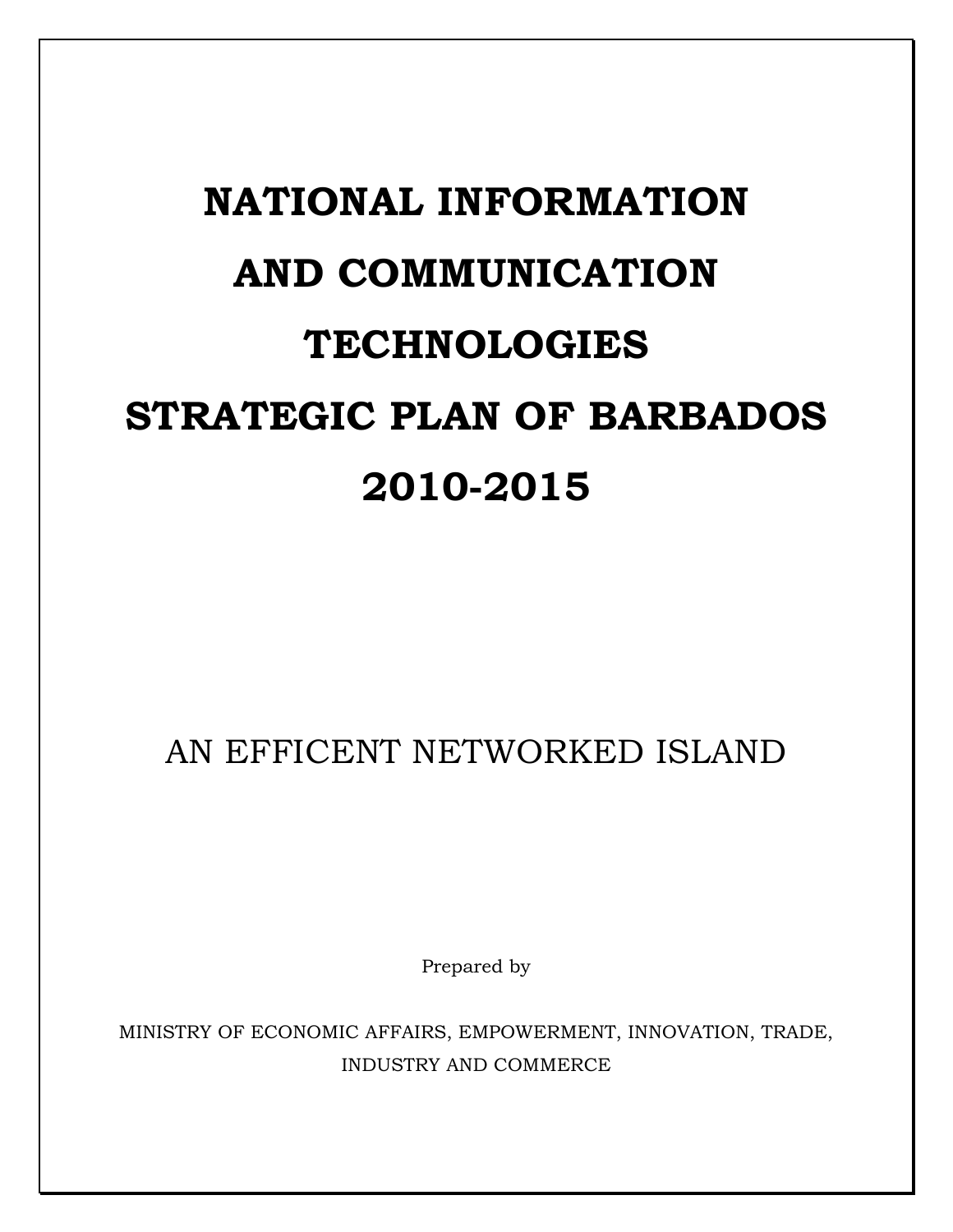#### **MINISTER'S MESSAGE**

The years 2010-2015 are to be considered a defining period in the technological landscape of Barbados. From the perspective of a volatile global economy that presents myriad challenges for small island developing states. Any individual or grouping that is entrusted with the authority of driving this process and in a position to take decisions in the interest of our nation and its people, must seek to engender a greater sense of awareness among the general public and the business community to the numerous benefits that can be derived from the use of Information and Communication Technologies (ICTs).

ICTs help to fuel efficiency, drive competitiveness, stimulate knowledge creation and sustain economic, social and cultural development. Of course, at the root of this is the desire for all citizens to have an improved quality of living. The benefits of ICT come not only from the aforementioned but through the greater benefit which results from the facilitation of new types of progressive solutions and economic opportunities that ICT deployment makes possible.

As we transition into a more ICT advanced economy, it has become clear that all players within the domestic sphere will be key to making this endeavour a success.

Over the last twenty years the world has witnessed an explosion in the use of ICTs. This situation would demand that we take a look at Barbados" legacy systems. These systems must be replaced in order to exploit the greatest benefits of existing and emerging technologies. Now is the opportune time to formulate policy initiatives that would facilitate not only new investment in communication technology but to provide the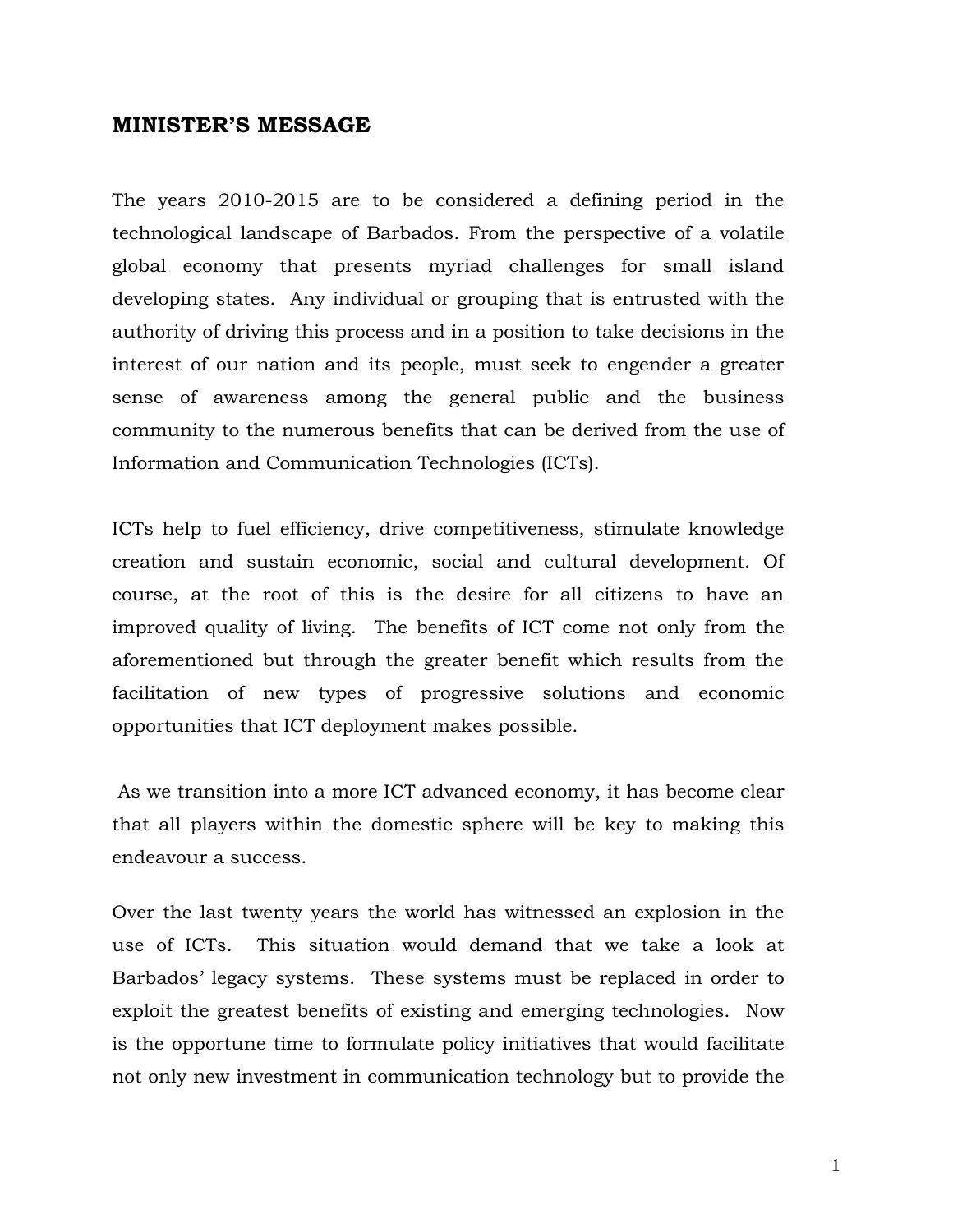enabling environment that would foster competitive industries and enhance the wealth of the nation's citizens.

The Internet and other networking technologies can be used to enable small developing societies such as ours in the Caribbean to benefit from new economic opportunities emerging from the global information economy. Developing societies such as ours can use these technologies to market and sell our goods and services to a global market.

The National ICT Strategic Plan has defined the type of environment that will stimulate entrepreneurial activity, innovation and creativity, spur the growth of the country and generally add value to the lives of all citizens. The vision is for Barbados to become a major information, communications technologies and services hub within the regional and international arena. The vision therefore envisages the conversion of Barbados into an "E-country".

In terms of its relationship with the overall national development goals, the National ICT Strategic Plan is in sync with those national policies as set out in the Manifestos and Throne Speech that give reality to a national vision and broad goals i.e. the transformation of the infrastructure, through investing heavily in modern information technology and facilitating e-commerce and the growth of the informatics industry. The National ICT Strategic Plan provides the policy framework and impetus for the advancement and promotion of Barbados as an E-country.

Government intends to further expand its leadership role in ensuring timely and effective execution of programmes and projects formulated under the National ICT Strategic Plan. The Ministry of Trade, Industry and Commerce as facilitator for the attainment of e-country status must vigorously pursue matters relating to the timely delivery and utilization of the various elements of such Plan. This is critical for successful harmonization of efforts to develop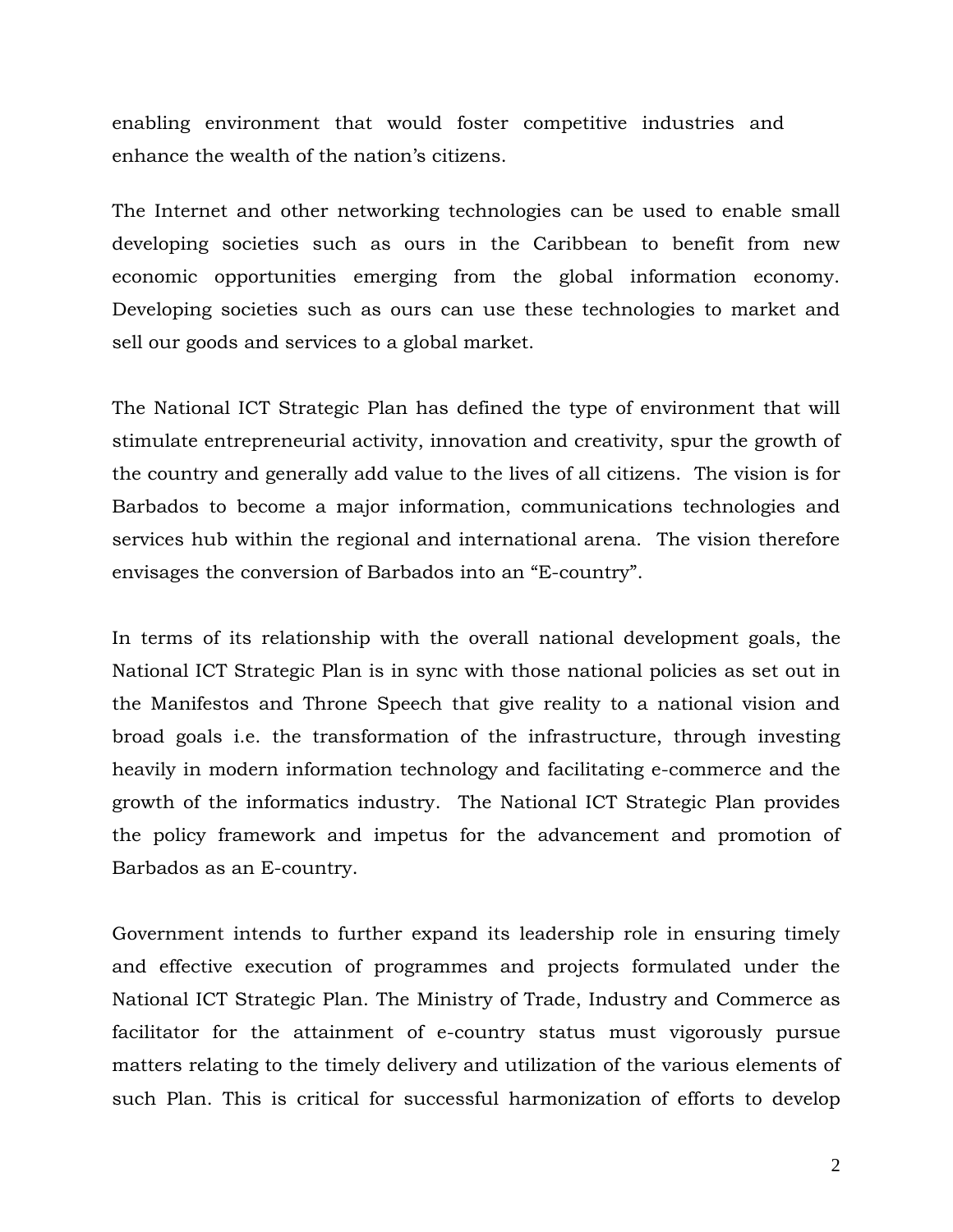Barbados into a full-fledged information society, with a competitive information economy based on the innovative use of traditional, new and evolving ICTs.

The National ICT strategic Plan of Barbados 2010-2012 is designed to bring together the disparate national efforts and to address such issues as interoperability, security, data protection and privacy concerns, technological neutrality, convergence, and public access. The Plan also articulates a clear strategic direction that will assist the development of projects within Government and the private sector.

The objectives of the Plan are to create an efficiently networked island and deliver a wide range of information and services from both the public and private sectors to all citizens. In addition, it is intended to create an environment that stimulates entrepreneurial development and creativity, thereby widening the choice of economic activity, increasing the rate of economic growth while improving social services and deepening social cohesion and interaction.

I am extremely pleased to be associated with this effort of presenting a road map which recognizes the importance of ICTs for the future development of Barbados. I am equally heartened by the fact that the Plan represents a continuation of the process started by the Government of Barbados in creating a medium for all citizens to work together on matters of national importance.

As we move towards a greater regional economy it is imperative that we do not lose sight of the need to elevate our services and product delivery and we need to understand that Barbados and the rest of the region, even as small developing states, can attain a competitive edge that may be hard to beat; in fact it may be that our small size and our unique traditions may redound to our advantage.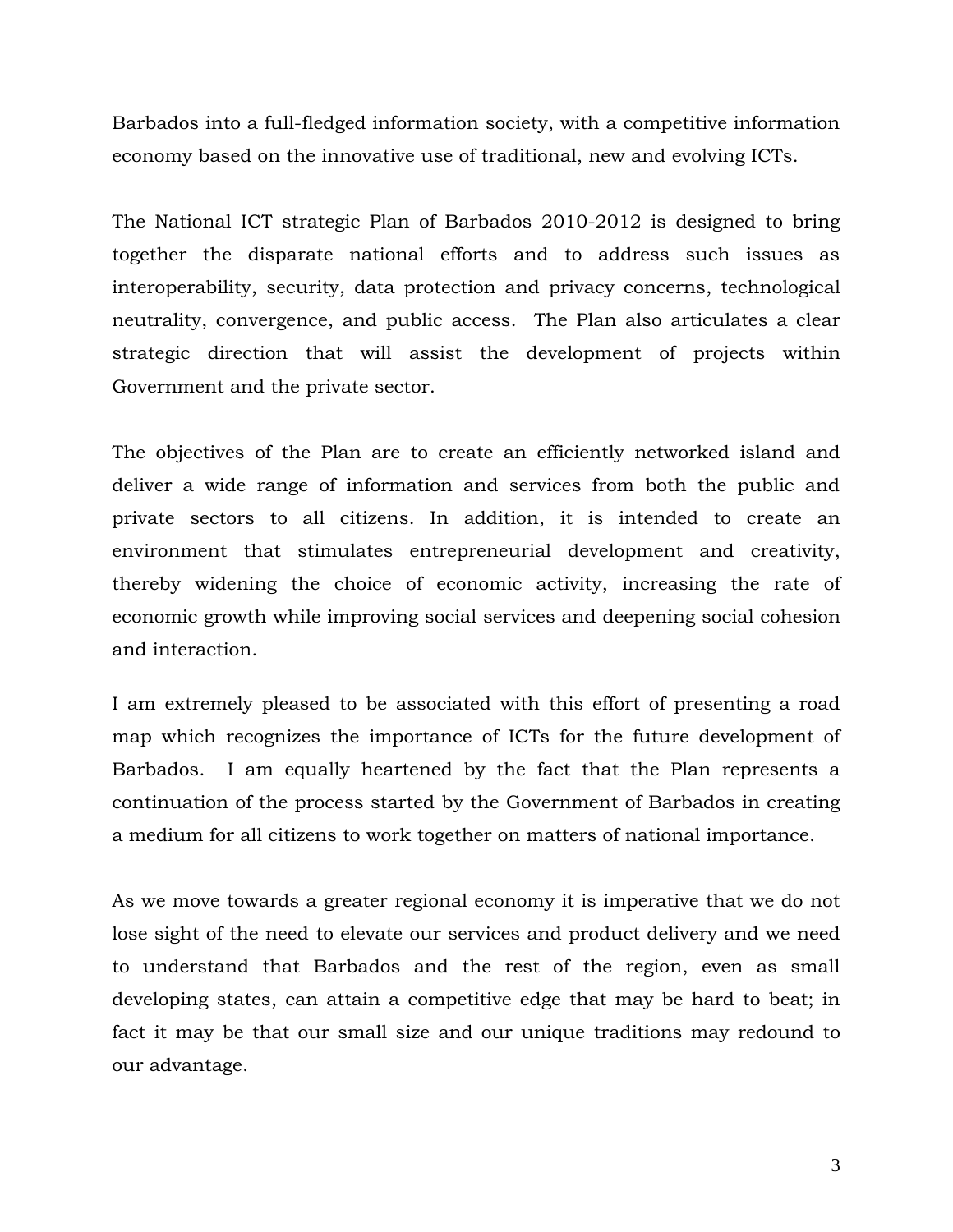The safeguarding and protection of our citizens in all endeavours and the creation of a healthy business environment is the responsibility of every citizen. Let us take on the challenge to build a better Barbados.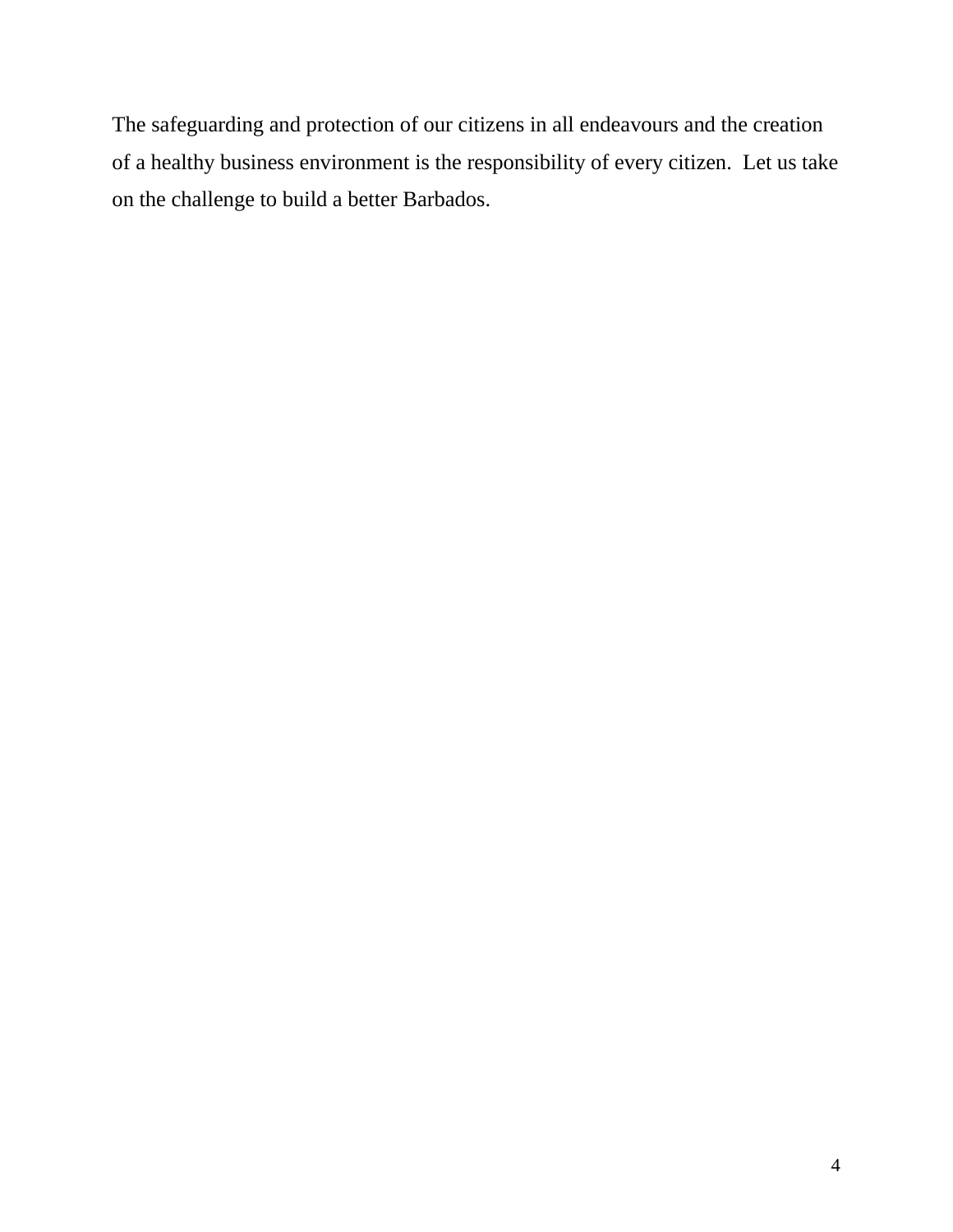# TABLE OF CONTENTS

|    |                                                                                    | 7                |
|----|------------------------------------------------------------------------------------|------------------|
| I. | INTRODUCTION                                                                       | 9                |
|    | Information and Communication Technologies Defined _______                         | $\boldsymbol{9}$ |
|    | <b>Importance of Information and Communication Technologies in</b>                 | 9                |
|    |                                                                                    | 11               |
|    |                                                                                    | 12               |
|    |                                                                                    | 13               |
|    |                                                                                    |                  |
|    | b. Weaknesses                                                                      | 14               |
|    |                                                                                    |                  |
|    |                                                                                    |                  |
|    |                                                                                    | 19               |
|    | Government as a Model User of Information and Communication                        |                  |
|    | Leadership Leadership                                                              | 19<br>20         |
|    |                                                                                    | 20               |
|    | Security<br><u>Security</u>                                                        | 21               |
|    | Innovation and Entrepreneurship<br><u>Example 2001</u>                             | 22               |
|    | Intellectual Property Rights and Responsibilities_______________________________22 |                  |
|    | The Way Forward Manual Accounts and the Way Forward                                | 23               |
|    |                                                                                    | 24               |
|    |                                                                                    | 24               |
|    |                                                                                    | 26               |
|    |                                                                                    |                  |
|    |                                                                                    |                  |
|    | Goal 1                                                                             | 26               |
|    |                                                                                    | 27               |
|    |                                                                                    |                  |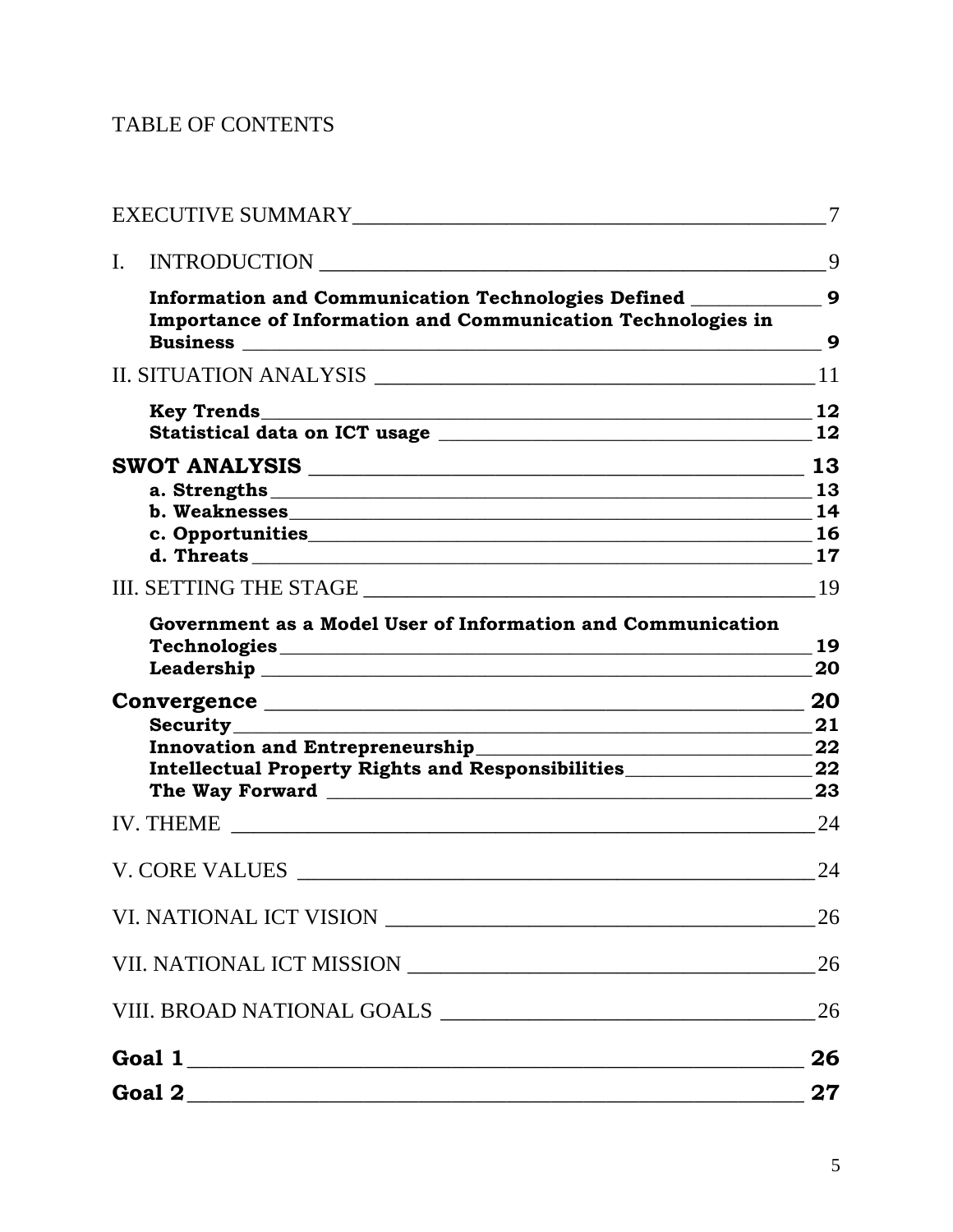| Goal 3                                                                                                                            | 28 |
|-----------------------------------------------------------------------------------------------------------------------------------|----|
|                                                                                                                                   | 29 |
| Goal 5                                                                                                                            | 31 |
| Goal 6                                                                                                                            | 31 |
| IX. NATIONAL ICT OBJECTIVES, STRATEGIES AND TARGETS 32                                                                            |    |
|                                                                                                                                   | 33 |
| X. RESOURCES                                                                                                                      | 43 |
| XI. PLANNING, COORDINATION, INTEGRATION AND                                                                                       |    |
|                                                                                                                                   | 43 |
| XII. SECTORAL INITIATIVES AND PROGRAMMES _________________                                                                        | 46 |
| a. Health<br><u> Alexandria de la contrada de la contrada de la contrada de la contrada de la contrada de la contrada de la c</u> | 46 |
|                                                                                                                                   | 47 |
| $\mathbf{c}$ .                                                                                                                    | 47 |
| $\boldsymbol{d}$ .                                                                                                                | 47 |
|                                                                                                                                   | 48 |
| F.                                                                                                                                | 48 |
|                                                                                                                                   | 49 |
|                                                                                                                                   | 49 |
|                                                                                                                                   | 49 |
| <i>i. Postal services</i><br><u>1. Postal services</u>                                                                            | 50 |
|                                                                                                                                   | 50 |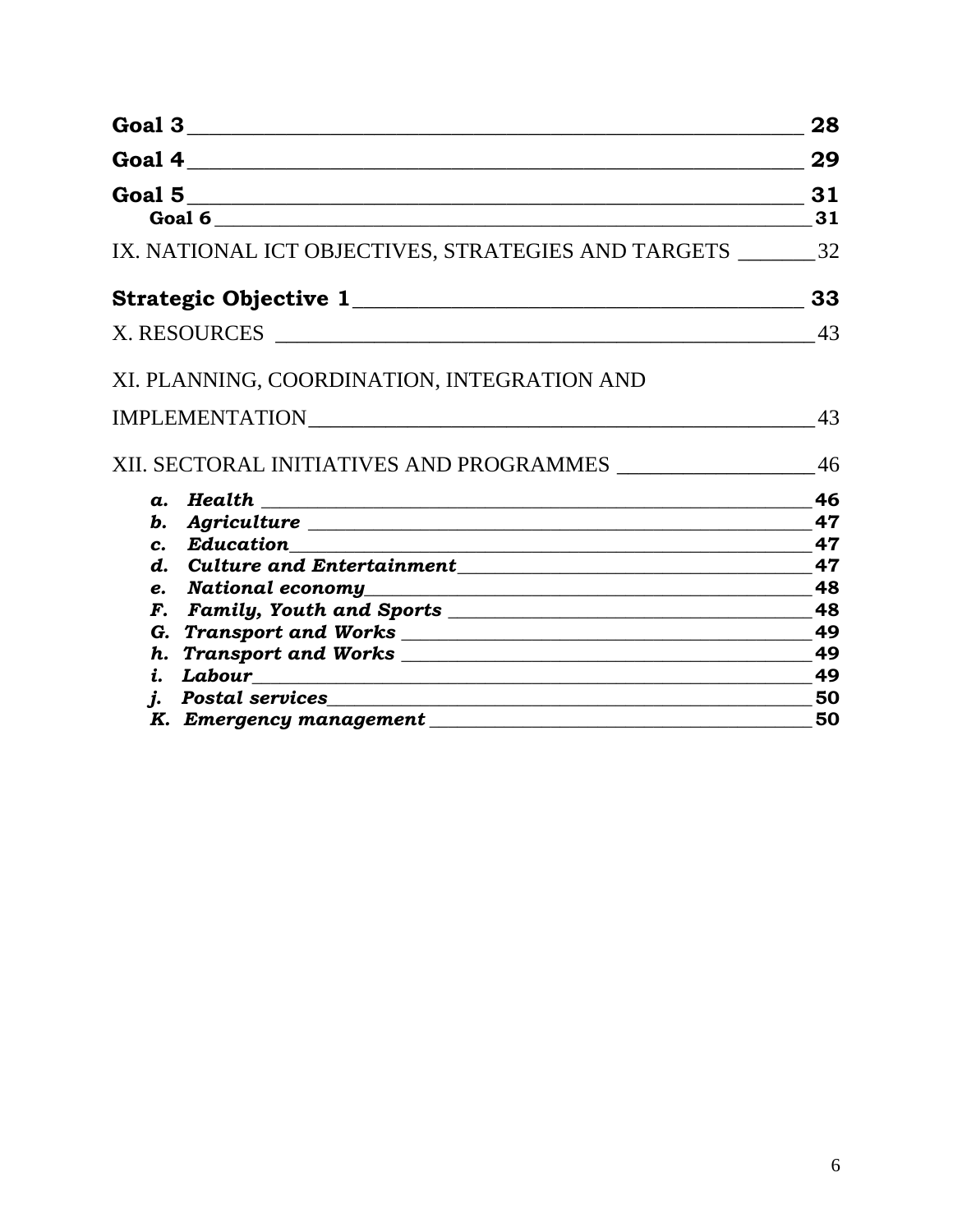#### <span id="page-7-0"></span>**EXECUTIVE SUMMARY**

**The National Information and Communication Technologies (ICT) Strategic Plan of Barbados 2010-2015:** *An Efficient Network Island: Exploiting the Power of ICTs to Benefit All Barbadians And Improve the*  **Quality of Life** provides the necessary mechanisms and framework that will transform Barbados into a major information, communications technologies and services hub within the regional and international arena.

The ICT Strategic Plan has been conceptualized against the background that with technologies as an enabler, the provision of services to Barbadian citizens, both at home and abroad, can be revolutionized.

Section II of the plan encapsulates the current strengths, weaknesses, opportunities and threats and the resulting findings support a firm belief that it is very possible to create an environment that makes ICTs available and accessible to all citizens and residents, in order to drive competitiveness, stimulate local knowledge creation and sustain economic, social and cultural development.

The Plan embodies a theme which signifies an intention to create an environment that stimulates entrepreneurial activity and creativity that widens the choice of economic activity, increases the rate of economic growth, while at the same time improving social services and deepening social cohesion and interaction.

The National ICT Strategic Plan presents at Section IV ten (10) core values and ideals which constitute the philosophy for the pursuance of the National ICT Vision and the overall objectives to accelerate national growth and development in all facets of life.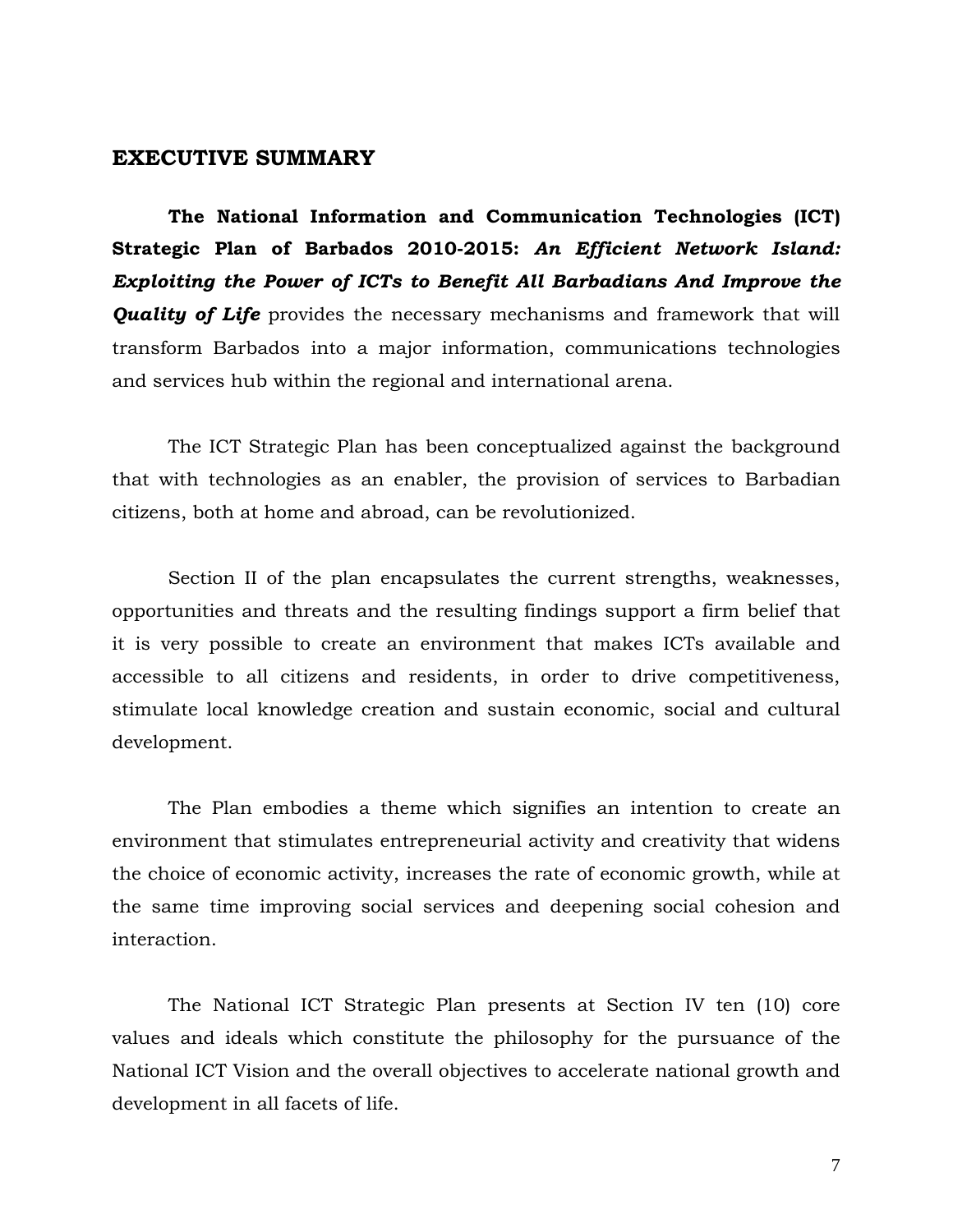In articulating a clear strategic direction for the use of ICTs as a tool of national development, six (6) broad national goals have been envisioned in pursuit of the national vision and are anticipated to be fully realised by the year 2015. These goals are as follows:

> **Goal 1** - Develop an ICT literate society that enables Barbadians of all segments of society to participate fully in the Information Society;

> **Goal 2** - Utilize ICTs to encourage and promote a culture of innovation and entrepreneurship in Barbadian society;

**Goal 3** - Ensure that ICTs are available to all Barbadians;

**Goal 4** - Use ICTs to position Barbados as a competitive jurisdiction;

**Goal 5** - Transform the public and business sectors to an eenvironment; and

**Goal 6** - Facilitating the continuity of Governance in national disasters

To accomplish these goals a number of objectives and strategies are required in order to appropriately give effect to the goals and by extension the national vision. In general the objectives and strategies highlighted in the ICT Strategic Plan can be described as having two roles which aim to 1) enhance the delivery of services within the government and private sector through the application of ICTs and 2) promote and facilitate greater access and the wider use these technologies.

The Plan also features a number of sectoral initiatives. These initiatives are tailored to the respective sectors needs and are set within the context of the vision. The initiatives identified suggests that change will be undertaken and is a critical component that will etched out in undertaking the national vision.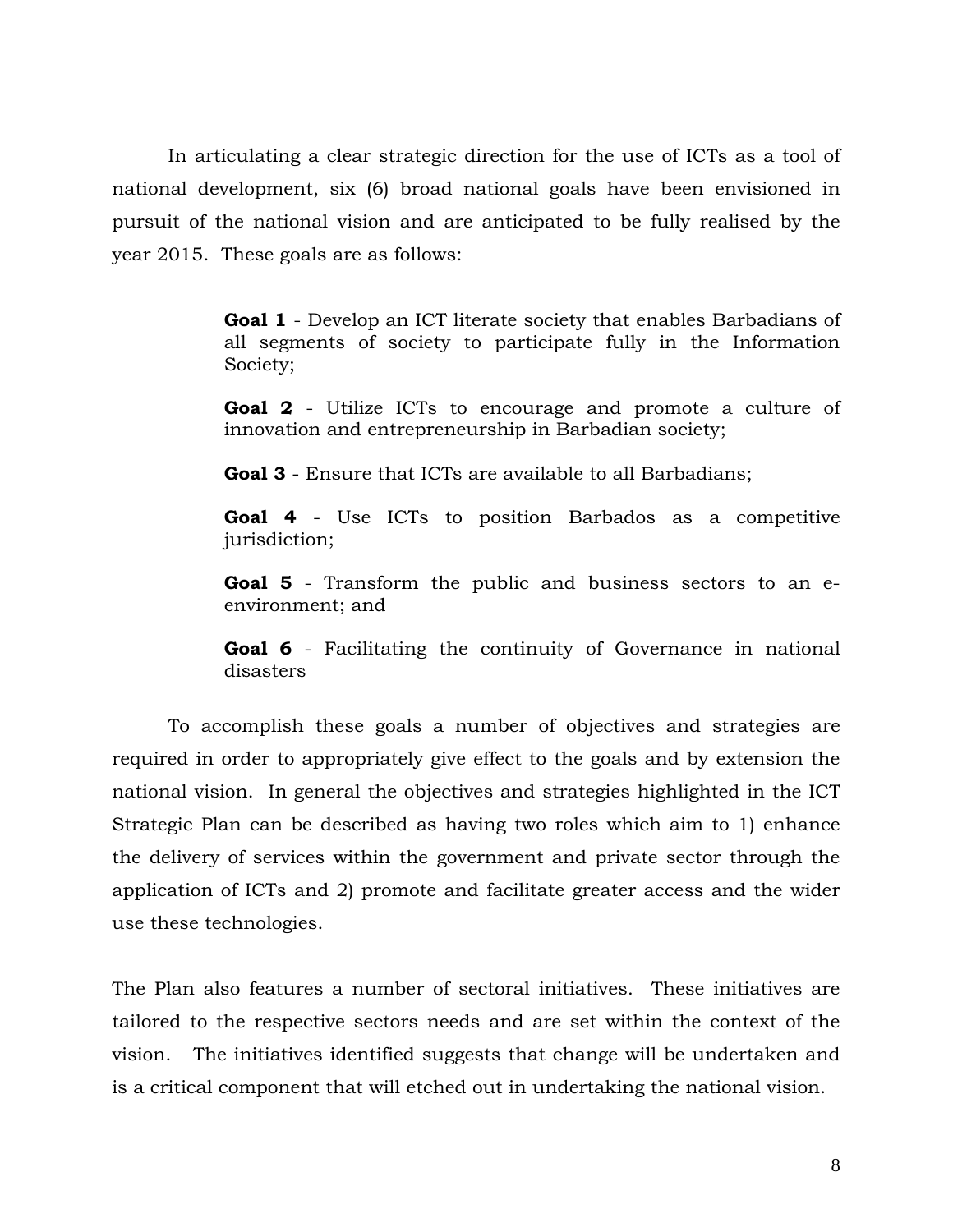#### <span id="page-9-0"></span>**I. INTRODUCTION**

The World has invariably transitioned into a global market place and one of the major contributors to this phenomenon is the wide scale use and application of Information Communication Technologies (ICTs). Developing countries such as Barbados, has in the past not been able to quickly streamline its ICT developments with that of the developed world. In this regard, the plan of action to integrate ICTs in all spheres of society fills a critical void and outlines the ways in which ICT strategies could stimulate change and foster opportunities for sustained growth and national development.

#### **Information and Communication Technologies Defined**

<span id="page-9-1"></span>For the purposes of this National ICT Strategic Plan, the term ICT refers to any information storage and/or communications device including radio, television, the telephone, computer and network hardware and software, and multimedia tools, as well as the delivery devices, services and applications associated with them, such as satellite or cable TV systems, videoconferencing and distance learning, to name just a few.

ICTs combine information technology and telecommunications infrastructures and the applications that support how they function with information processing power and connectivity to enable greater access to information and more effective communication.

## <span id="page-9-2"></span>**Importance of Information and Communication Technologies in Business**

Information is a resource that can stimulate various economic and social sectors. A lack of information has the potential to create certain imbalances that can disrupt the efficient functioning of economies and societies. This phenomenon is referred to as information asymmetry and occurs when one party to a transaction has more information or better information than another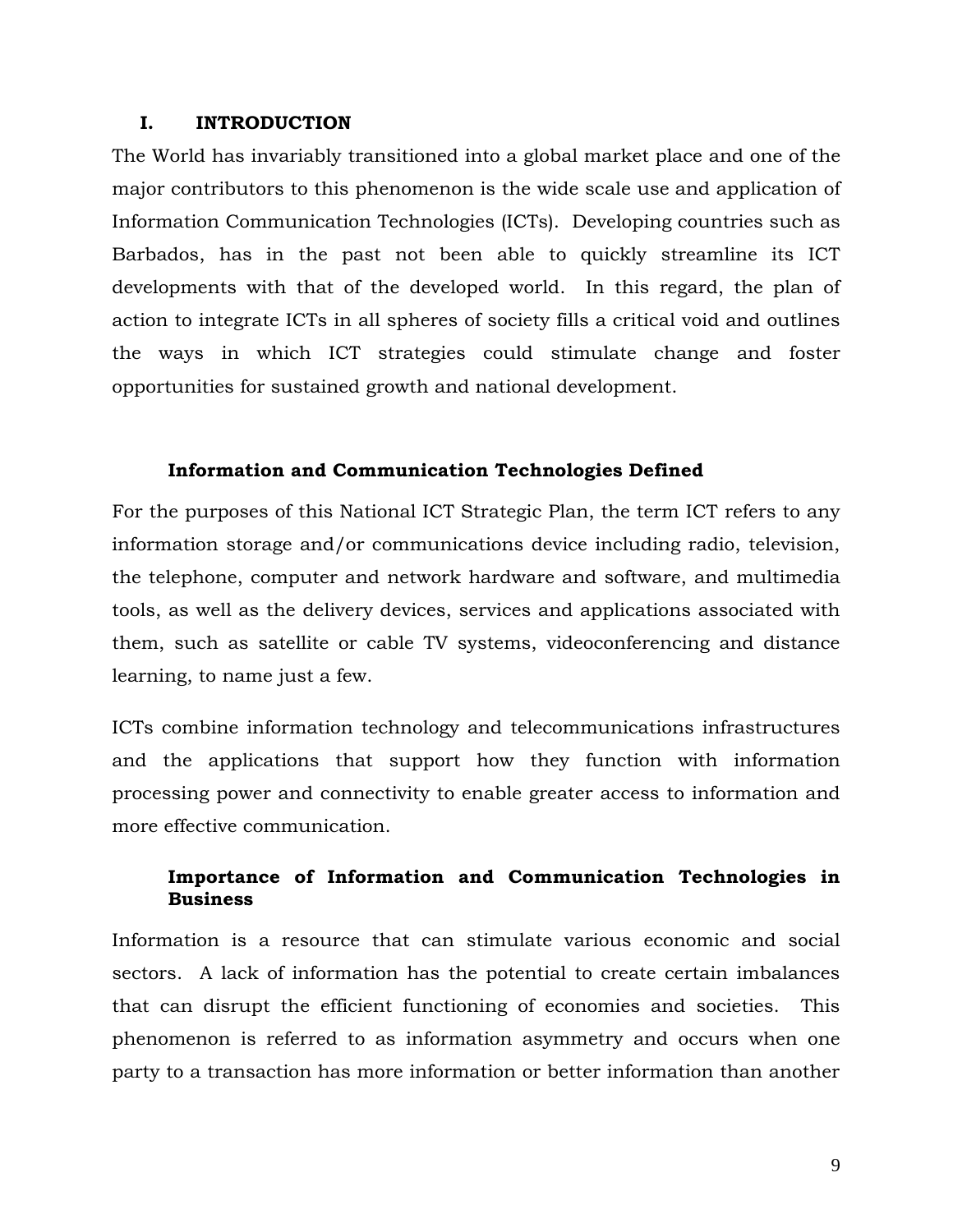party. Clearly, for purposes of efficient decision making, information asymmetry should be avoided.

ICTs can help businesses in their efforts to cope with ever-increasing challenges emanating from the impacts of trade liberalization and globalization. They can especially facilitate outsourcing which in turn can facilitate improved operational efficiency and enhance competitiveness.

ICTs can also offer particular benefits to Small and Medium-sized Enterprises (SMEs), enabling them to compete more effectively with their larger counterparts. They further assist businesses in gaining access to distant markets, thus offering considerable scope for export development.

More importantly, just as foreign companies set up call centres in the region to leverage the Caribbean's competitive advantage, Barbadian companies can use the power of the new technologies to draw on skilled human capital within the region and around the world. They can collaborate with each other, using ICT frameworks to boost their capacity so as to be able, inter alia, to compete for contracts and projects at the regional and international levels.

It is increasingly apparent that ICTs play a significant role in services and trade, although they also provide the infrastructure all economic sectors need to function efficiently. ICTs may be considered as the value-added in modern economies; they "connect the dots" between people, companies, and sectors. They also fulfil a dis-intermediary function, meaning that they have the ability to get rid of middlemen or third-party companies and individuals that operate between suppliers and buyers, between producers and consumers.

In this way, ICTs enable other forms of interaction between service providers and their clients. ICTs facilitate on-demand availability, seamless transactions, deeper relationships and greater personalisation of goods and services. They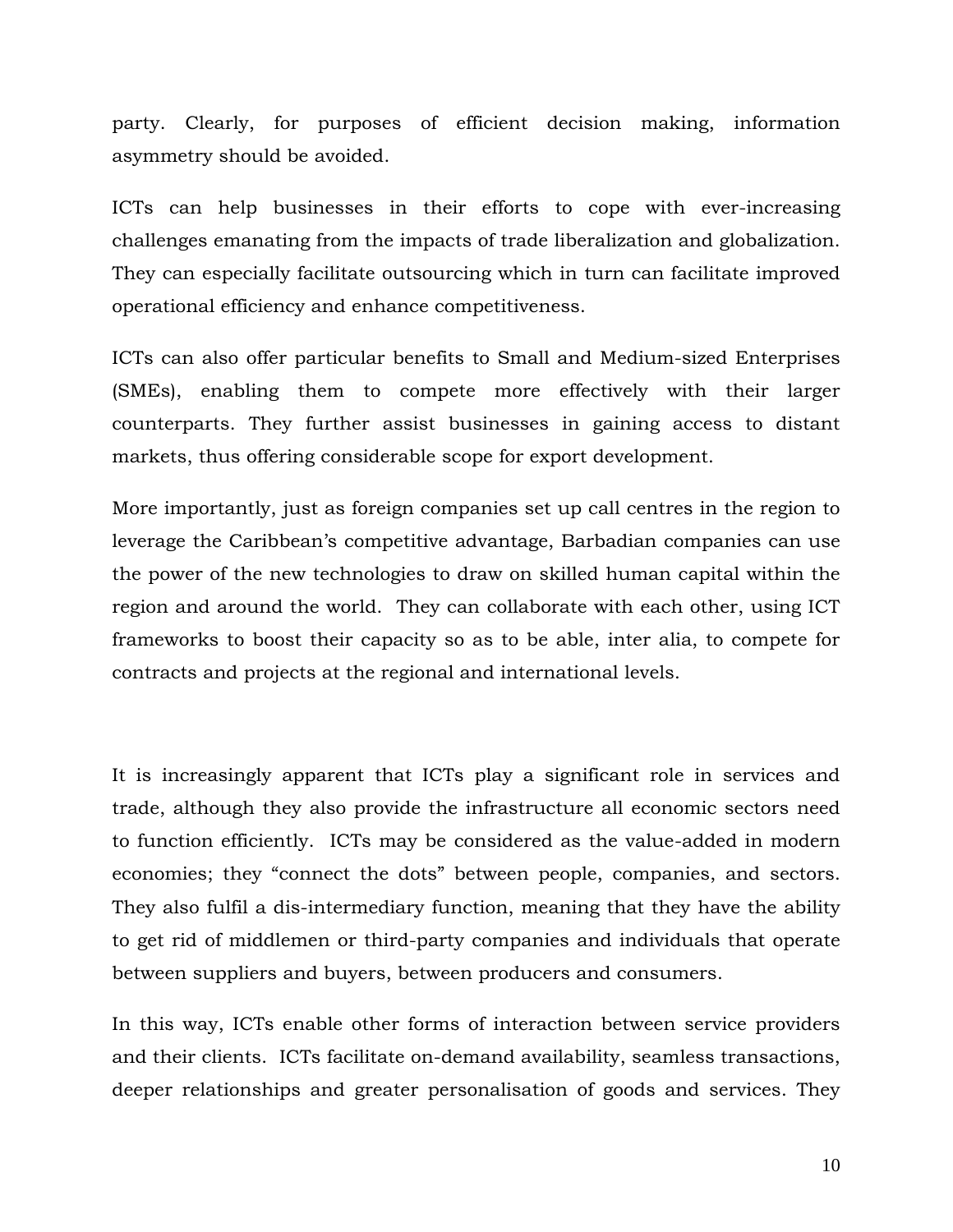pave the way for two-way/multi-way interaction that supports effective implementation based on transparency and openness.

The world is in the midst of rapid transformation and the revolution in digital ICTs is creating dramatic shifts in traditional activities. Opportunity is everywhere whilst competition is fierce. Threats are numerous and markets are unforgiving. Relationships are complex. Nevertheless, collaboration is possible and success for small-island states is achievable.

The ability of nations to manage the challenges and exploit the opportunities of this new age will depend heavily on their ability to understand the digital information and communications revolution and adapt their people, institutions, systems, laws, policies and processes to respond to what is truly a changed global environment.

This Plan will help to mobilise the nation of Barbados – its people, its public and private sectors, and its civil society – towards innovative thinking and imaginative action in response to the opportunities and threats that are a part of the new digital age.

## <span id="page-11-0"></span>**II. SITUATION ANALYSIS**

The Government of Barbados has recognized that with technology as an enabler, the provision of services to its citizens both at home and abroad could be revolutionized.

To date there has been a relatively disparate application of ICT projects in both the public and private sectors without a clearly enunciated national goal of developing an information society and a knowledge based economy. The National ICT Strategy is designed to address this issue in a holistic sense. It is designed to integrate disparate national efforts and establish the need to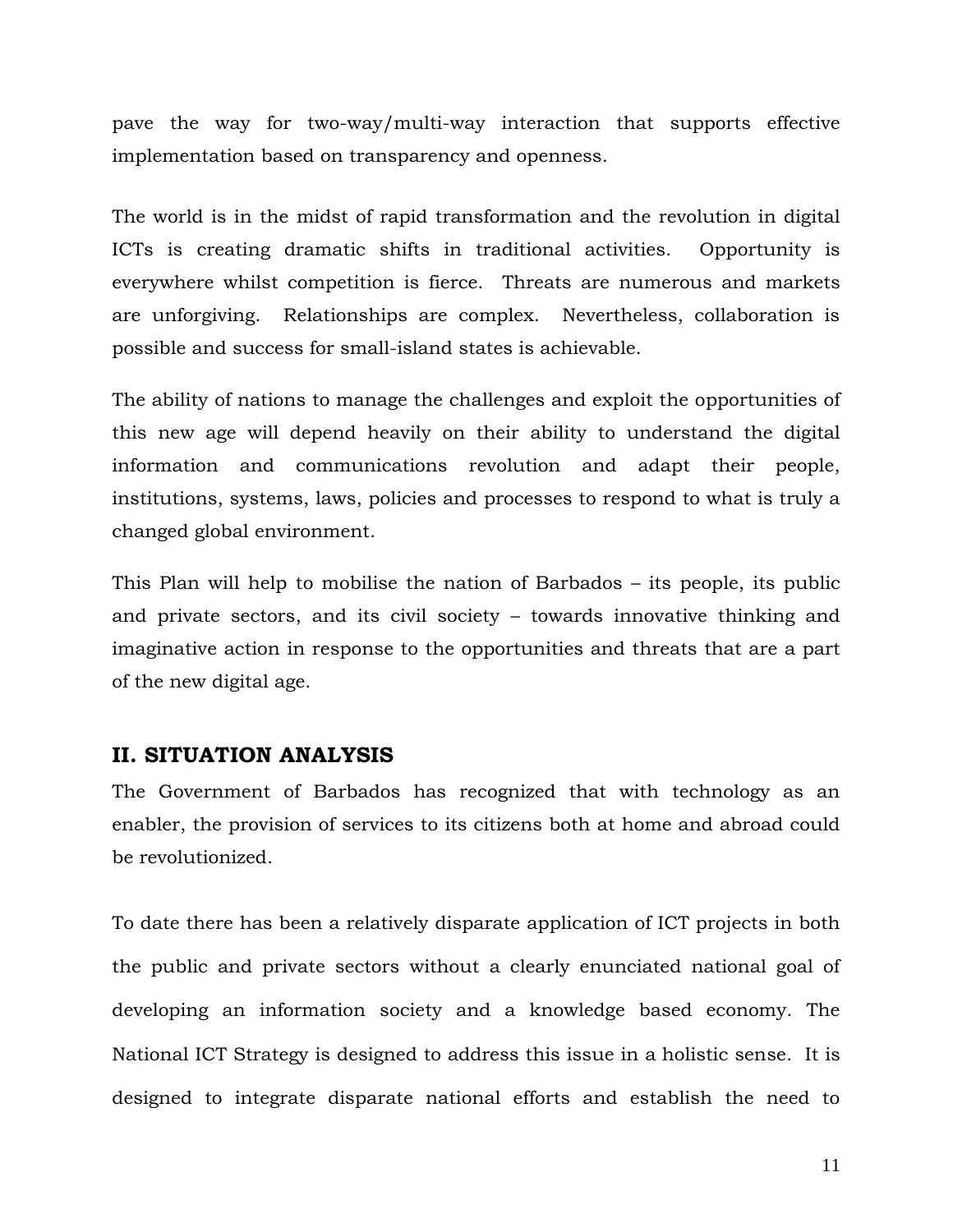address such issues as interoperability, security, data protection and privacy concerns, technological neutrality, convergence and public access. In addition, the Strategy articulates a clear direction that will assist the development of both ICT projects within the private and public sectors.

#### **Key Trends**

<span id="page-12-0"></span>ICTs are now playing a major role in the provision of health care, management of diseases, delivery of education and in combating terrorism and transnational crime.

The region's small economies must therefore transition to new ways of operating and must do so in a sustained manner. They must, in this regard, seek to develop other sectors, including their services sector in order to become globally competitive. They must develop into knowledge or information economies/societies if they are to grow and prosper. This will not occur naturally and therefore positive action is needed on the part of policy makers to create an appropriate framework for the development of the information economy.

## <span id="page-12-1"></span>**Statistical data on ICT usage**

The 2000 population Census revealed that with respect to Information and Communication Technologies that there were on average 93% of households with television sets, 83% with land line telephones, 22% with computers and 14% of the population surveyed had access to the Internet.

A study conducted by the National Council for Science and Technology in 2004 revealed that with respect to computer access from home there was a 39.6% penetration rate while for access workplace the penetration rate was 56.7%. In terms of Internet access the penetration rate was 34.3% at home and 49.8% at work. For cellular phones the penetration rate was 61.2% and for television, it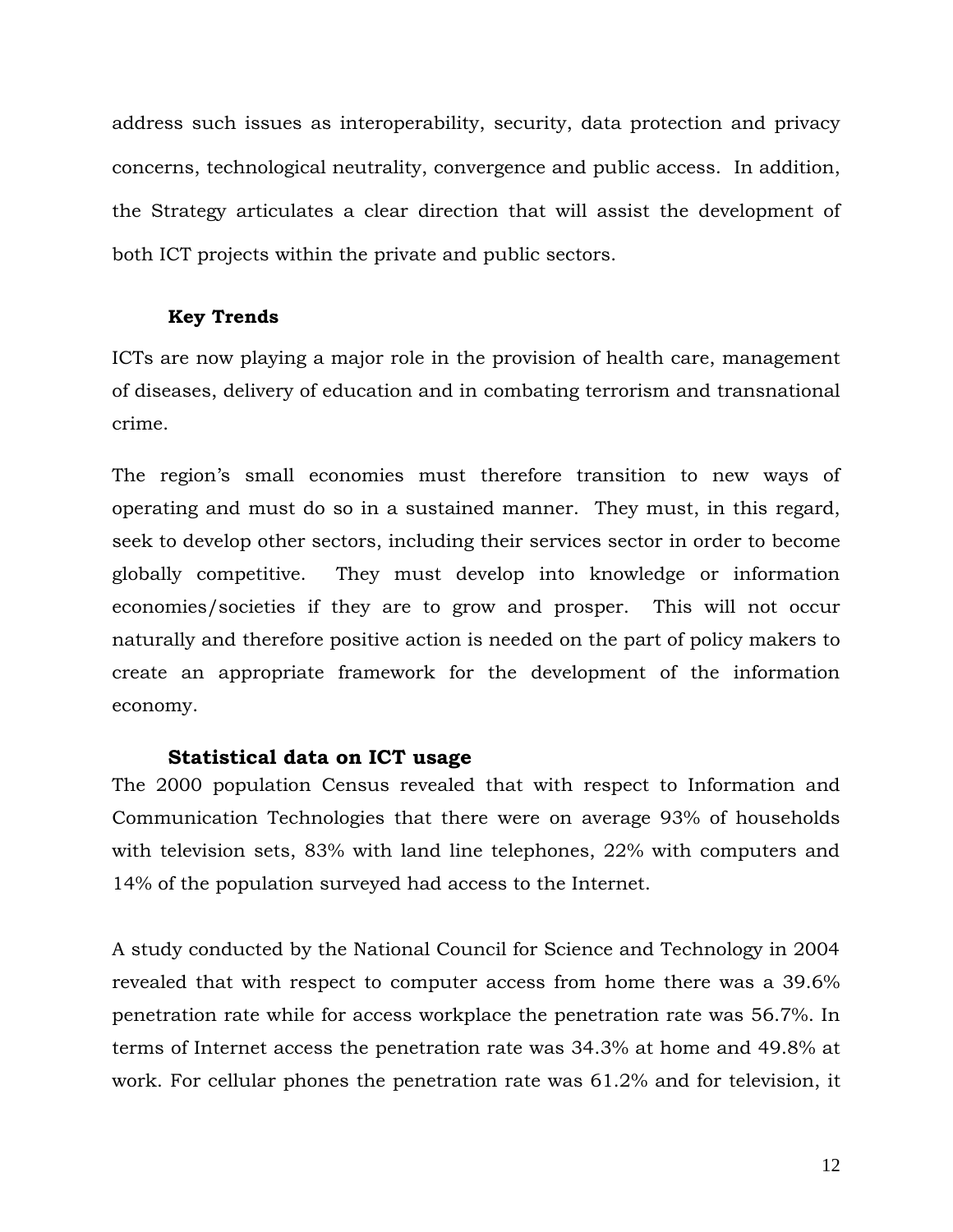was 96.1%. The survey also indicated that there was a 26.6% penetration rate for online shopping and a 38.8% penetration rate for e-mail use.

Information disseminated by the Telecommunications Unit of the Development Division of the Ministry of Economic Affairs and Development shows that currently there are 134,261 fixed telephone lines, 41,151 of which are business lines, 257,596 cell phones, 47,133 Internet subscribers and 6 Internet Service Providers.

Based on the above analysis Barbados has an opportunity to improve its usage and application of ICT within the society, and therefore take its development to a higher level. Conversely, it can see the gains it has made since independence diminished as a result of national complacency and an unwillingness to make the critical structural and other changes required to function in an increasingly complex and unforgiving global economy.

## <span id="page-13-0"></span>**SWOT ANALYSIS**

The SWOT analysis which follows summarises Barbados" **S**trengths, **W**eaknesses, **O**pportunities and **T**hreats in the context of Information and Communication Technologies.

## <span id="page-13-1"></span>**a. Strengths**

## $\triangleright$  Small Size

Barbados" tiny size makes it possible to design, successfully implement and effectively monitor projects, policies and programmes that might be difficult for larger countries to undertake.

## $\triangleright$  Education

While there are recognised deficiencies in Barbados' educational system, particularly related to its ability to nurture critical thinkers,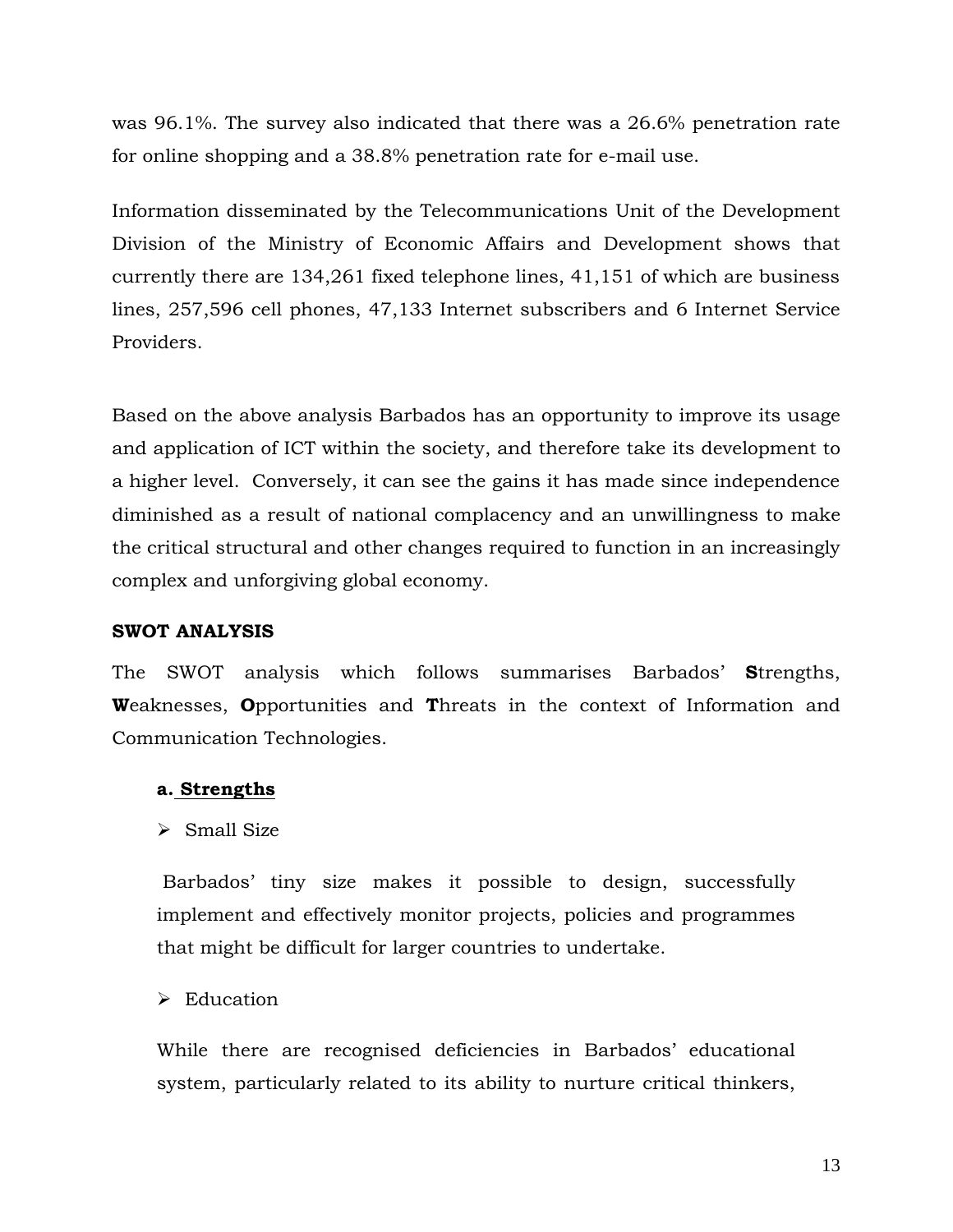there can be little debate that the country has laid the key foundational elements in education necessary for stable socioeconomic and political development.

## > Institutional Traditions

Barbados" strong, pervasive socio-political and economic institutions are the bedrock of the nation. Many countries hoping to create information societies are limited by the scarcity of institutions and by their inherent weakness.

## $\triangleright$  Political Stability

As the digital information revolution challenges institutional models that have existed since the birth of the modern nation-state, political stability is becoming more central to the creation of an effective information society. Barbados' tradition in this regard strengthens its ability to respond to the challenges of the digital age rationally and efficiently.

## <span id="page-14-0"></span>**b. Weaknesses**

## $\triangleright$  Fragmentation

Although the new digital ICTs make meaningful collaboration over great distances possible, Barbados is witnessing growing fragmentation in its polity as the population ages, immigration increases, religious diversity grows, and racial issues become more perceptible. Also, within various economic sectors, including the public service, collaborative networks are underdeveloped and divisions apparent.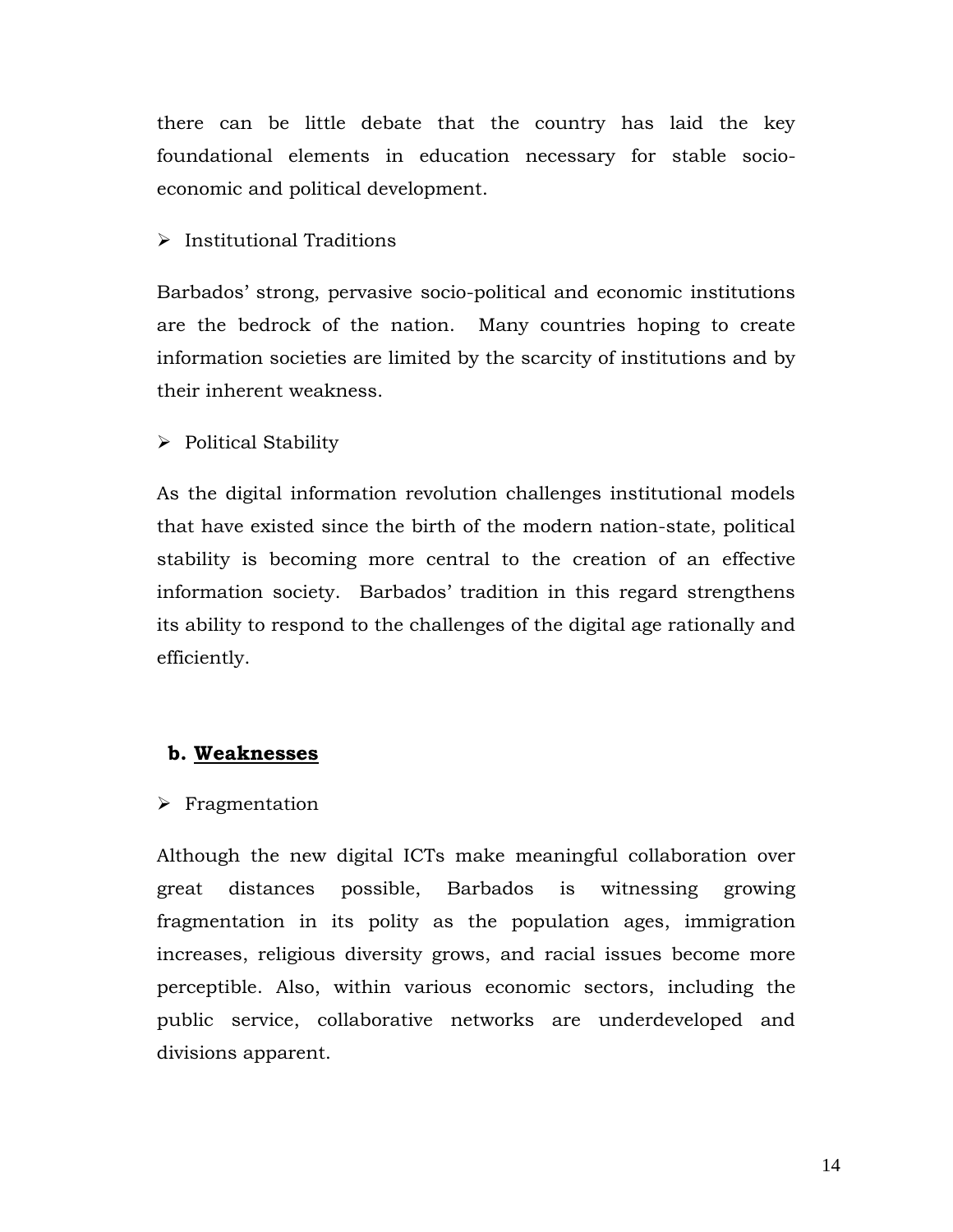## > Economic Efficiency

The economy of Barbados has performed creditably when compared with that of other developing countries. However, when compared with small, world-class leader economies, it has a significant amount of ground to cover to raise its level of competitiveness.

## $\triangleright$  Performance

Since 1994, Government has proposed and/or begun to implement several innovative projects that have enjoyed varying degrees of success. The complexity of modern life, the incredible pace of change, and the global information explosion are placing tremendous pressure on the public and private sectors to deliver on their strategic goals no matter the obstacles. In a demanding global marketplace, the ability to "close the deal" means the difference between thriving and merely surviving. Greater attention therefore has to be given to realizing agreed goals and objectives.

## $\triangleright$  Service

Advances in science and technology and the growth of the Internet are elevating the notion of service to dizzying heights. Customers are demanding, their tastes are refined, their expectations are great. Barbados markets itself as a service economy with a premium tourism product and a growing offshore sector. There is need to significantly improve the quality of service being offered in various sectors of the economy.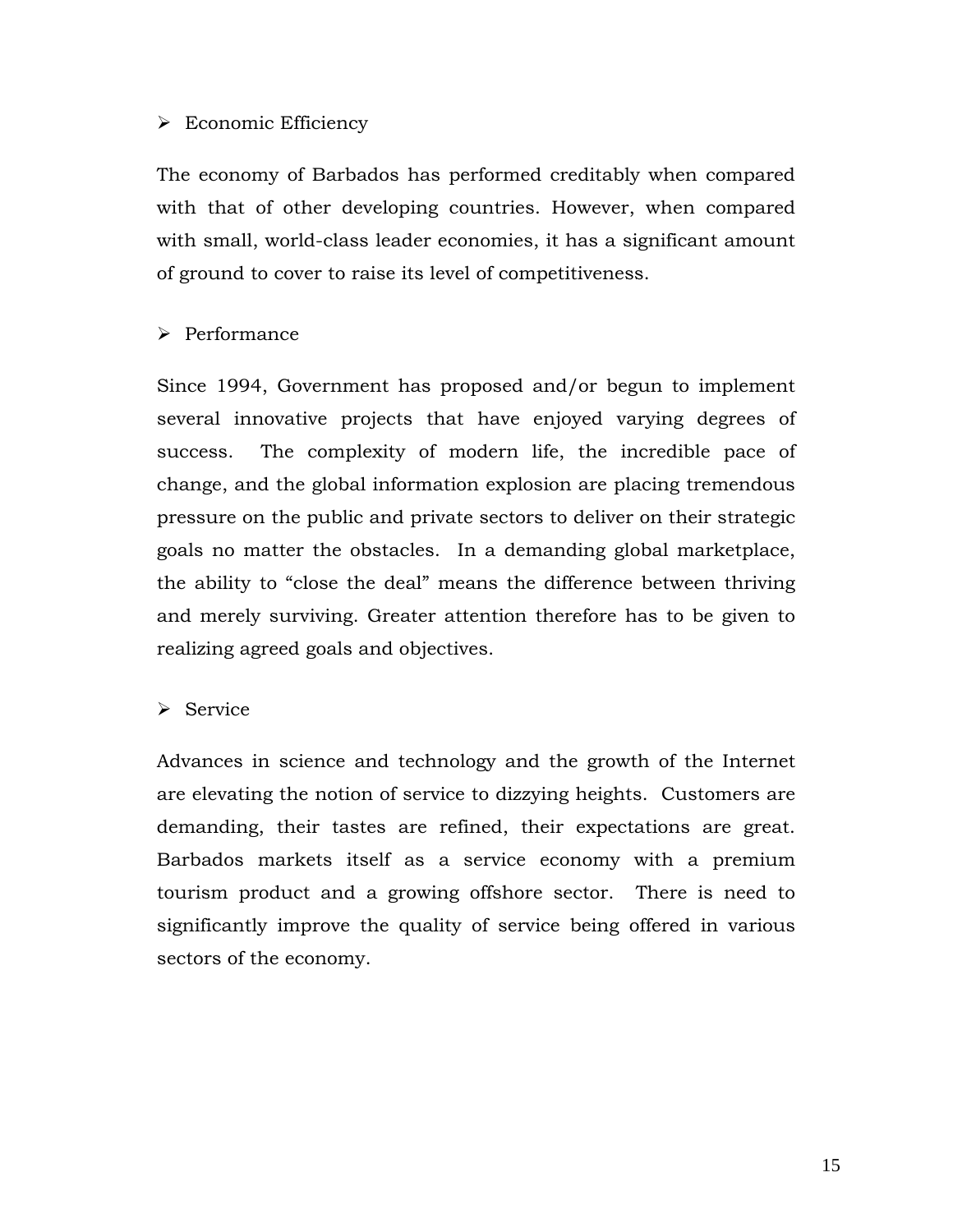#### <span id="page-16-0"></span>**c. Opportunities**

#### $\triangleright$  Service Excellence

ICTs can play a significant role in service economies. They can connect the dots between people, companies, and institutions, and have the ability to eliminate third-parties that operate between producers and consumers. Digital ICTs facilitate on-demand availability, seamless transactions, deeper relationships and greater personalisation of goods and services, and pave the way for effective implementation based on transparency and openness. Services offer tremendous scope for realization of sustained growth and development in the Barbadian economy.

#### > "Death of Distance"

The revolution in ICTs can enable Barbadian small and medium-sized enterprises (SMEs) to overcome the economic disadvantage of small size and realise what is referred to as the 'death of distance', in which outsourcing can serve as a means of managing increasing complexity and the pressures of global competition. Resources freed up by outsourcing and the efficiencies achieved through ICTs allow individuals and companies to pay for only those products and services which they need. Additionally, ICTs can facilitate SMEs and other businesses in their efforts to penetrate distant markets.

#### Human Capital

Just as foreign companies can set up call centres in the region to leverage the Caribbean"s competitive advantage, Barbadian companies can use the power of the new technologies to draw on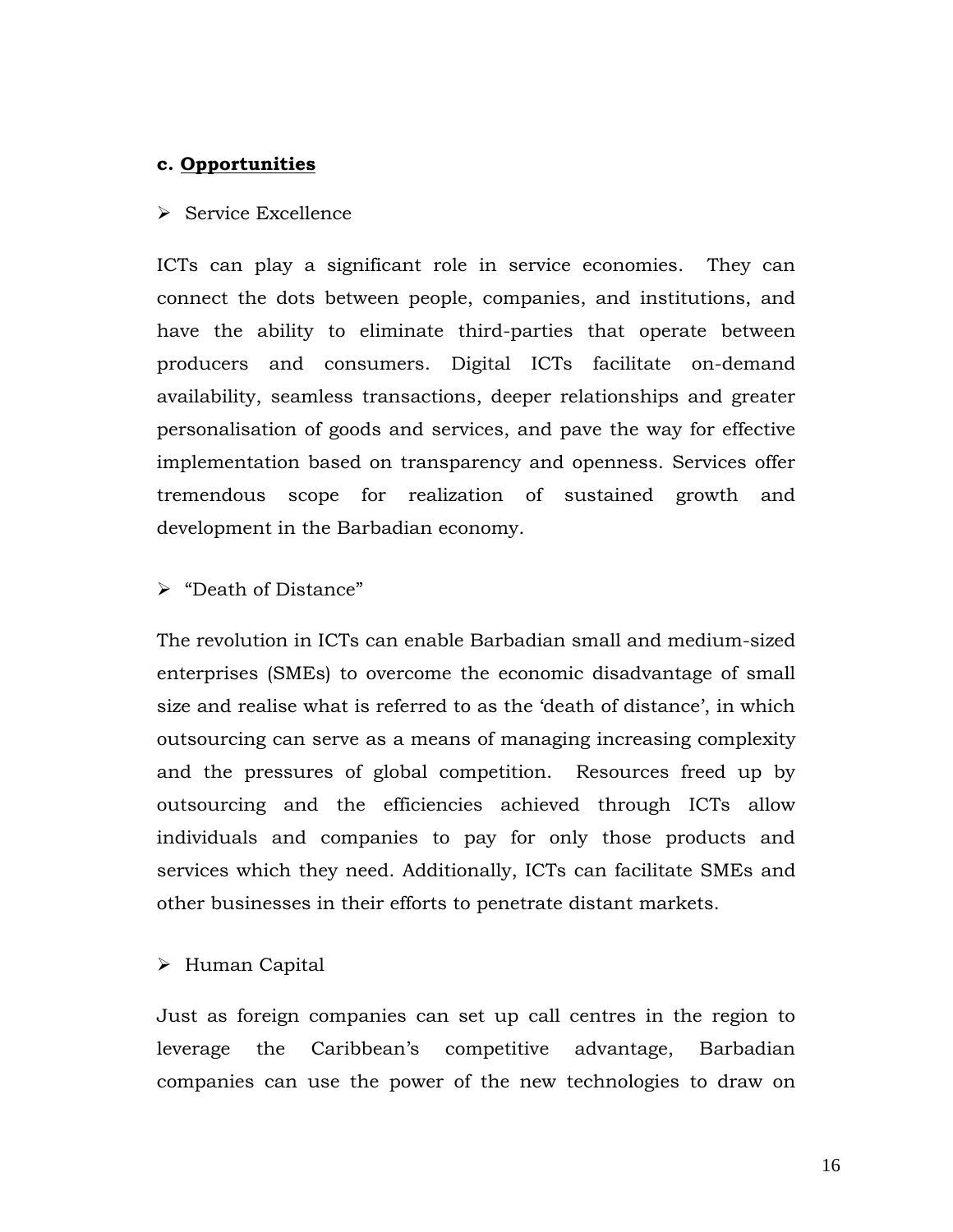skilled human capital from around the world. They can collaborate using ICT frameworks to boost their capacity and compete immediately for contracts and foreign-exchange-earning projects at the regional and international levels. Most importantly, however, they can utilize available local human capital to develop and produce products and services which are in demand.

#### $\triangleright$  Entrepreneurship

The digital information revolution liberates workers in many servicerelated industries from the limitations of geography and confining institutional structures. It can therefore enable Barbadians to telecommute and thus expand their employment opportunities within a global labour market. With the right mix of research and development as well as institutional support, financing, and legal frameworks, the information revolution also facilitates innovation. It allows creative companies and entrepreneurs to emerge and to partner with each other in imaginative ways that support competitiveness and encourage free enterprise, thus contributing positively to the process of growth and development.

## <span id="page-17-0"></span>**d. Threats**

## $\triangleright$  Institutional Traditions

While Barbados' strong institutional traditions are one of the country"s most enduring strengths, the pervasive culture of rigidity, control and failure to exploit the creative talent of persons within the Barbadian society has the potential to stifle the country's internal transformation before it can reach critical mass. Indeed, the Barbadian private sector is famously known for its fear of risk taking. Coupled with the inertia inherent in many public sector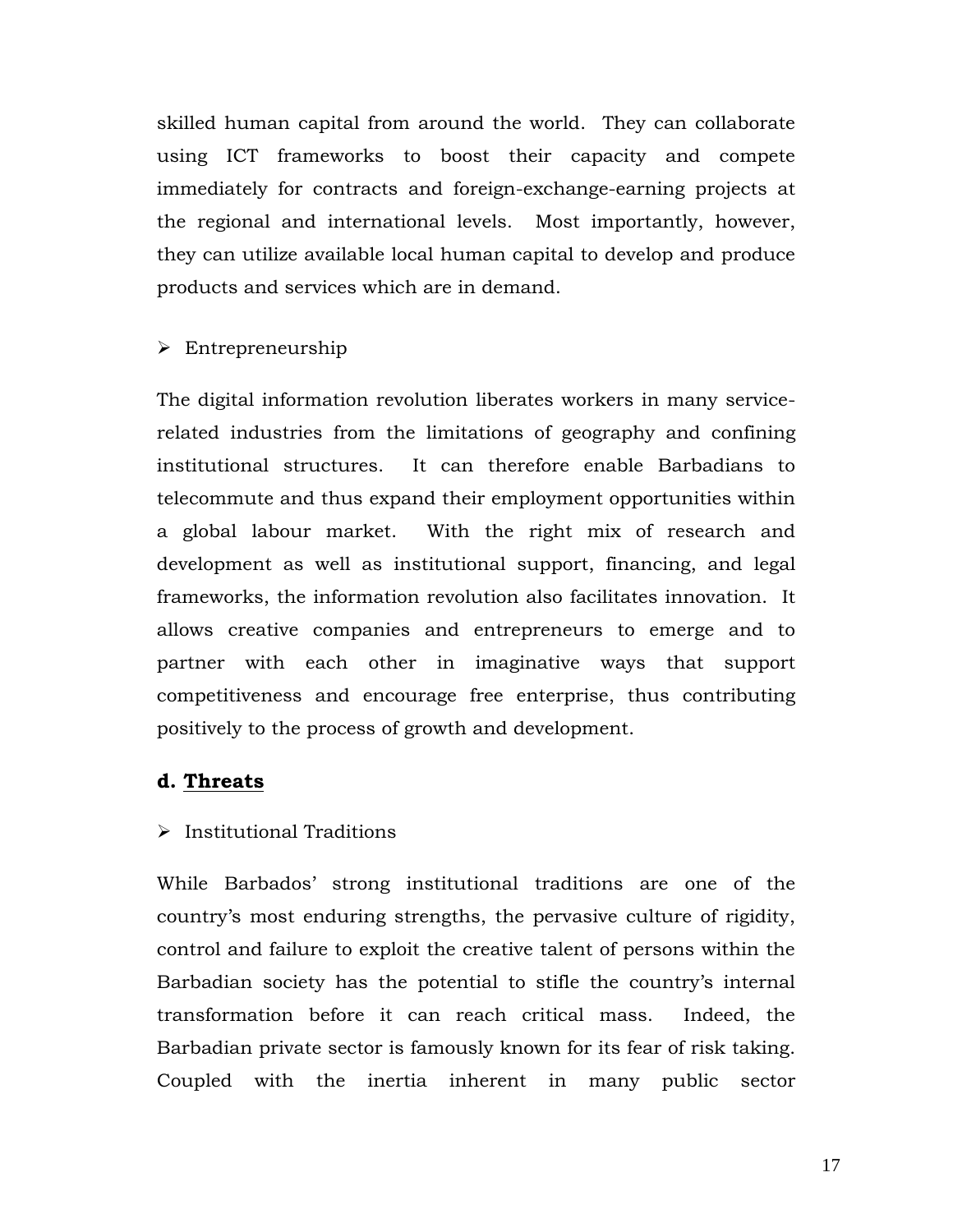organisations, Barbados" institutional framework might quickly move from being a strength to constituting a weakness in very short order, if not adequately addressed.

The challenge, therefore is for service providers, be they individuals, companies or Governments, to maximize the opportunities for their customers, clients and citizens to benefit from the myriad opportunities provided by the ICT revolution and the resulting information and knowledge age. Place in swot.

## $\triangleright$  Mounting Globalization

Difficulties relate to ever-increasing challenges associated with trade liberalization and globalization, including increasing competition in international and domestic markets as well as the need to cope with the internationalization of crime and terrorism. However, one result of the revolution in ICTs is the creation of a global marketplace where opportunities abound.

## Environmental Upheaval

The phenomenon of global warming may result in significant changes in climate patterns. These changes may increase the incidence of natural disasters. Barbados" relatively flat landscape makes it particularly susceptible to such disasters. In addition, the undesirable practices by some citizens, can exacerbate the effects of the natural disasters.

The current practices in regard to waste disposal and production systems also contribute to pollution and degradation of the environment.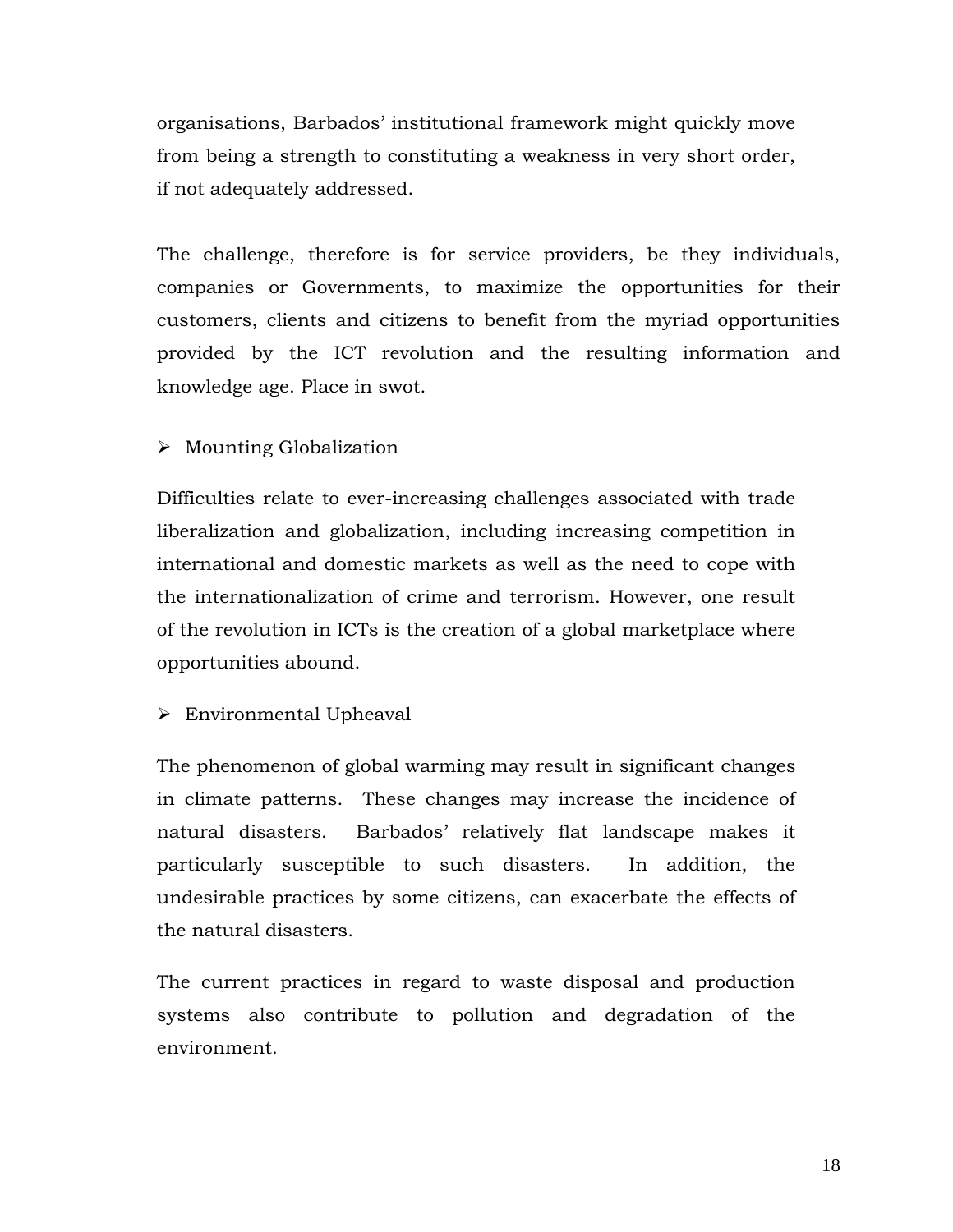#### $\triangleright$  Scientific Transformation

Over the course of the last decade, innovations in science and technology have pushed the horizon of discovery beyond bounds previously imagined. Today, new paths in global research are leading to more and greater advances in agriculture and food production, medicine and health care, services, manufacturing, environmental protection, and just about every field of human endeavour. Barbados must therefore position itself to take advantage of these developments.

## <span id="page-19-1"></span><span id="page-19-0"></span>**III. SETTING THE STAGE**

## **Government as a Model User of Information and Communication Technologies**

Access to information allows people to contribute to their own governance, to engage in public dialogue and be part of decision-making processes. The technologies that improve people"s access to information also have the potential to improve the delivery of Government's social services and diminish negative impacts associated with natural disasters or geographic isolation.

ICTs will be used to improve transparency and create opportunities for applying new administrative processes, management methods, and implementation techniques in public enterprises that can empower even as well as increase levels of efficiency. Government must therefore become a model user of ICTs in the delivery of its own services by creating secure, user-friendly e-government and e-commerce frameworks that can themselves influence the private sector to become more efficient and responsive to the needs of all consumers.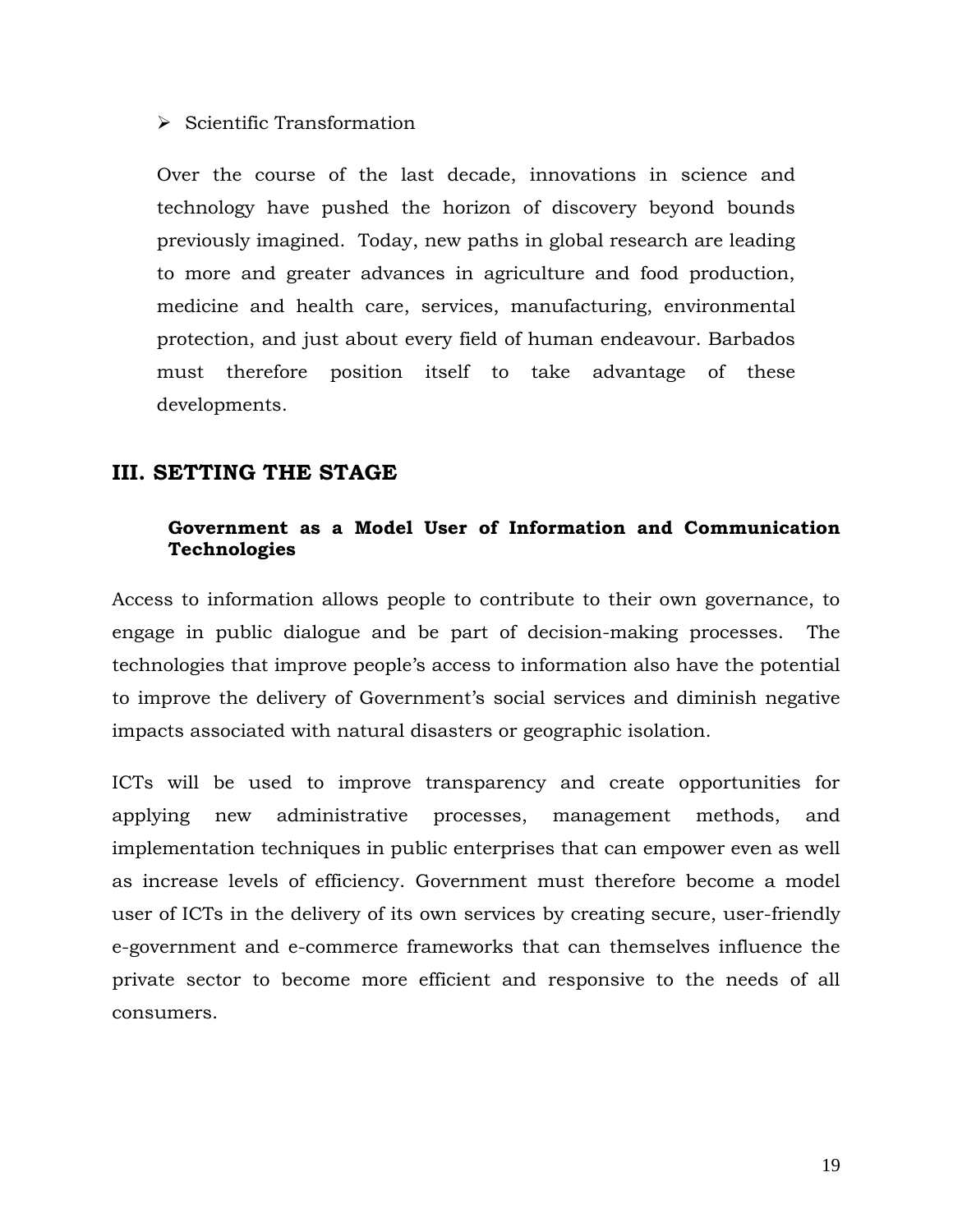#### **Leadership**

<span id="page-20-0"></span>The literature suggests that as a country recognises the need to transform itself to harness the potential of the digital information and communications revolution, it is often critical for that country to identify national champions who are able to work collaboratively across various key sectors to foster innovation and develop creative approaches to shaping the information society.

Countries and regions as diverse as China, Brazil, India, the United Kingdom, Ireland, South Africa, and Silicon Valley in the United States demonstrate how leadership can play a critical role in transforming an economy, using the power and potential of new digital ICTs. Digital leaders or champions also have the ability to galvanise the imagination and effort of people around the transformative possibilities of the new digital technologies. If it is to achieve its stated developmental vision in the coming years, Barbados must identify its digital champions and empower them to utilise their considerable skills to further advance the process of national economic, political and social transformation.

#### <span id="page-20-1"></span>**Convergence**

Convergence can be defined as the "union of audio, video and data communication into a single source, received on a single device and delivered by a single connection." It is resulting in the decline of distinct industries and the emergence of several blended economic and social sectors and media. Beyond the technology, convergence is occurring in policy and legal frameworks, equipment manufacturing, and merging business models within previously distinct sectors like telecommunications, computers, broadcasting and the media. Convergence is eliminating traditional barriers, forging new alliances and creating new commodities and services as innovative opportunities materialise for productive effort.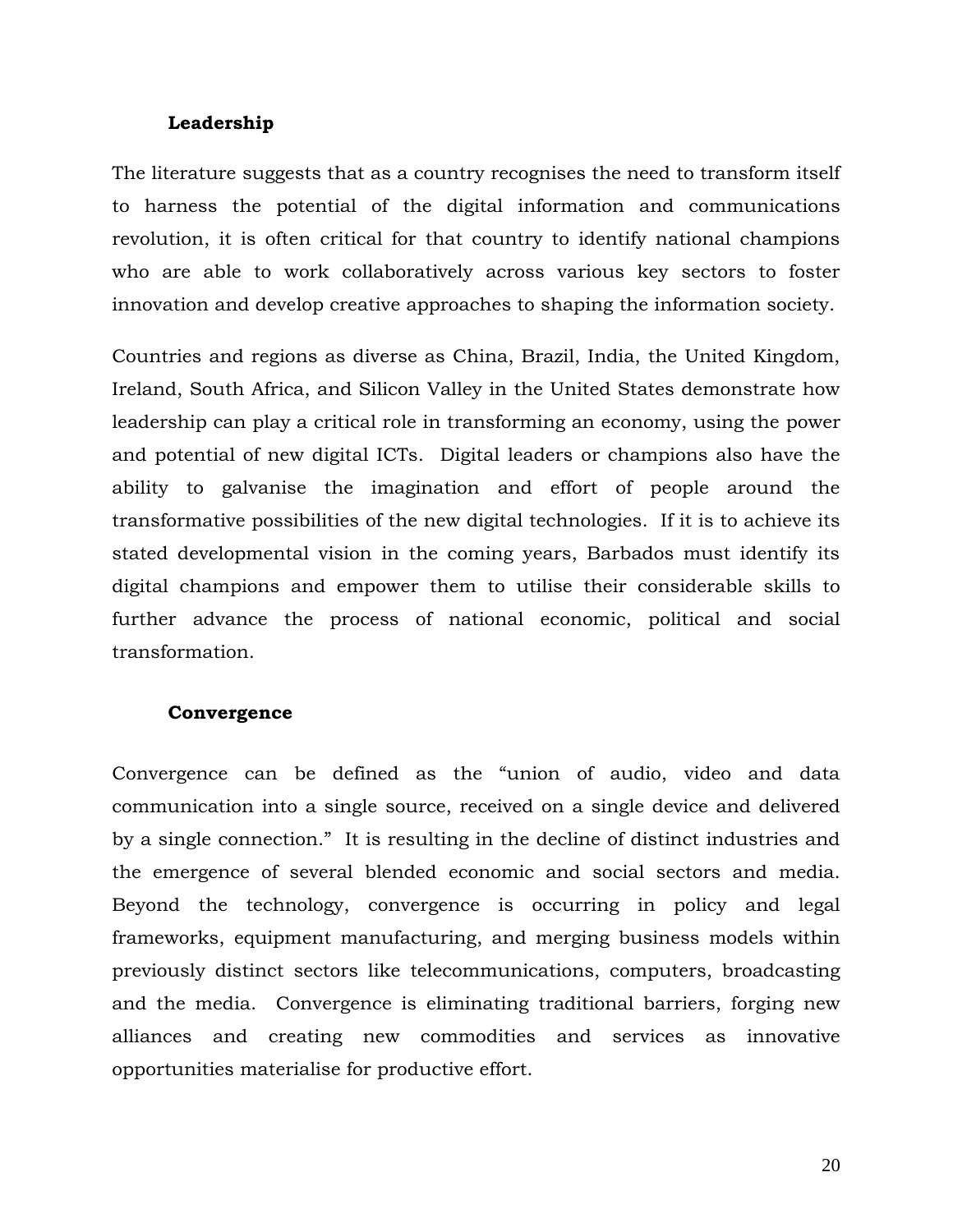An understanding of these changes is vital since old mental models of management based on separation, fragmentation and rigid control are far less effective in the digital world than in the analogue world that is fast becoming a thing of the past. The challenge for Barbados lies in restructuring its operations to organise, produce, deliver, manage, and evaluate its effectiveness in the face of digital convergence and all it presently implies. Traditional or ineffective organisational and management models have to change, policy fragmentation has to be diminished and people have to be empowered to think creatively if Barbados is to reap any real benefits from the revolution in digital ICTs that is sweeping the rest of the world.

The implications of digital convergence must be fully appreciated. Policy makers have to design digital information and communications policy frameworks that embrace the notion of convergence. This action will help to ensure that the full benefits of the technologies can be realized.

#### <span id="page-21-0"></span>**Security**

Security is a critical element in an effective digital communications and information infrastructure. Secure frameworks that support privacy and safe communication and that contain elements of disaster planning and service continuity, are essential as threats to national security and stability increase. In this regard, Barbados must undertake a National ICT security audit to establish its ICT security status and to provide a sound base on which an ICT security plan can be formulated. It is imperative that a national ICT task force be created to monitor security issues in the ICT field and especially to ensure an early response to threats to the national ICT system. Additionally, the country must design and implement ICT security protocols to which all sectors of the economy should adhere.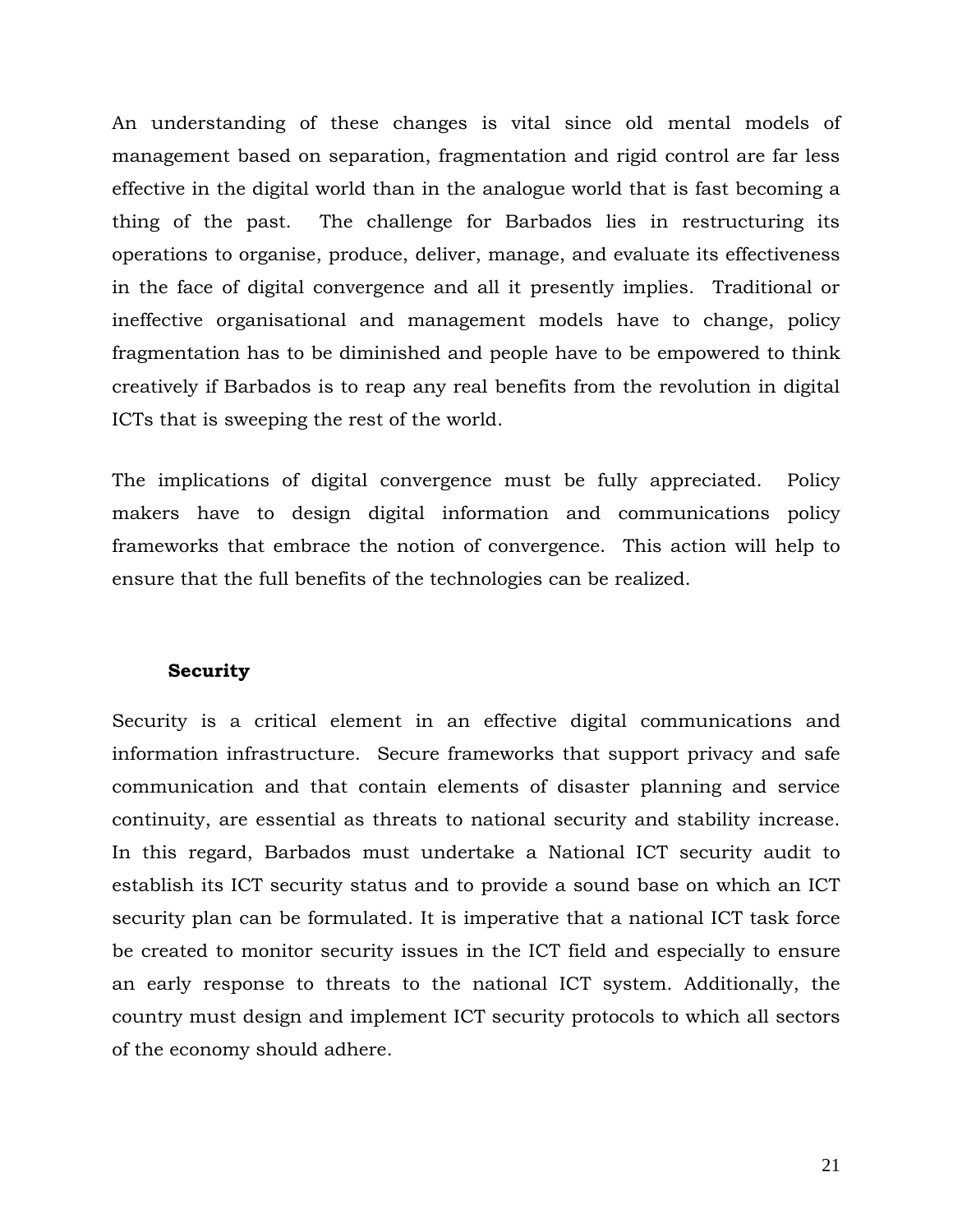#### **Innovation and Entrepreneurship**

<span id="page-22-0"></span>Innovation and entrepreneurship are the engines fuelling the technological revolution. Given the right mix of continuing education, research and development, financing, science and technology policies; innovation and entrepreneurial activity can flourish. In order to promote and facilitate a culture of innovation there is need greater collaboration between all stakeholders, in order to build a sustainable foundation for productive activity.

The approach to innovation should reflect both a regional and international perspective. This will enable the country to identify and attract the human, creative, financial, institutional and other resources it needs to enhance its overall competitiveness.

## <span id="page-22-1"></span>**Intellectual Property Rights and Responsibilities**

There is general recognition that countries around the world need to revisit the basic tenets of intellectual property rights as they have so far evolved. This is especially so given that some provisions in intellectual property legislation in some developed countries appears to be restrictive beyond what is practical in an economic sense, particularly for small-island states.

In a digital environment, there are conflicting privileges that must be balanced as policy makers seek to weigh the ability to innovate, which comes from fair use of intellectual property against the right of an inventor to reap financial benefits from his or her invention. The use and application of intellectual property rights is a challenge, which has to be examined. Barbados must come to grips with this challenge, as powerful interests in developed countries attempt to write the rules of the game for knowledge creation and protection in order to maintain their competitive advantage in the global trade arena.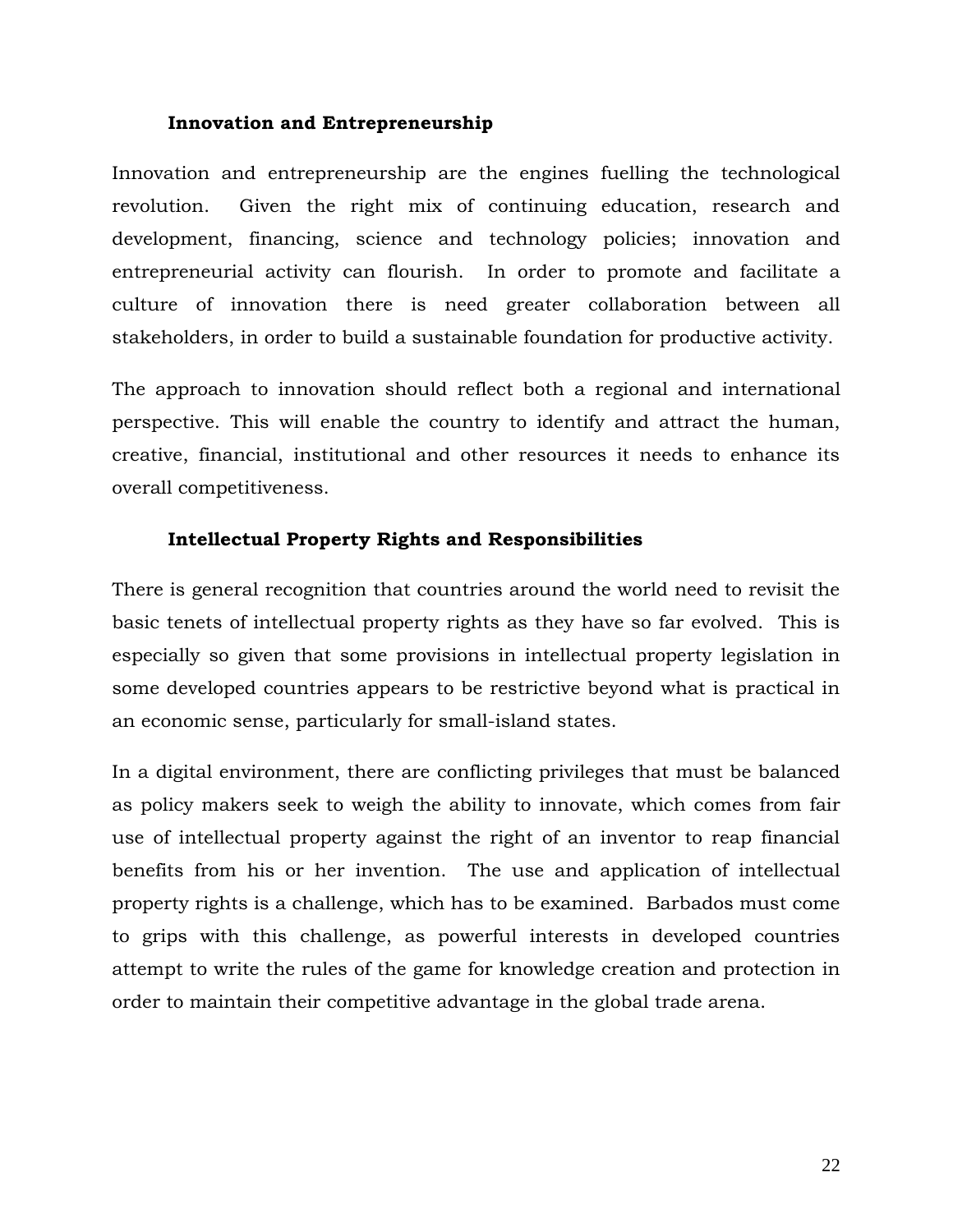#### **The Way Forward**

<span id="page-23-0"></span>The National ICT Strategy provides a mechanism to support Barbados' developmental vision by encouraging the utilisation of ICTs as essential tools at all levels of society and in every sphere of economic activity in ways that improve the quality of life of all Barbadians. It must create an enabling environment that allows Barbadians to embrace the new technologies to improve efficiency, diversify, expand economic activity, strengthen the social fabric of communities, enhance security, build a resilient knowledge-based society and an electronically integrated government.

Consequently, Barbados must develop a culture of continued education and learning that enhances the skills of its people and extends their horizon of possibility. It must also encourage the development of multi-skilled professionals and mid-level workers able to respond creatively to change in a dynamic environment. What is more, Barbados must develop new organisational structures and business processes by maximising the use of new technology systems that improve the quality of life of all Barbadians.

In order for Barbados to realise its developmental vision, it has to create a networked society that frees workers from fixed locations and promotes telecommuting as a means of expanding the global employment of residents in Barbados, thus projecting their economic activity far beyond the island"s shores. Furthermore, in order to support the innovative use of technology, the Government must create a user friendly business environment that stimulates investment through the creation of a sophisticated national communications infrastructure that provides affordable ubiquitous broadband connectivity for the healthcare, environmental, education, community development, commerce and public sectors, to name just a few spheres of activity.

Given the rapid pace of technological innovation and change, the national ICT Plan will require periodic review to respond to emerging opportunities and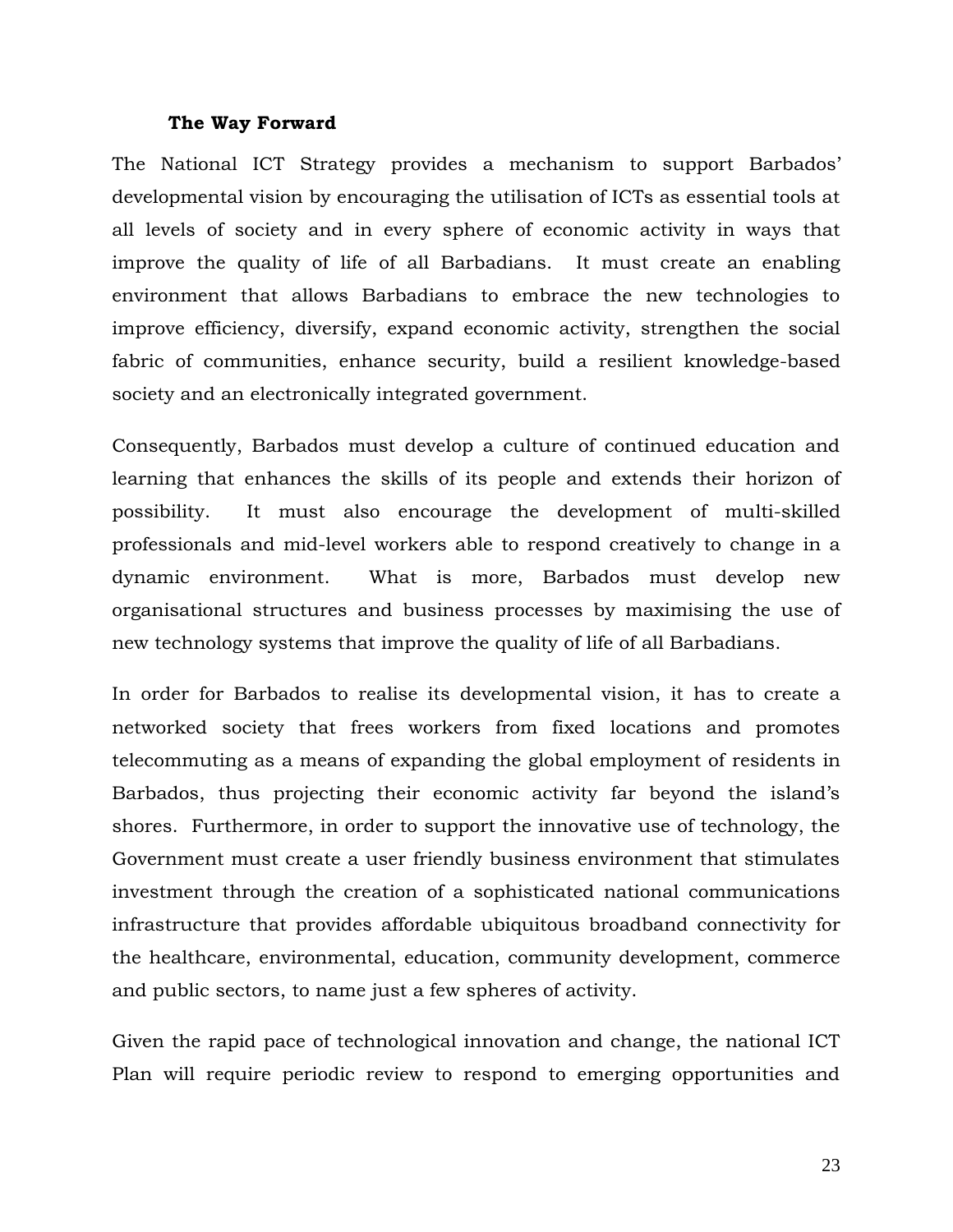threats. The review should be undertaken on an annual basis in the context of Government's annual planning and budgeting process.

In the final analysis, the National ICT Strategic Plan must represent a way of thinking and must lay out an approach for unleashing the potential of the Barbadian people through effective use of new digital information and communication technologies.

While the challenges are tremendous, opportunities abound with considerable scope for effecting meaningful transformation of the economy. Government will seek to achieve the objectives laid out in the ICT Plan by ensuring that all segments of society, work together to build a networked nation.

## <span id="page-24-0"></span>**IV. THEME**

*AN EFFICIENT NETWORKED ISLAND: EXPLOITING THE POWER OF INFORMATION AND COMMUNICATION TECHNOLGIES TO BENEFIT ALL BARBADIANS AND IMPROVE THE QUALITY OF LIFE*

The theme represents the aspirations for the creation of an efficiently networked country where the delivery of a wide range of information and communication technologies services are of paramount importance to the quality of life for all Barbadians. The theme also signifies a passionate intention to create an environment that stimulates entrepreneurial activity and creativity that widens the choice of economic activity, expands the rate of economic growth while at the same time improving social services and deepening social cohesion and interaction*.*

# <span id="page-24-1"></span>**V. CORE VALUES**

The guidelines set out hereunder form the pillars on which the national ICT strategy is built: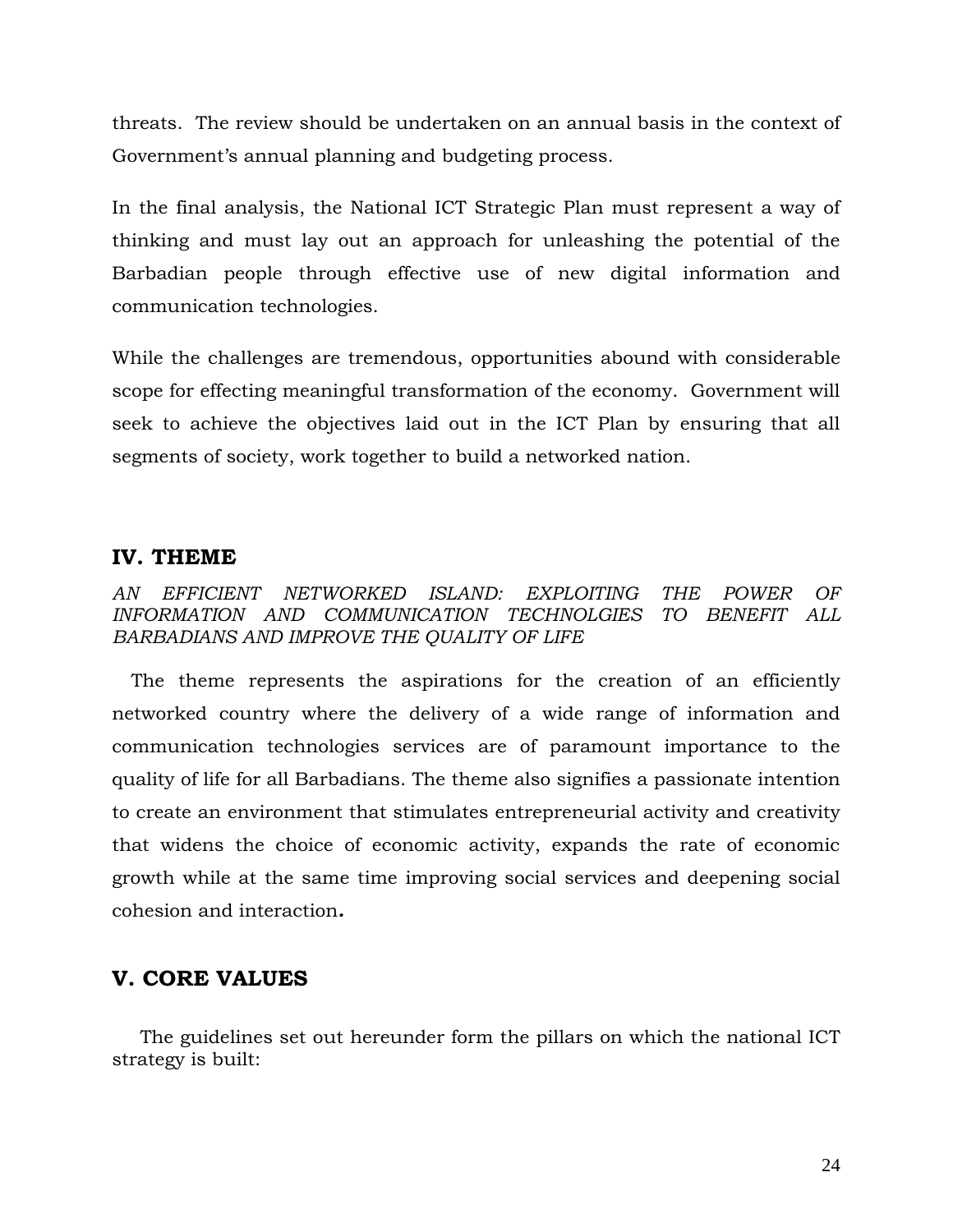- Appreciation for the **value of information and knowledge**, and their importance to national development;
- **Awareness** of digital technologies and emerging ICT frameworks and the potential they hold to transform the economy and society;
- **Leadership** on the part of key decision makers, with champions who excite and inspire the collective consciousness to action;
- **Access** to technologies, networks, training, financial resources, information, knowledge, content and creation through secure frameworks by means of sound policies;
- National **ownership** of critical investments in technology, information and knowledge so that their value is recognised and care is exhibited in their utilisation;
- **Openness** to innovation, interconnection, effective partnerships and constructive change;
- **Transparency** in decision-making, administration, policy-making and management;
- **Network collaboration** in the interest of information sharing, open communication and collective learning;
- **Assessment** that is continuous and aimed at improving the implementation process at every level and through every stage, including technical and policy-making cycles; and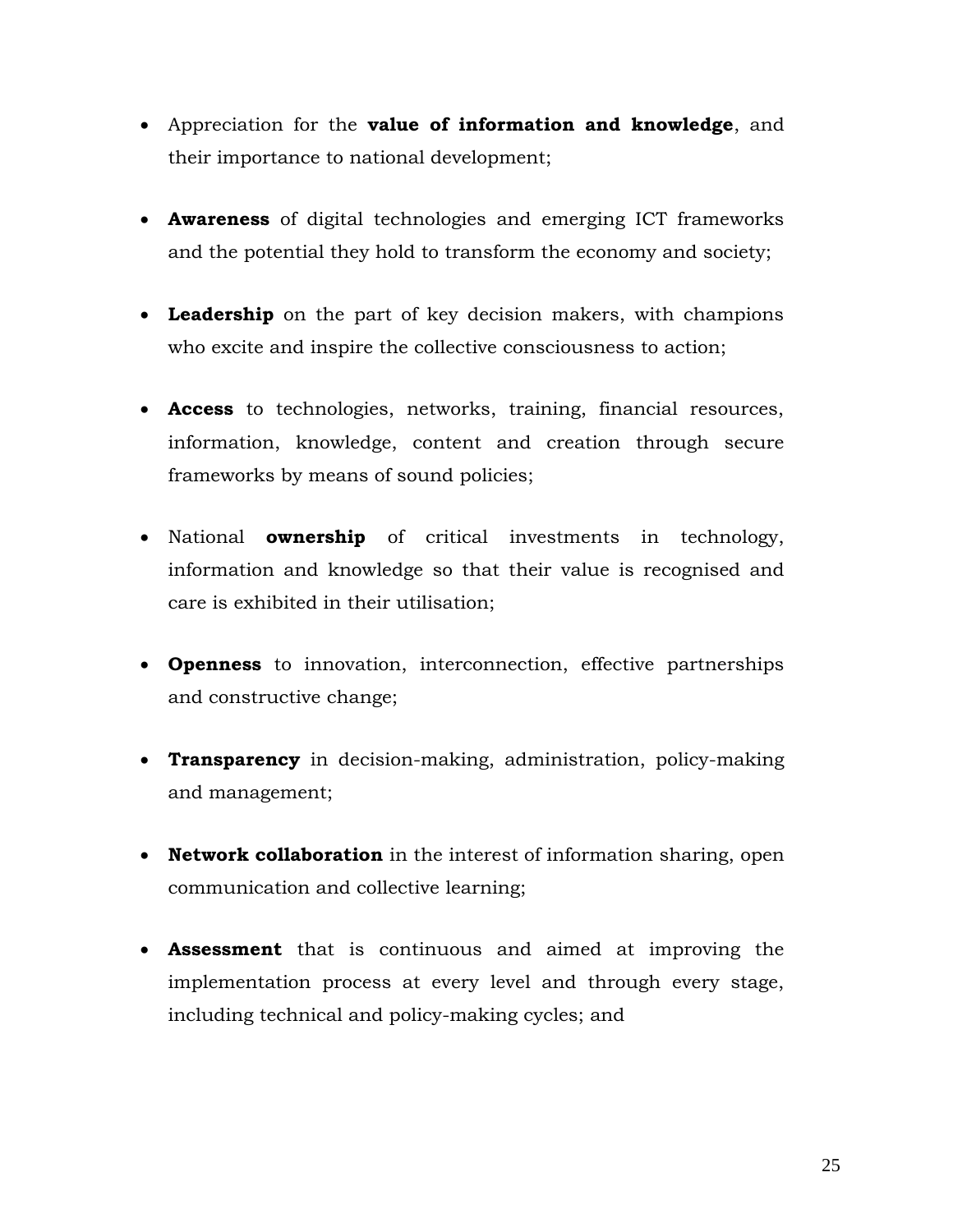Effective **integration** of activities, processes and projects to support the principles of awareness, access, openness, transparency, collaboration, and assessment.

## <span id="page-26-0"></span>**VI. NATIONAL ICT VISION**

The vision which will inform the process of ICT development is as follows:

# **"To utilise ICTs to transform Barbados into a globally competitive society"**

## <span id="page-26-1"></span>**VII. NATIONAL ICT MISSION**

ICT development will be guided by the mission set out below:

**"To facilitate and create the environment that makes ICTs available and accessible to all in order to drive competitiveness, stimulate local knowledge creation and sustain economic, social and cultural development."**

## <span id="page-26-3"></span><span id="page-26-2"></span>**VIII. BROAD NATIONAL GOALS**

**Goal 1**

# *Develop an ICT literate society that enables Barbadians of all segments of society to participate fully in the Information Society;*

Achievement of a Knowledge Economy is supported by the country"s education and training base, its information and telecommunications infrastructure, the innovation system and the overall business and governance framework.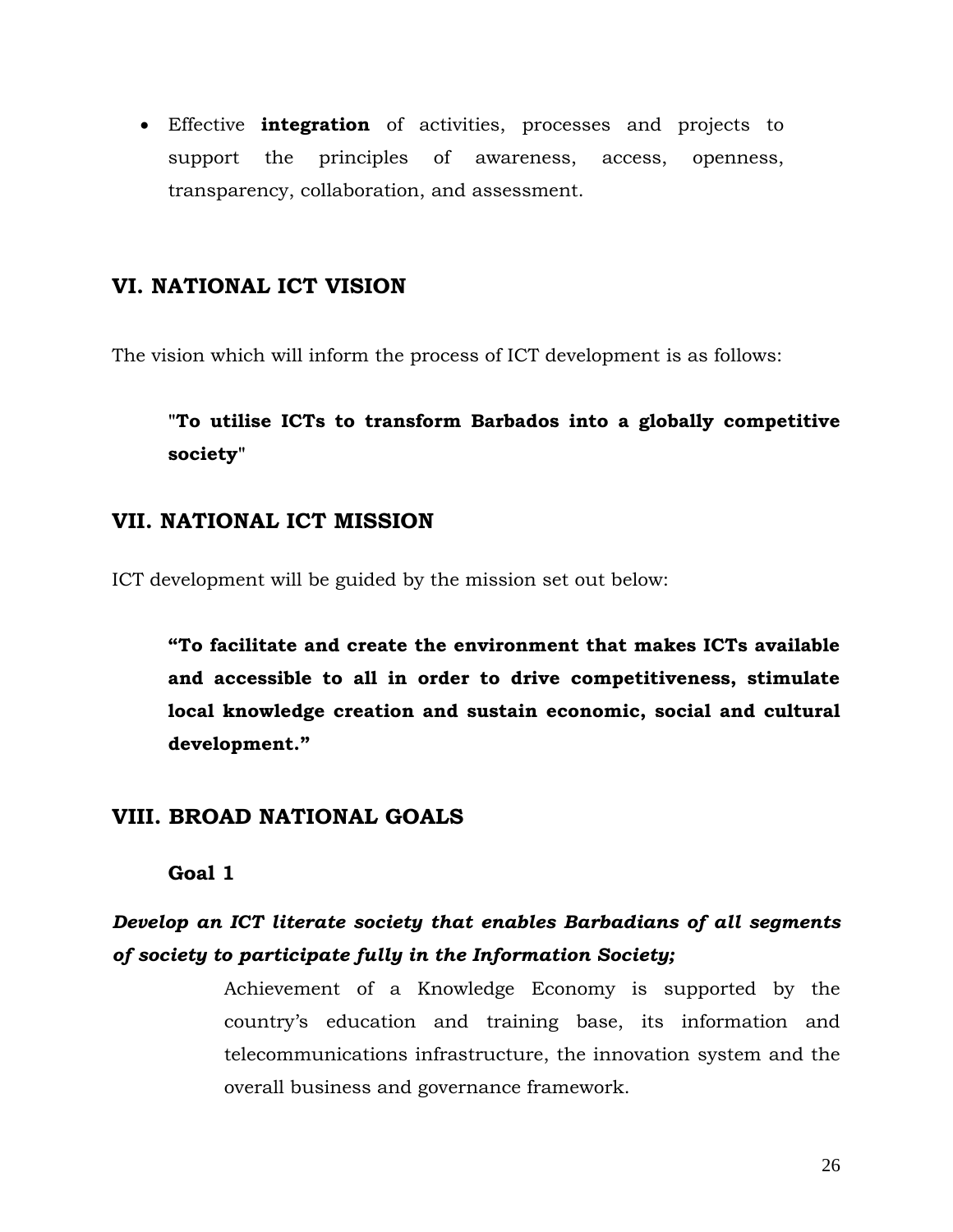Barbados has "laid the key foundational elements in education necessary for stable socio-economic and political development". The approval and

implementation of a national ICT plan will advance the country"s infrastructure and processes further along the continuum.

The challenge is how to leverage previous and current investments in human capital development through the use of ICTs so as to ensure that Barbados continues to be competitive in the current global economy. The knowledge, creativity and innovation of the people of Barbados must be nurtured, challenged and rewarded on an ongoing basis.

To drive the achievement of a knowledge economy, Government "must challenge established interests and institutions, stimulate change and initiatives and act as a policy integrator. The new approach complements, rather than replaces, the liberalization and modernization views" of development.

#### <span id="page-27-0"></span>**Goal 2**

# *Utilize ICTs to encourage and promote a culture of innovation and entrepreneurship in Barbadian society*

The new use or application of existing technology or methodology for a completely different purpose from which it was originally used or intended and its transformation into a successful commercial undertaking.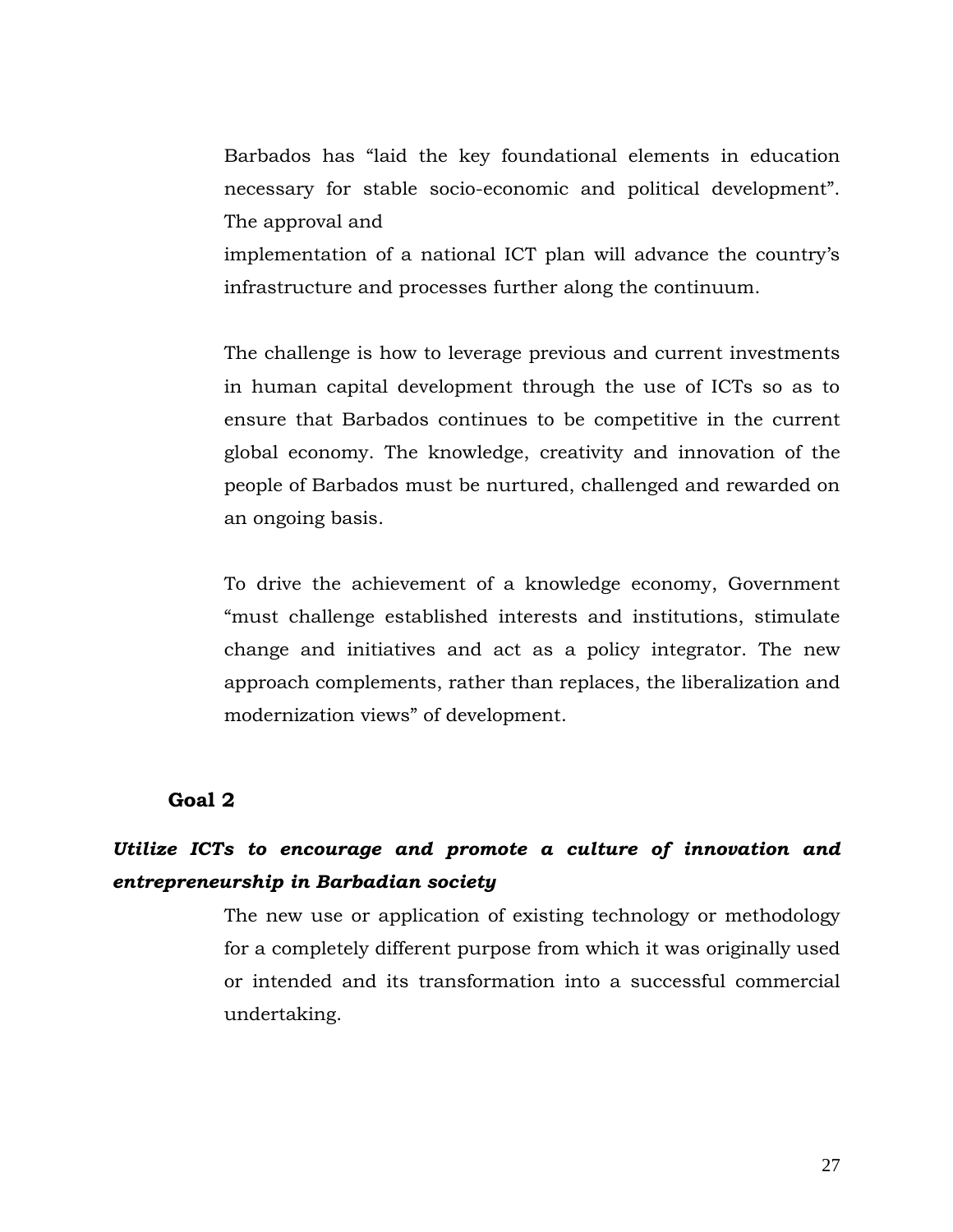The goal is to engender a culture of innovation and entrepreneurship utilizing ICT. Barbados should enhance support for innovators and undertake ongoing development of their research and technology infrastructure.

In the implementation of its development agenda, Barbados should reiterate and give greater practical effect to the following which are proven strategies to boost innovation:

- Supporting market development,
- Enhancing in-house innovation capabilities of all key national institutions;
- Strengthening existing public Research and Development
- Provide incentives which encourage domestic innovative capacity
- Encourage Joint ventures and support intellectual property rights.

## <span id="page-28-0"></span>**Goal 3**

#### *Ensure that ICTs are available to all Barbadians*

The Government of Barbados has recognized that with technology as an enabler, the provision of services to its citizens both at home and abroad could be revolutionized, transaction costs reduced, the way its business is conducted significantly changed with the result of a more engaged, creative and prosperous nation whose main source of wealth is the knowledge of its people, support for the ongoing creation of knowledge products; the provision of ICTs which are ubiquitous at competitive rates within a modern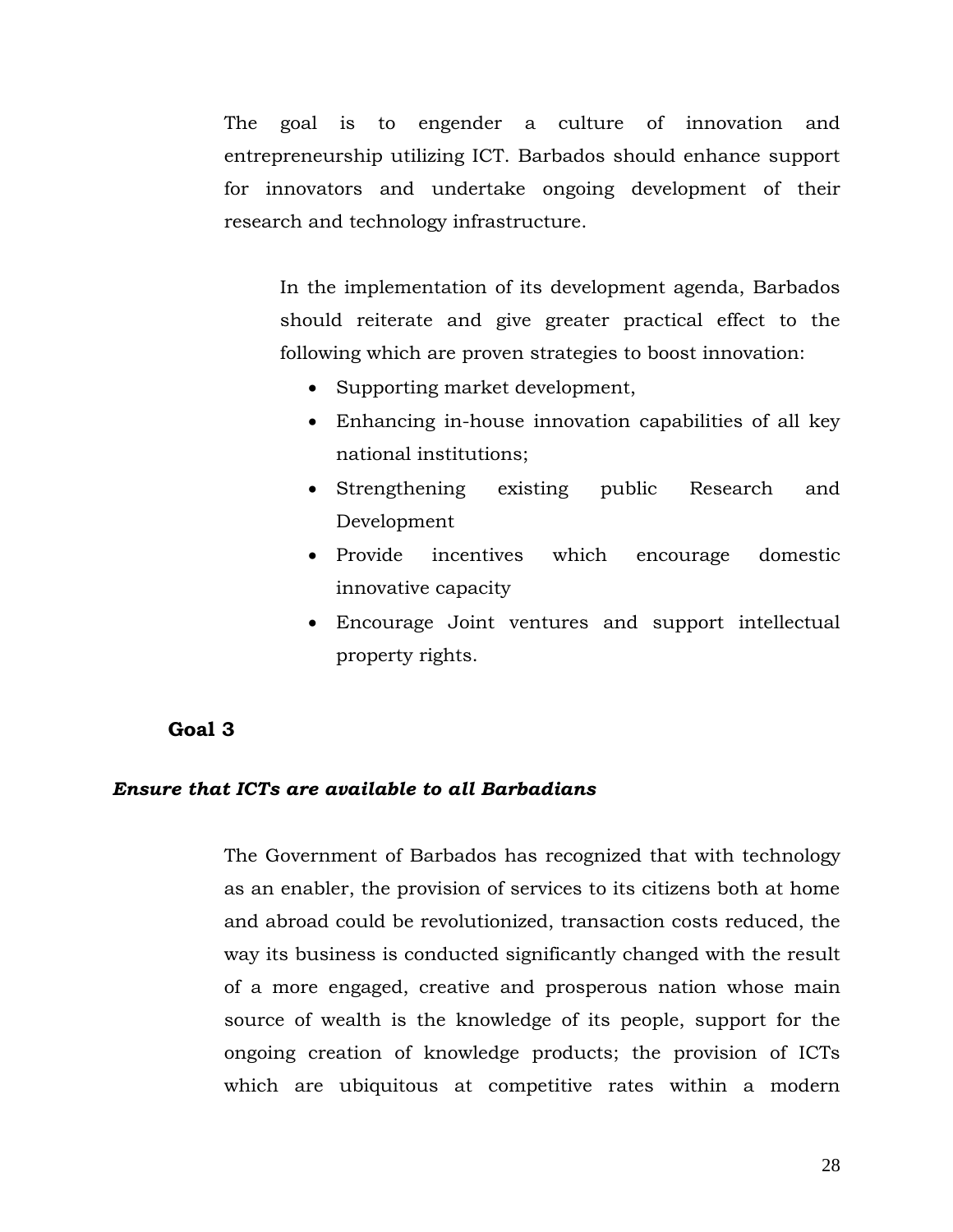regulatory environment which provides for greater government accountability, easier access to information, data security, trust and confidentiality.

The challenge, therefore is for service providers to maximize the opportunities for their customers to benefit from the myriad opportunities provided by the ICT revolution and the resulting information and knowledge age.

#### <span id="page-29-0"></span>**Goal 4**

#### *Use ICTs to position Barbados as a competitive jurisdiction*

There are a number of skilled and educated Barbadians living and working abroad in various professional fields especially in science, technology and innovation. It is imperative that we draw from this professional pool of resources to assist in the development of Barbados" competition position in the World.

The goal is to harness the diverse, disperse and largely untapped talent of the Barbadian Diaspora especially in the areas of science and engineering.

The use of ICTs can be considered an economic sector which requires the development of an enabling environment that serves as a catalyst for competing in the global economy. This environment will include political will, investments in human capital and legal and regulatory frameworks.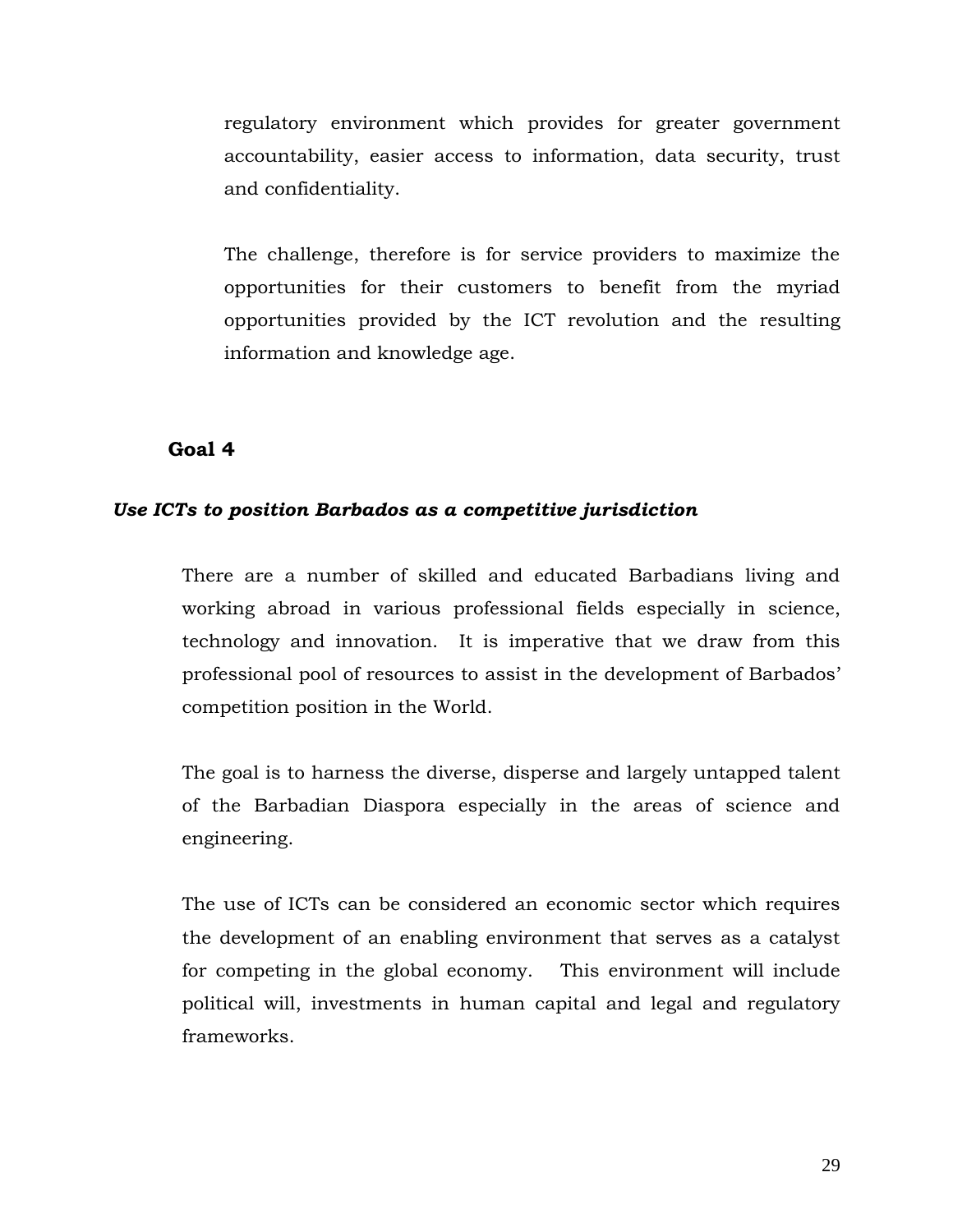There is also a need for a fundamental redesign of business structures and processes for maximum alignment with the enabling technology and more creative use of the increase in new opportunities which become evident as progress is achieved.

In recent times, businesses have attempted to achieve a more balanced working environment for employees by increasing employee flexibility in working location and hours. The teleworking phenomenon (also known as telecommuting, e-working, e-commuting, working at home, or working from home) is one such measure that has received international attention from employees, employers, and policy makers. Teleworking is defined as the act of working outside the conventional workplace (e.g. at home) and communicating with the conventional workplace by way of computer-based technology.

- Proponents across all industries have lauded teleworking as having the potential to generate economic, social and environmental benefits. These benefits include:
- Productivity gains since employees experience greater flexibility in work schedules and autonomy which allows them to work during times they work best.
- Improved employee motivation: Employees are perceived to respond well to the signal of trust and confidence by an employer's adoption of a more independent work style.
- Access to employees who might not otherwise be available (e.g. individuals with mobility problems or caring responsibilities, employees on maternity leave)
- Cost savings achieved by lower office overheads and labour.
- Reduced air pollution because employees are commuting less.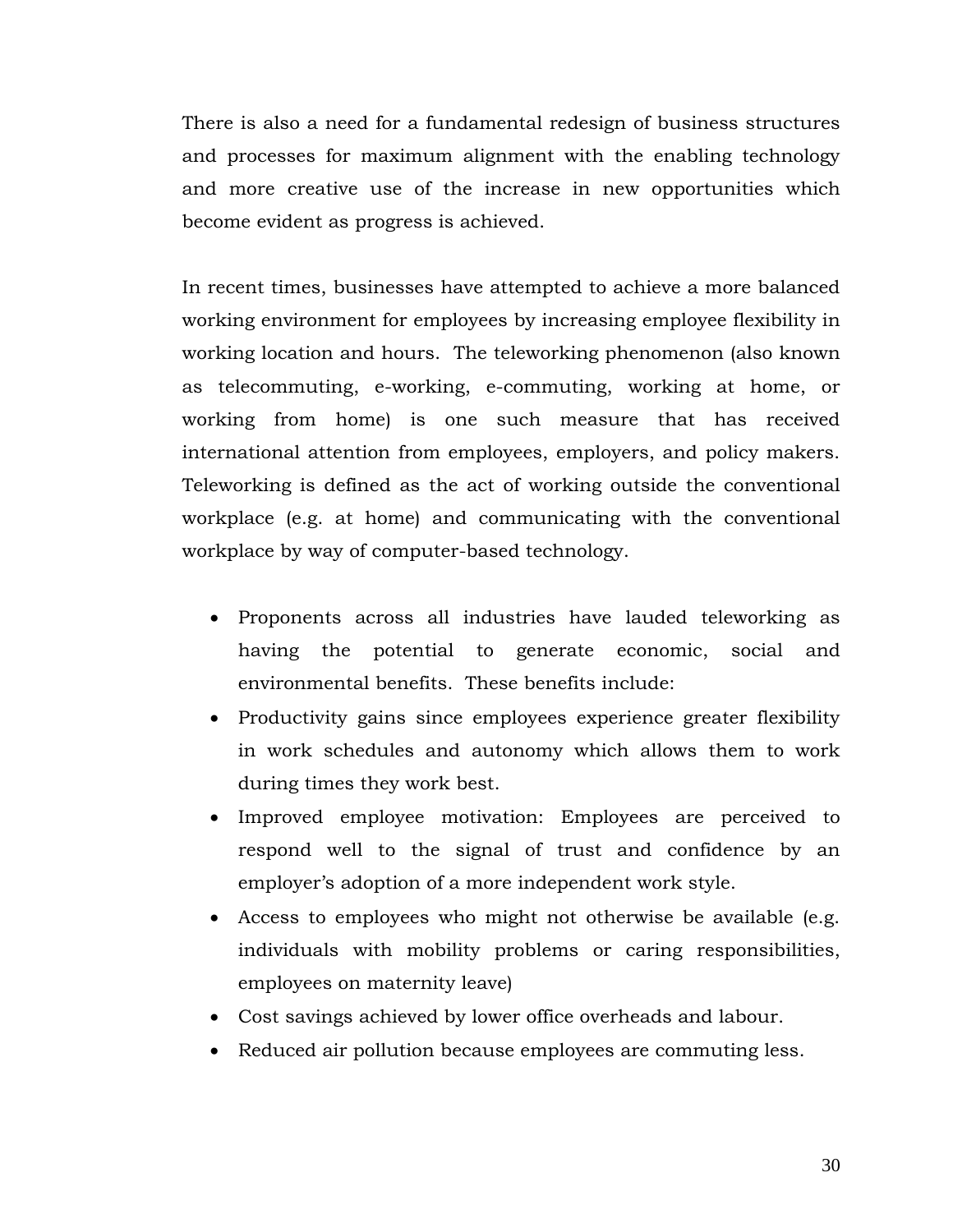#### <span id="page-31-0"></span>**Goal 5**

#### *Transformation of public and business sectors to e-environment;*

In order to encourage use of ICTs, it will be necessary to protect users from abuse and fraud as well as to protect their privacy. This will help to build trust among users.

In an effort to achieve an e-environment it will be necessary for business persons to have access to the required technology, under reasonable terms and for consumers to be fully aware of its benefits. It will also be necessary to provide an efficient, modern and widely telecommunications system. Further, the financial services sector will have to facilitate the business community in its effort to use the technology. It must be made clear to the business community the way in which e-commerce can assist in improving productivity and expand their market share.

#### <span id="page-31-1"></span>**Goal 6**

#### *Facilitating the continuity of Governance in national disasters*

Establishing and maintaining continuity of Government is critical in all societies particularly those which place knowledge at the center of their developmental strategies.

The issue of Government Continuity embraces the following:

 Enhancing provision of Government services to the population; Ensuring the continuity of the operations of the Government;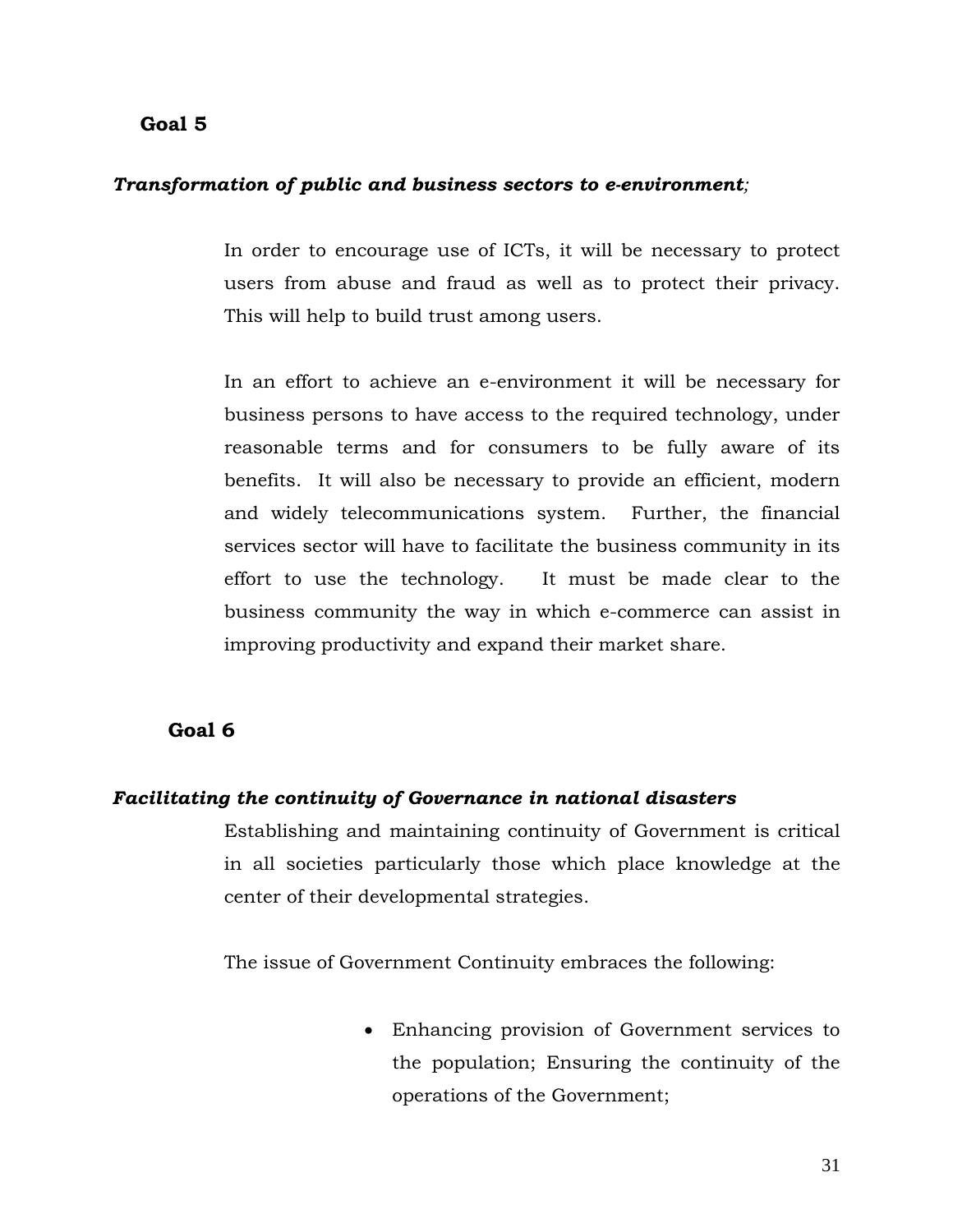- Disaster Mitigation; and
- Restoration of normalcy.

Sustainable communication and interoperability are vital for the security of the nation during a catastrophic event, thus ICT has a critical role in Continuity of Government

(COG). It creates the critical infrastructure needed for the survival and preservation of the nation when faced with vulnerabilities and threats.

# <span id="page-32-0"></span>**IX. NATIONAL ICT OBJECTIVES, STRATEGIES AND TARGETS**

- 1. To establish an efficient national ICT infrastructure throughout the country with easy and reliable access to regional and international networks;
- 2. To deploy affordable, high speed, broadband telecommunication service throughout the country;
- 3. To provide an effective legal and regulatory framework to facilitate and encourage the development of ICTs;
- 4. To promote and facilitate the use and application of ICTs by all segments of society for economic, social and cultural development;
- 5. To integrate ICTs fully into environmental disaster management plans and programmes;
- 6. To encourage the business community, especially SMEs, to utilize ICTs for improving competitiveness and productivity;
- 7. To promote and facilitate establishment of a culture of innovation and entrepreneurship within Barbadian society;
- 8. To encourage the development of cultural industries and the inclusion of local content in radio and television programmes;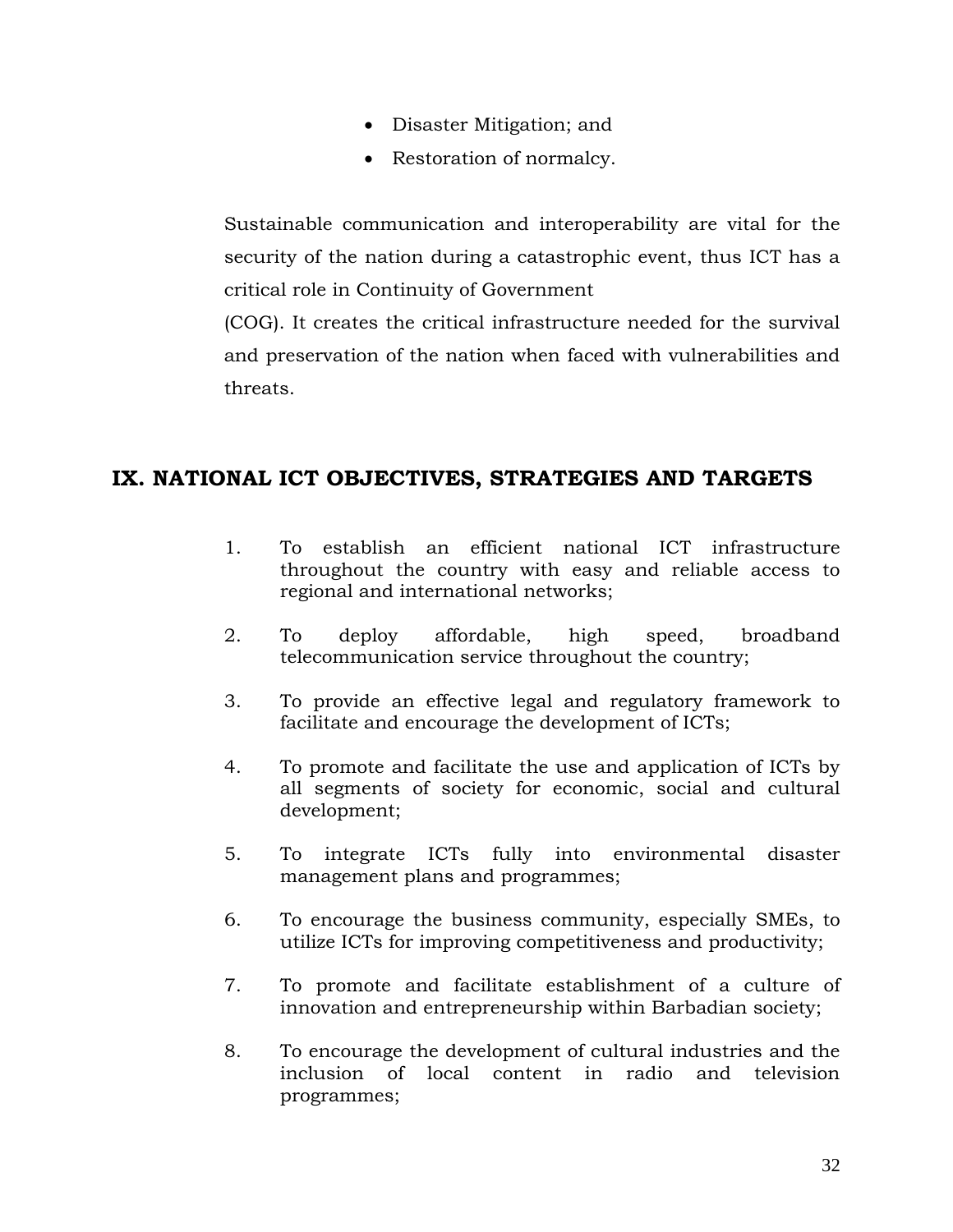- 9. To preserve historical records and treasures;
- 10. To provide a secured national environment for the use of ICTs.
- 11. To establish benchmarks for measuring ICTs development
- 12. To create the critical infrastructure needed for the survival and preservation of the nation when faced with vulnerabilities and threats, thereby ensuring the continuity government.
- 13. To promote Barbados within the international community as a jurisdiction which embraces the latest cutting edge technologies.

<span id="page-33-0"></span>*To establish and deploy an efficient and reliable national ICT infrastructure throughout the country which offers easy access to regional and international networks.*

In order for individuals, educational establishments and businesses to use ICTs effectively, appropriate infrastructure has to be put in place so as to facilitate the provision of quality services. The technologies also have to be accessible to all segments of society, including small businesses, low- income earners and persons with disabilities.

| Ref. | <b>Strategic Objectives</b>                                              |
|------|--------------------------------------------------------------------------|
| 1.1  | Ensure that Barbados is supplied with the necessary international        |
|      | connectivity (including redundancy connectivity) at an equitable price.  |
|      | Explore the different options available to secure the best conditions    |
| 1.2  | Develop and maintain a national broadband strategy containing both       |
|      | supply- and demand-side policies, with the objective of rapidly          |
|      | increasing the penetration of broadband in households and SMEs           |
| 1.3  | Develop and strengthen the local broadband network infrastructure and    |
|      | competitive environment to help in providing the supply-side capacity to |
|      | match the connectivity requirements for the delivery of high bandwidth   |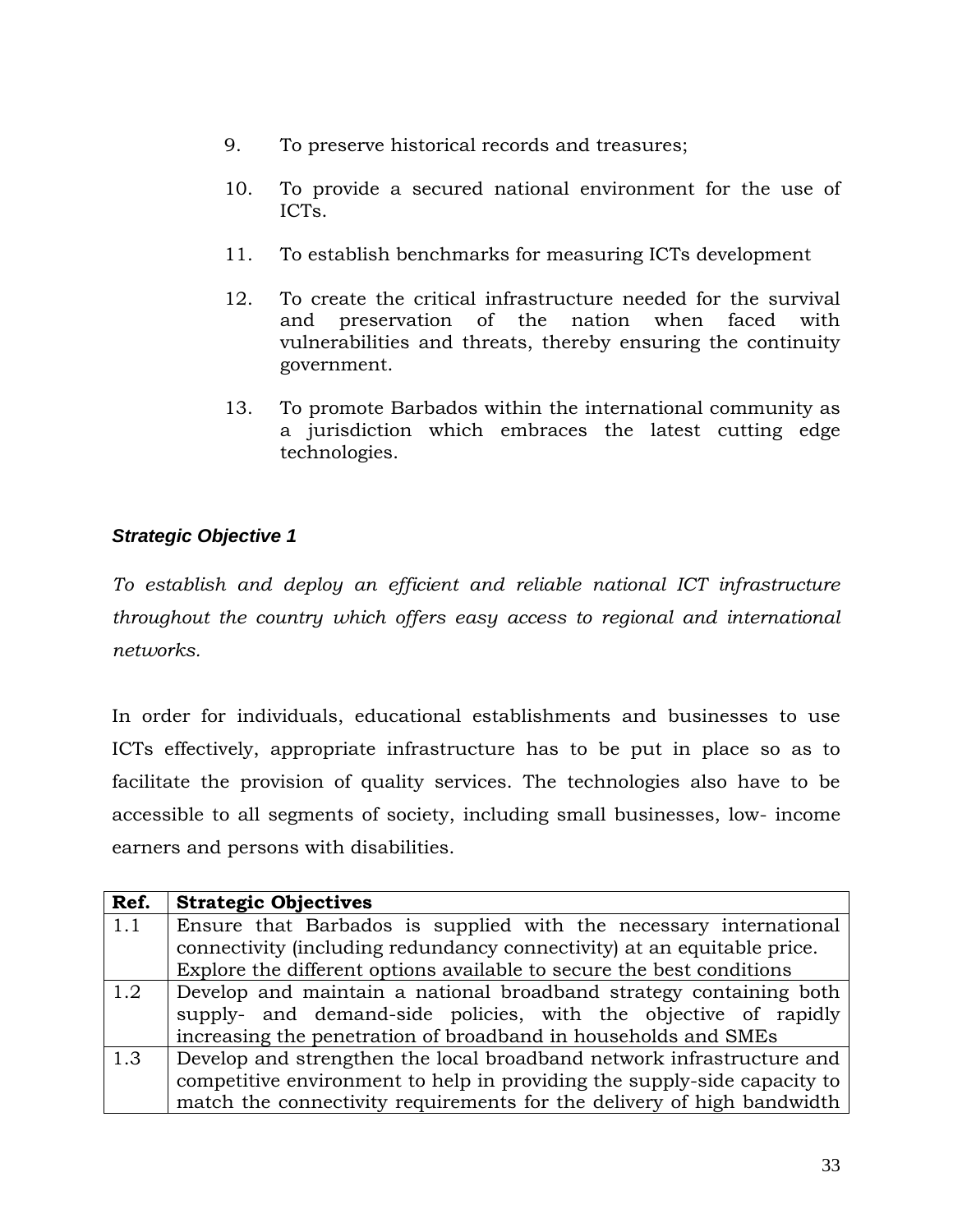|      | services resulting from the demand-side initiatives                                                   |
|------|-------------------------------------------------------------------------------------------------------|
| 1.4  | Whilst promoting the strengthening of competition in the local telecoms                               |
|      | market, strive to attain synergies and optimize connectivity among                                    |
|      | major information networks to reduce interconnection costs and                                        |
|      | broaden network access                                                                                |
| 1.5  | Partner with the key players in the telecoms industry to produce a                                    |
|      | regular inventory of the best telecommunications technologies in order                                |
|      | to optimize ICT-access costs                                                                          |
| 1.6  | Development of an ICT infrastructure which encourages and supports                                    |
|      | an E-commerce web presence for other agencies, private sector                                         |
|      | enterprises and key productive sectors and facilitates security and other                             |
|      | innovations to enhance their quality of service                                                       |
|      |                                                                                                       |
| 1.7  | revision of the Information and Communications<br>and<br>Renewal                                      |
|      | Technology policy framework which supports the achievement of                                         |
|      | national aspirations for technological efficiency, effectiveness and                                  |
|      | international competitiveness                                                                         |
| 1.8  | Formulation of a comprehensive collaborative framework to ensure cost                                 |
|      | effective solutions for the wider utilization of ICTs across Government                               |
|      | Ministries, the private sector and civil society                                                      |
| 1.9  | Transformation of Barbados into a major ICT services destination for                                  |
|      | Caribbean and global traffic                                                                          |
| 1.10 | Ensure new technologies are embedded in the infrastructure so that                                    |
|      | broadband access for multimedia content i.e voice, data and video are                                 |
|      | accessible to every citizen by designing and implementing an                                          |
|      | architecture which supports affordable access to homes and wireless<br>community access via broadband |
| 1.11 | Develop several international gateways with diversity, in technology,                                 |
|      | geography and connectivity, for survivability to ensure that Barbados                                 |
|      | becomes a regional and international hub for integration into global                                  |
|      | economy creating links to global markets                                                              |
| 1.12 | Develop projects that are compatible with and can leverage the nation's                               |
|      | current telecommunication infrastructure                                                              |
| 1.13 | Maintenance of continuous improvement of the quality of the local                                     |
|      | telecommunications infrastructure                                                                     |
| 1.14 | Continuous review of taxes on all computer hardware and software as                                   |
|      | replacement parts bearing in mind the World<br>well<br>Trade<br>as                                    |
|      | Organisation's definition on computer manufacturing parts                                             |
| 1.15 | Promotion of the use of international standards in the provision of ICT                               |
|      | services                                                                                              |
| 1.16 | Design and implementation of programmes to help the elderly,                                          |
|      | disadvantaged persons and persons with disabilities to<br>access                                      |
|      | appropriate ICT equipment and services                                                                |
| 1.17 | Revamping of current arrangements for regulating telecommunications                                   |
|      | and broadcasting to address the challenge of convergence of technology                                |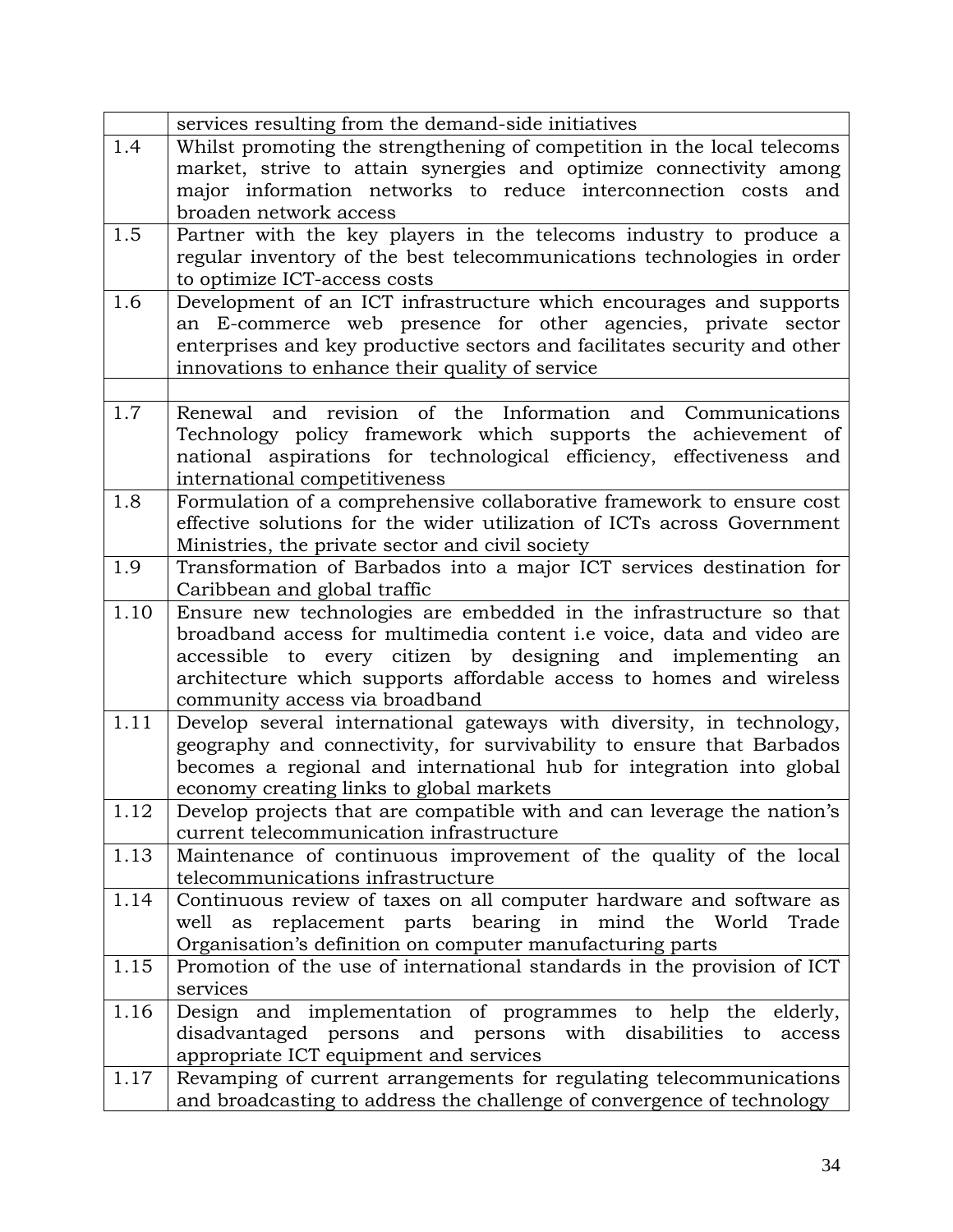*To provide an effective legal and regulatory framework to facilitate and encourage the development and use of ICTs*

In order to encourage use of ICTs, it will be necessary to protect users from abuse and fraud as well as to protect their privacy. This will help to build trust among users. Additionally, it will be better to encourage sharing of information within the society. It is noted that Government has already enacted an Electronic Transactions Act, which gives legal recognition to electronic records, provides for the use of electronic signatures on electronic documents and places a restriction on the disclosure of personal information and a Computer Misuse Act, which seeks to provide protection for computer systems and the information contained in them.

| Ref. | <b>Strategic Objectives</b>                                                                                                                                                                                                                                  |
|------|--------------------------------------------------------------------------------------------------------------------------------------------------------------------------------------------------------------------------------------------------------------|
| 2.1  | Ensure effective telecoms, electronic communications, e-commerce,<br>data protection and computer misuse legislation is always in place and<br>in line with the prevailing EU directives and international conventions                                       |
| 2.2  | Develop and implement the necessary legislation, policies, programmes<br>and initiatives necessary to protect the rights of creators, always<br>keeping a balance between the intellectual property rights of owners<br>and the consumers of the information |
| 2.3  | Engage on a series of awareness and education campaigns aimed at<br>increasing the knowledge of electronic legislation both for the general<br>public and special- interest groups                                                                           |
| 2.4  | Take the necessary steps to enhance security and system/network<br>integrity in order to avoid risks of disruption, destruction of networks<br>and business discontinuity                                                                                    |
| 2.5  | Develop a national baseline of ICT security safeguards that all the<br>major organisations (whether by sales revenue, capital investments,<br>number of employees etc.) must adopt in order to protect their ICT<br>infrastructure and data                  |
| 2.6  | Develop secure and trustworthy electronic communications with other<br>public services in the CARICOM region and the international arena                                                                                                                     |
| 2.7  | Collaborate with the commercial banks to increase further secure and<br>reliable applications to facilitate online financial transactions over the<br>Internet                                                                                               |
| 2.8  | Upgrading of the legal framework to address the security and privacy                                                                                                                                                                                         |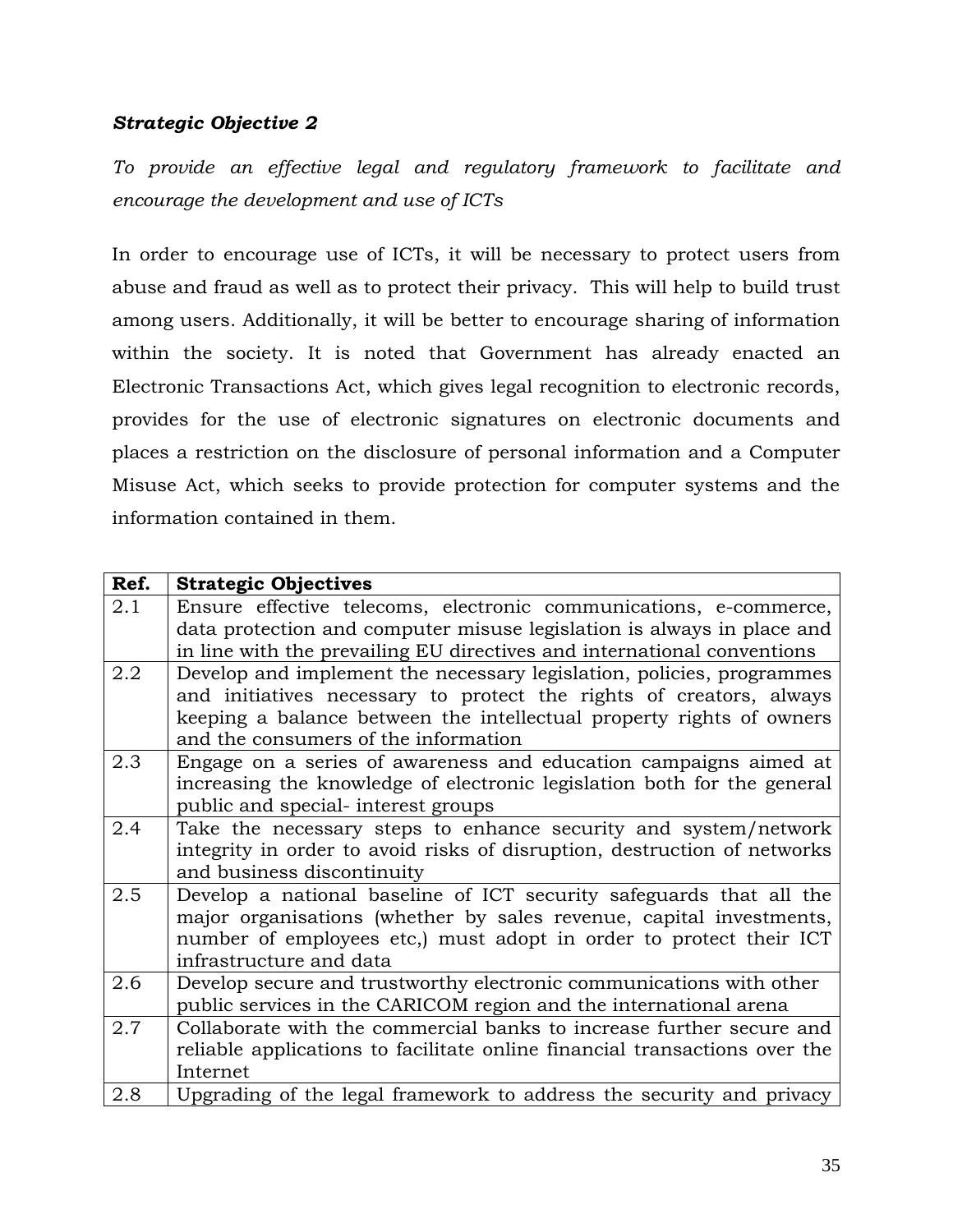|      | policies and trust issues associated with a modern networked society,     |
|------|---------------------------------------------------------------------------|
|      | citizen participation and other critical success factors                  |
|      |                                                                           |
| 2.9  | Enactment of an Intellectual Property Protection Act                      |
| 2.10 | Design of a more proactive role for the Telecommunications Unit as the    |
|      | IP address issuing authority in the implementation of the policy related  |
|      | to internet governance, domain name and space management                  |
| 2.11 | Design of modern e-commerce legislation for electronic dealings with      |
|      | Government agencies                                                       |
| 2.12 | Develop distance selling and buying legislation to protect consumers in   |
|      | local, regional and international trading transactions                    |
| 2.13 | Protection of users of ICT devices from abuse and fraud and invasion of   |
|      | privacy                                                                   |
| 2.14 | Protection of child users of ICT devices from sexual and other related    |
|      | forms of abuse                                                            |
| 2.15 | Work with the International Community to ensure that national             |
|      | development is not unduly restrained by policies relating to intellectual |
|      | property rights being pursued by industrialized countries                 |
| 2.16 | Provision of an electronic signatures service for use by individuals and  |
|      | businesses                                                                |
| 2.17 | Partnerships with businesses to assist in provision of a secured          |
|      | environment for the conduct of e-commerce and for protection of their     |
|      | information systems from unauthorized access                              |

To promote and facilitate the use and application of ICTs by all segments of society for economic, social and cultural development.

All segments of society must be equipped with the tools and skills necessary to utilize ICTs. Education and training opportunities must therefore be made widely available to accommodate persons interested in acquiring ICT skills. In this connection, the needs of disadvantaged groups and persons with disabilities must also be taken into consideration. Public sector and private sector institutions must be restructured and reformed to promote and facilitate the use of ICTs in everyday life.

|             | Ref. Strategic Objectives                                        |
|-------------|------------------------------------------------------------------|
| 3.1         | Disseminate basic information on ICTs through all possible media |
| $\vert 3.2$ | Embark on national communication and education campaigns aimed   |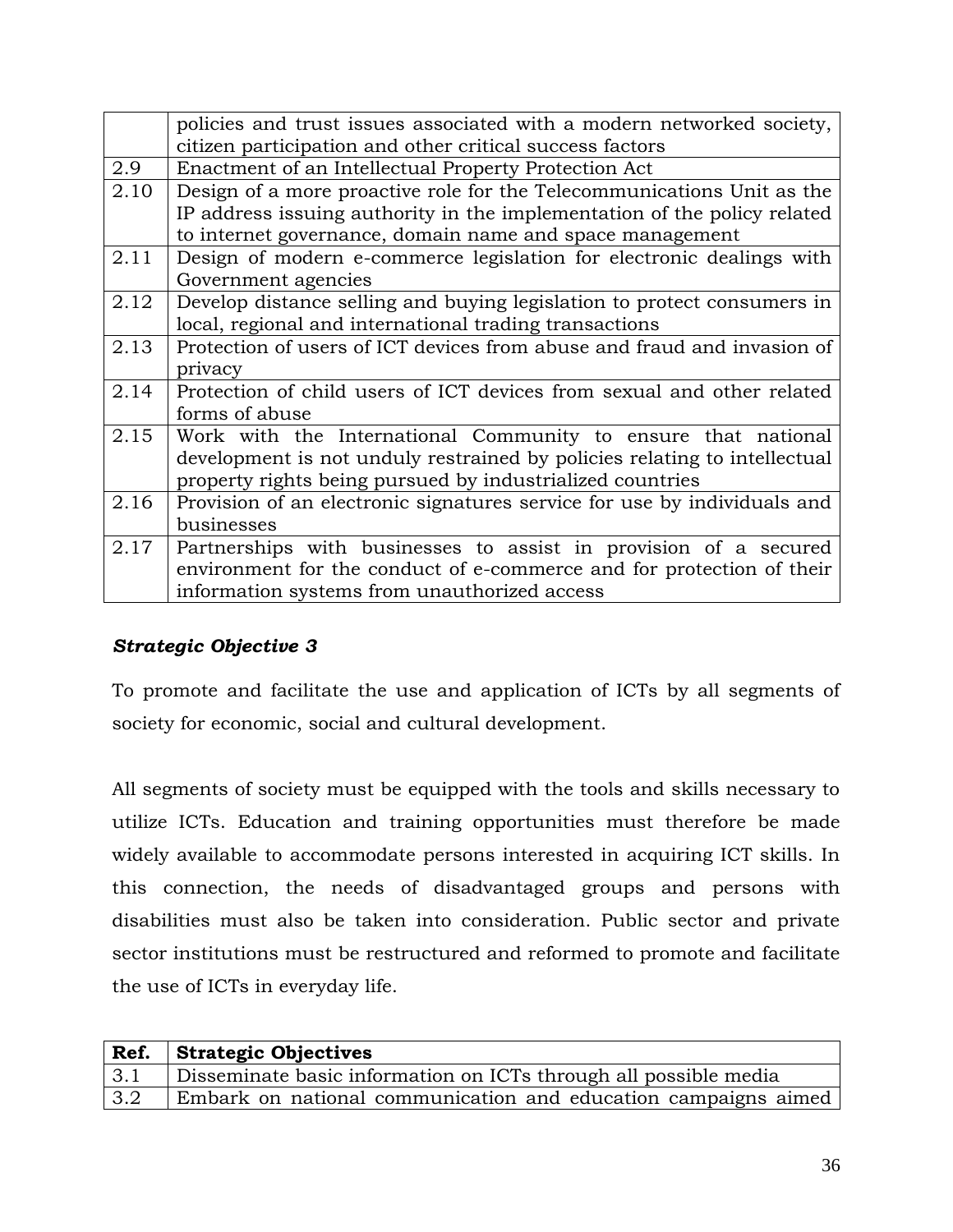|      | at raising the level of awareness, confidence and understanding of                                        |
|------|-----------------------------------------------------------------------------------------------------------|
|      | benefits of ICTs for citizens                                                                             |
| 3.3  | Proliferate the provision of basic ICT awareness training in the local                                    |
|      | communities by sustaining the Barbados Vocational Training Board                                          |
|      | Skills Training programme and the running of the Community                                                |
|      | Technology Program in the community centres, public and private                                           |
|      | secondary schools                                                                                         |
| 3.3  | Collaborate with the local hardware suppliers to facilitate the learning                                  |
|      | experience of te new entrants to the usage of ICT                                                         |
| 3.4  | Collaborate with public and private players to propagate the setting up                                   |
|      | of Internet centres, public Internet access points, including community                                   |
|      | centres, and public Wi-Fi hotspots, with the aim of offering public                                       |
|      | access to broadband Internet on a national level                                                          |
| 3.5  | Explore and promote the use of alternative service delivery channels                                      |
|      | (including mobile devices and TVs) as both substitutes and                                                |
| 3.6  | complements to the PC                                                                                     |
|      | Strive to provide the basic ICT awareness, accessibility and education                                    |
|      | facilities at the lowest cost to the public, sustaining free access to email<br>services for all citizens |
| 3.7  | Development and deployment of an ICT backbone infrastructure and                                          |
|      | security enterprise infrastructure (internet, intranet and extranet) to                                   |
|      | connect all organs for Government and permit an E-government/ I-                                          |
|      | government online multimedia presence for any place, any time service                                     |
|      | availability for the people of Barbados                                                                   |
| 3.8  | Engagement of citizens in the ongoing process of national development                                     |
| 3.9  | Strengthen the financial and equity markets to improve the business                                       |
|      | environment by facilitating the mobilization and development of                                           |
|      | venture capital to finance national development in particular, ICT,                                       |
|      | renewable energy initiatives, research and innovation                                                     |
| 3.10 | Expanding special economic zones                                                                          |
| 3.11 | Improve the efficiency of Government, tax collection and expenditure                                      |
|      | with improved governance                                                                                  |
| 3.12 | Design and implementation of ICT training programmes<br>for                                               |
|      | disadvantaged persons and persons with disabilities to ensure                                             |
|      | achievement of the highest possible level of ICT literacy                                                 |
| 3.13 | Increase the number of scholarships available in the field of ICT                                         |
|      | training and research                                                                                     |
| 3.14 | Encouragement of local universities and other educational<br>and                                          |
|      | research institutions in the engagement of ICT research<br>and                                            |
|      | development                                                                                               |
| 3.15 | Continuous evaluation and expansion of the Edutech Programme to                                           |
|      | build capacity and reform the education system                                                            |
| 3.16 | Promotion of the digitization of public administrative and historical                                     |
|      | records                                                                                                   |
| 3.17 | Promotion of the production and sharing of local cultural and                                             |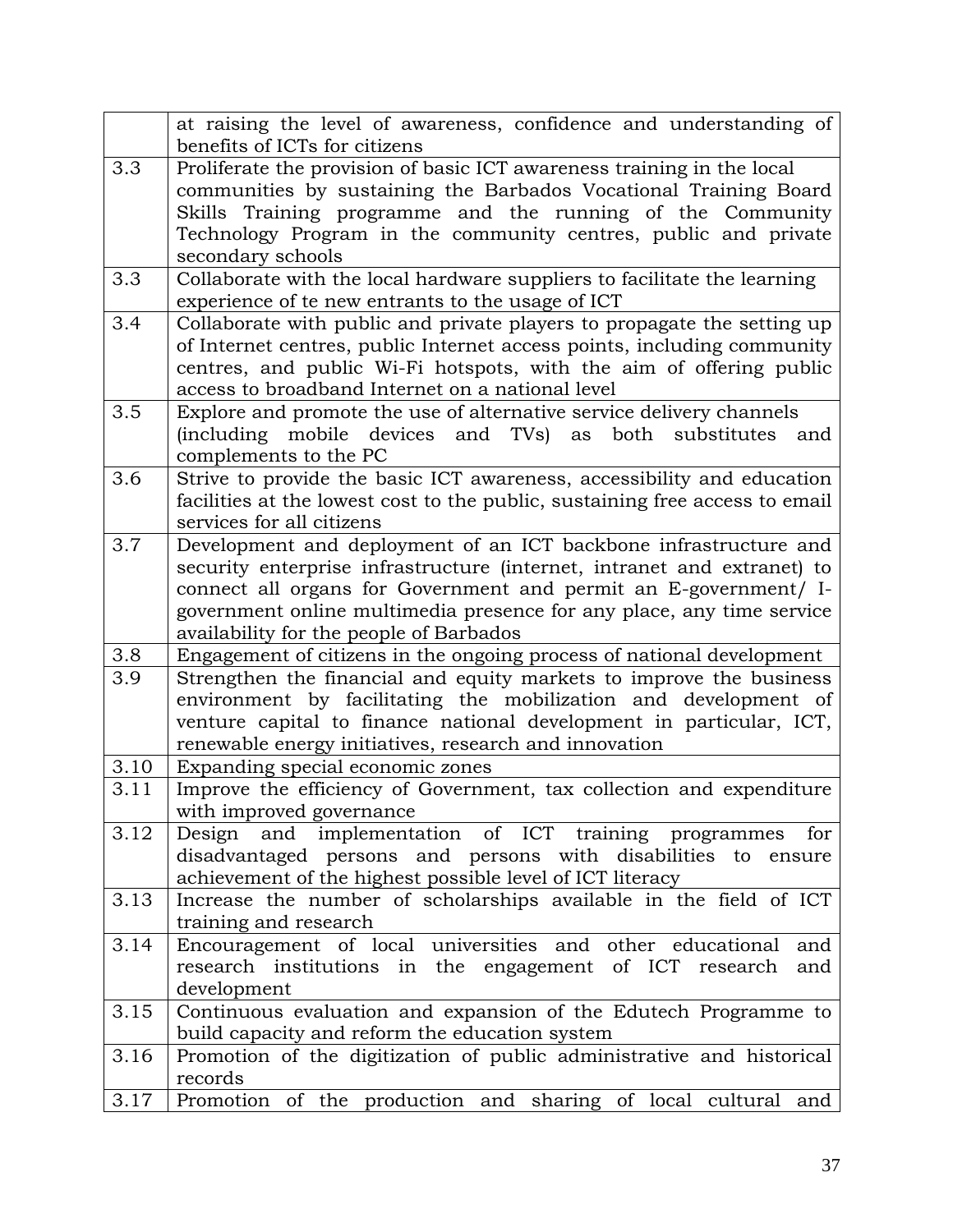|                          |  | educational content and the development of the cultural and                 |  |  |
|--------------------------|--|-----------------------------------------------------------------------------|--|--|
| entertainment industries |  |                                                                             |  |  |
|                          |  | 3.18 Improvement in the capacity of educational institutions to improve     |  |  |
|                          |  | their capacity for offering distance learning opportunities                 |  |  |
|                          |  | Auditing of all recognized training institutions that deliver certified ICT |  |  |
| training programmes      |  |                                                                             |  |  |

*To encourage the business community, especially SMEs, to utilize ICTs for improving competitiveness and productivity at all levels*

ICT is a tool that can be used to improve efficiency, reduce costs, and improve productivity among other benefits to organizations. In Government it can be used to improve the efficiency and effectiveness of government processes and in society ICTs can be used to improve the quality of life of individual citizens. However, ICTs in and of themselves can be used to provide useful and meaningful employment for citizens. This is the case in informatics where the computers, along with other communication devices are the main tools of business.

| 4.1 | Use e-business and e-commerce to contribute towards the development      |
|-----|--------------------------------------------------------------------------|
|     | of small businesses and SMEs, which have an extremely important          |
|     | social function in job creation and economic growth                      |
| 4.2 | Promote the participation of the local commercial community in           |
|     | international organizations, with the view of promoting the benefits of  |
|     | combining international trade with e-business                            |
| 4.3 | Continuously align the local e-commerce scenarios<br>the<br>with         |
|     | corresponding dynamic global environment focusing primarily on issues    |
|     | related to consumer policy, alternative/online dispute resolution,       |
|     | authentication and taxation                                              |
| 4.4 | Strive to remove the legal, technical, operational and cost barriers for |
|     | SMEs to apply                                                            |
|     | e-business in the conduct of their export and import operations          |
| 4.5 | Set up a specialized support function within Government, aimed at        |
|     | supporting and encouraging local SMEs to take up e-business as an        |
|     | integral part of their operations and also to provide the necessary      |
|     | guidance to safeguard their rights and fulfill their obligations as      |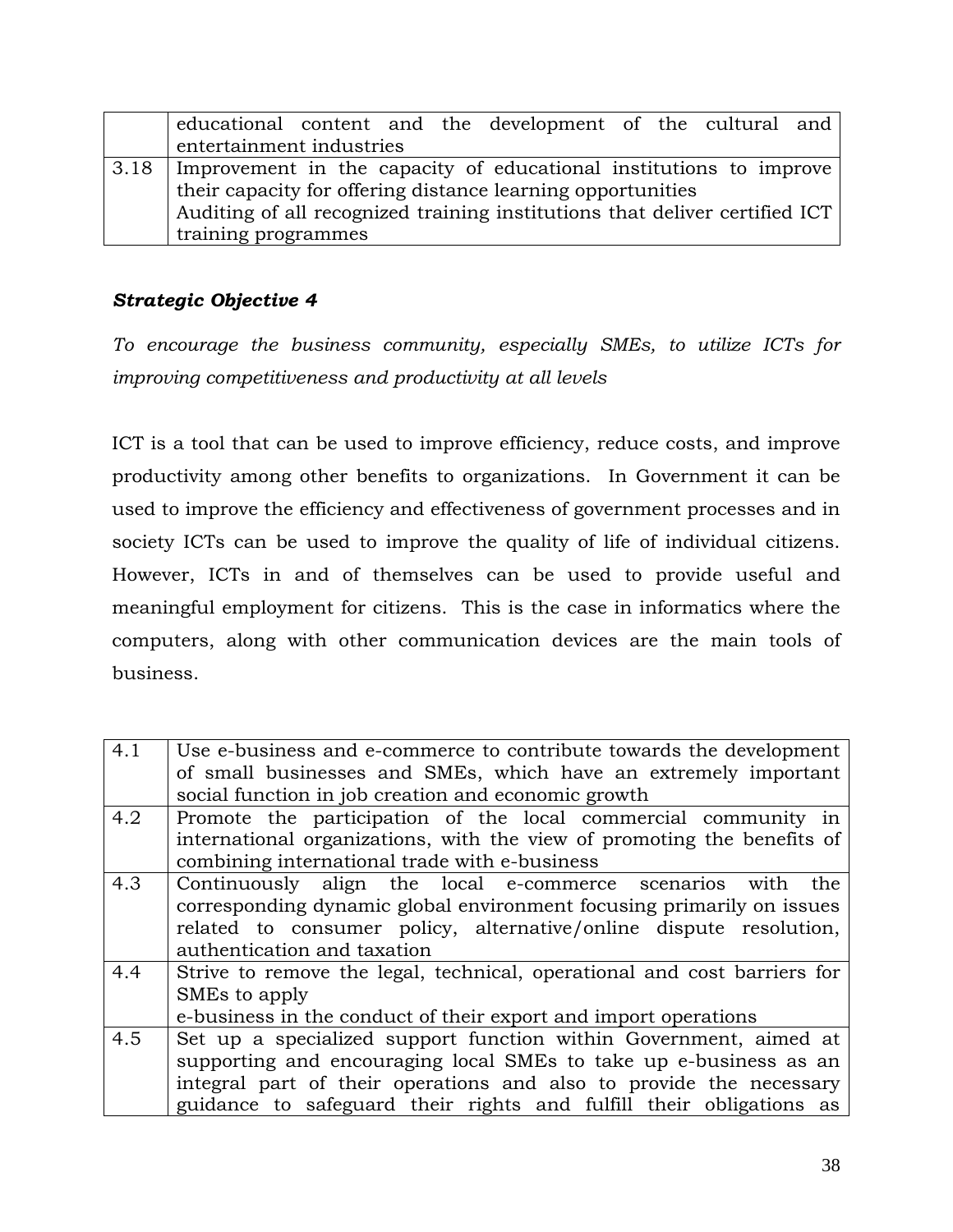|     | international e-commerce retailers                                        |
|-----|---------------------------------------------------------------------------|
| 4.6 | Promote the identification and dissemination of best practices along the  |
|     | entire                                                                    |
|     | e-business value chain, focusing on engendering quality and reliability   |
|     | of service and the strengthening of the e-business community              |
|     | reputation                                                                |
| 4.7 | Provide institutional arrangements that facilitate collaboration among    |
|     | the private sector, Barbados academia, and Government which will          |
|     | provide an impetus and support (financial and human resources) for        |
|     | innovation in the production process                                      |
| 4.8 | Develop micro-enterprise models to provide connectivity to underserved    |
|     | areas to ensure sustainability, development and growth via community      |
|     | access points, including Wi-Fi and Wi-Max at post Offices, Community      |
|     | Centers and Community Libraries                                           |
| 4.9 | Develop sustainable, renewable, environmentally friendly energy to        |
|     | power ICT infrastructure technologies at the individual citizen, business |
|     | and commercial levels, including solar energy                             |

*To promote and facilitate establishment of a culture of innovation and entrepreneurship within Barbadian society*

## *Innovation and Entrepreneurship*

There is a general consensus that a national ICT strategy is critical to stimulate local innovation. Government should facilitate technological innovation by judicious deregulation of the ICT sector and the removal of barriers to private sector participation, establishment of an electronically integrated government as well as develop systems and enact legislation which allows access to data. Furthermore, there has to be a greater focus in the use of ICTs for education research, training and capacity building which will serve to fuel local innovation.

| Ref. | <b>Strategic Objectives</b>                                                                                                                                           |
|------|-----------------------------------------------------------------------------------------------------------------------------------------------------------------------|
| 5.1  | Ensure an effective set of e-business-friendly legislation is in place<br>promoting a safe business environment and consumer confidence in<br>electronic transactions |
| 5.2  | Monitor the international ICT industry to provide direction to the local                                                                                              |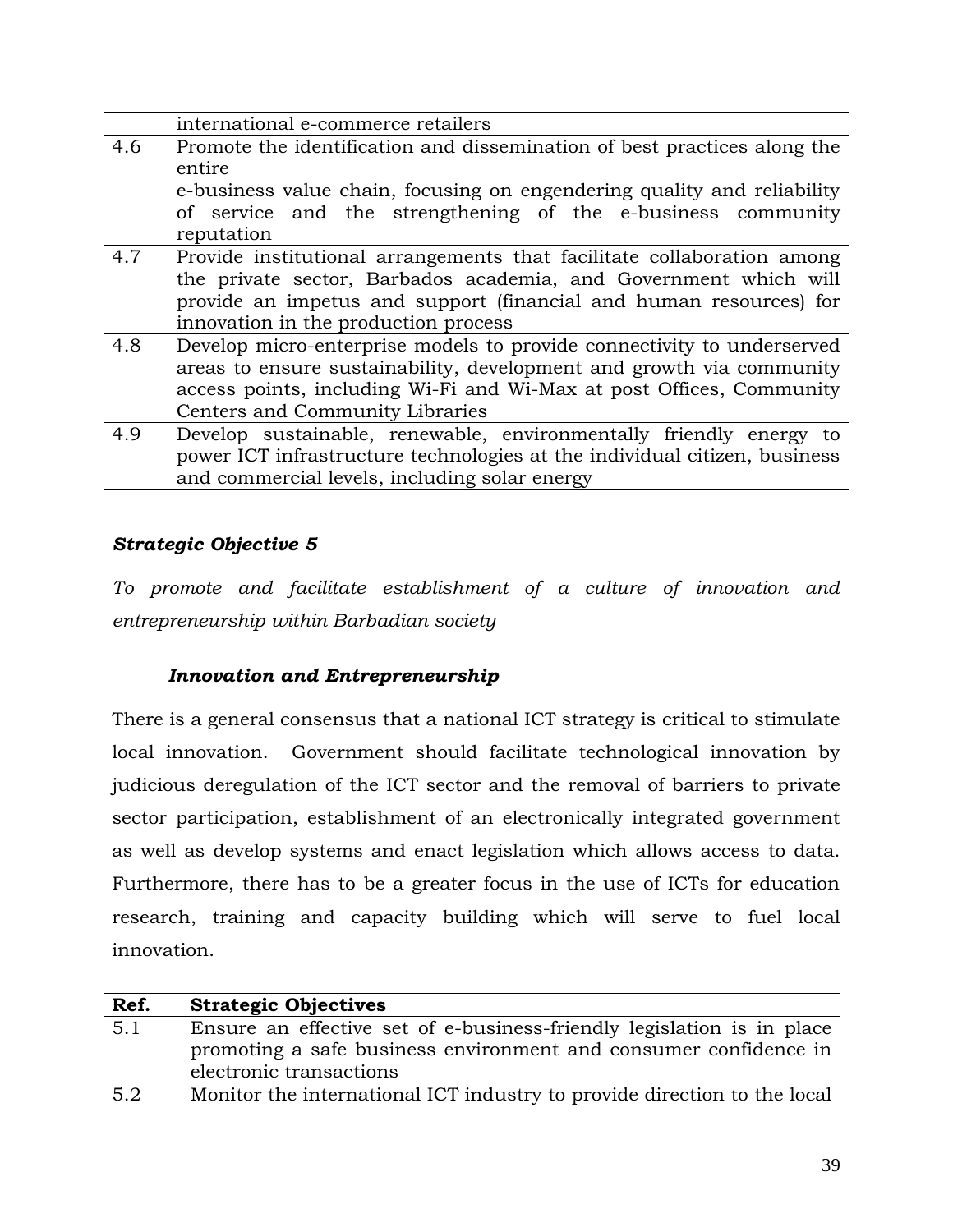|      | ICT industry on the necessary skills sets which it requires to be                                                         |
|------|---------------------------------------------------------------------------------------------------------------------------|
|      | competitive in the global ICT environment                                                                                 |
| 5.3  | Support the development of an ICT incubation and proof of concept                                                         |
|      | centre by forging alliances with major multi- nationals to provide their                                                  |
|      | technologies in a lab environment for the commercial development of                                                       |
|      | ICT innovations by Barbadian and foreign ICT SMEs                                                                         |
| 5.4  | an appropriate technical culture and<br>Nurturing<br>establishing<br>incentives to support and stimulate entrepreneurship |
| 5.5  | utilization of global knowledge to achieve<br>national<br>Pursue                                                          |
|      | development objectives                                                                                                    |
| 5.6  |                                                                                                                           |
|      | Promote the application of ICT knowledge as a critical factor in                                                          |
|      | achieving innovation and economic<br>outcomes<br>for<br>national                                                          |
|      | development                                                                                                               |
| 5.7  | Provision of consultancy and technical assistance support for                                                             |
|      | protection of intellectual property rights, licensing and patenting                                                       |
| 5.8  | To encourage Barbadians to use their creative talent to expand                                                            |
|      | domestic output, create job and improve productivity                                                                      |
| 5.9  | Work with financial institutions to increase the availability of funding                                                  |
|      | for business persons and persons with innovative ideas for use for                                                        |
|      | project development and implementation                                                                                    |
| 5.10 | Consolidation and restructuring of the existing Innovation Fund with                                                      |
|      | similar funding mechanisms to render resources more accessible to                                                         |
|      | potential innovators                                                                                                      |
| 5.11 | Promotion of the use of venture capital and similar mechanisms by                                                         |
|      | startup businesses, especially Small and Medium-sized Enterprises                                                         |
| 5.12 | Strengthening of training programmes designed for persons interested                                                      |
|      | in self-employment and entrepreneurship                                                                                   |

*Transformation of Public and Business Sectors to E- Environment*

Information and Communication Technology is revolutionizing the way Governments operate around the world by enabling them to improve the delivery of services to their customers and to streamline their operations. The Government of Barbados intends, as part of its strategy for public sector modernization, to utilize all available new and emerging technologies to improve the various processes of Government and enhance the quality of life of its citizens. It will therefore be necessary to provide an appropriate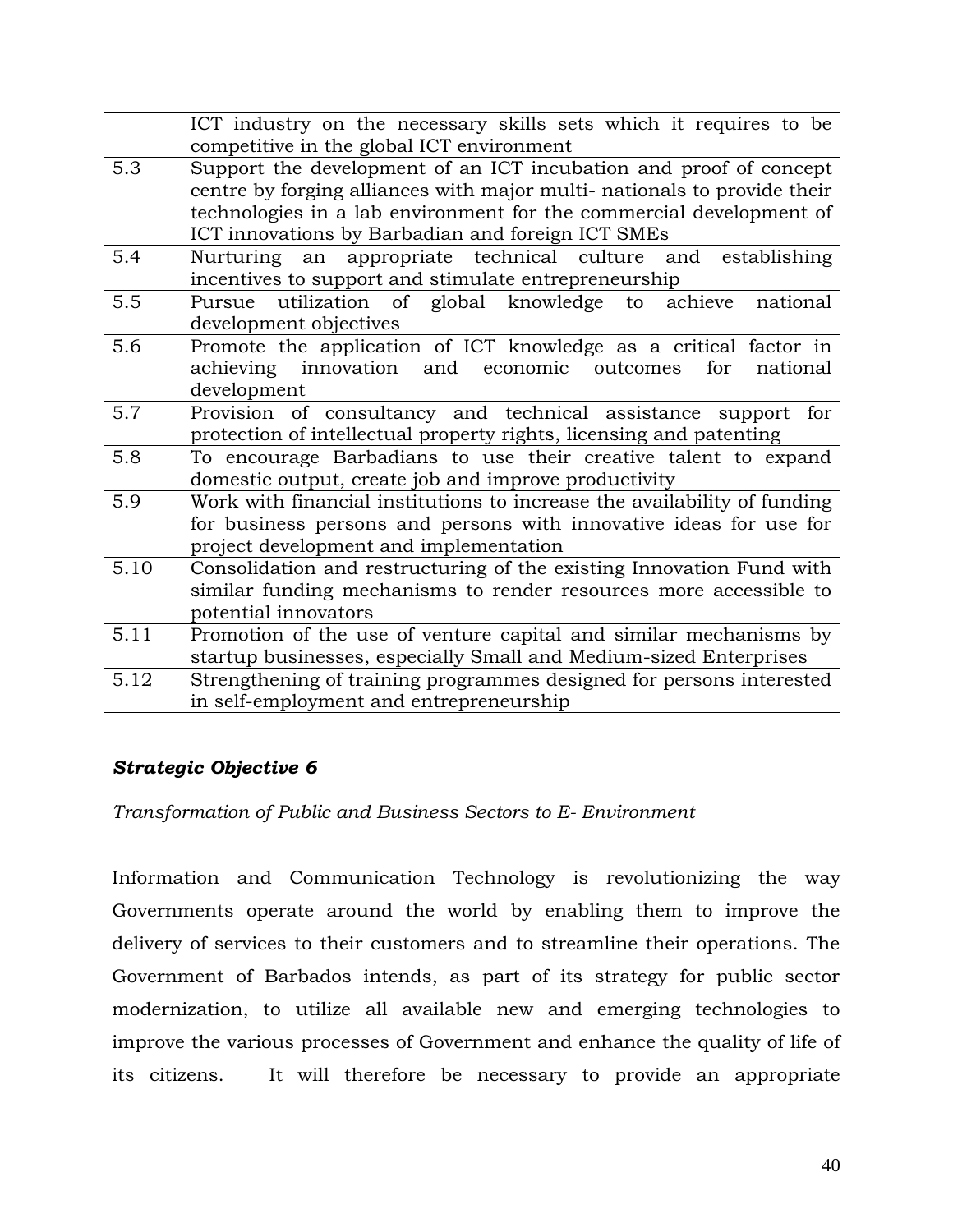environment that will enable businesses to participate in the transformation process.

| 6.1  | Design of ICT solutions which create linkages with the energy and                                                              |
|------|--------------------------------------------------------------------------------------------------------------------------------|
|      | environment sectors and have imbedded initiatives to reduce the                                                                |
|      | country's carbon pollution                                                                                                     |
| 6.2  | Design an extensive ongoing, consultative and participatory process to                                                         |
|      | transform the Barbados economy                                                                                                 |
| 6.3  | Rationalization of the responsibility for various aspects of the                                                               |
|      | implementation of the National ICT Strategy                                                                                    |
| 6.4  | The identification of an ICT "Champion" with overarching responsibility                                                        |
|      | for coordinating the disparate elements of the ICT strategy and to                                                             |
|      | facilitate the required transformation process                                                                                 |
| 6.5  | Establishment of a National Steering Committee for the harmonization                                                           |
|      | and implementation of an approved e-Government and I- Government                                                               |
|      | Policy                                                                                                                         |
| 6.6  | Back office integration of government network<br>facilities<br>for                                                             |
|      | Interoperability                                                                                                               |
|      | I-Government using common standards throughout the Government to                                                               |
|      | ensure compatibility                                                                                                           |
| 6.7  | Adopting a common IT infrastructure for the Government which                                                                   |
|      | encourage data sharing and cooperation between<br>Government                                                                   |
|      | departments                                                                                                                    |
| 6.8  | Streamline record keeping processes to make the transformation to                                                              |
|      | online publication easier                                                                                                      |
| 6.9  | Creation and standardization of meta-data so that timely and successful                                                        |
|      | data searches across institutions and networks are possible                                                                    |
| 6.7  | Build an electronically integrated government (E/ I-Government) i.e. a                                                         |
|      | private, well-designed, reliable and scalable network using cutting edge                                                       |
|      | technology to serve three levels of operations: Government-to-                                                                 |
|      | Government (G2G) including Intra-Ministry communication, I-                                                                    |
|      | Storage Area Network, redundant<br>data centers;<br>Government<br>Government-to-Business (G2B) and Government-to-Citizen (G2C) |
| 6.8  | Equip public officers, especially supervisors and managers with change                                                         |
|      | management skills, in order to help minimize resistance to the                                                                 |
|      | introduction of changes to business processes and procedures as a                                                              |
|      | consequence of the adoption of ICTs in the workplace                                                                           |
| 6.9  | Building partnerships with regionally and internationally renowned ICT                                                         |
|      | software and hardware development companies and researchers                                                                    |
| 6.10 | Facilitation of the use of open source as well as proprietary software                                                         |
|      |                                                                                                                                |
| 6.11 | Facilitation of greater transparency in the governance of the country                                                          |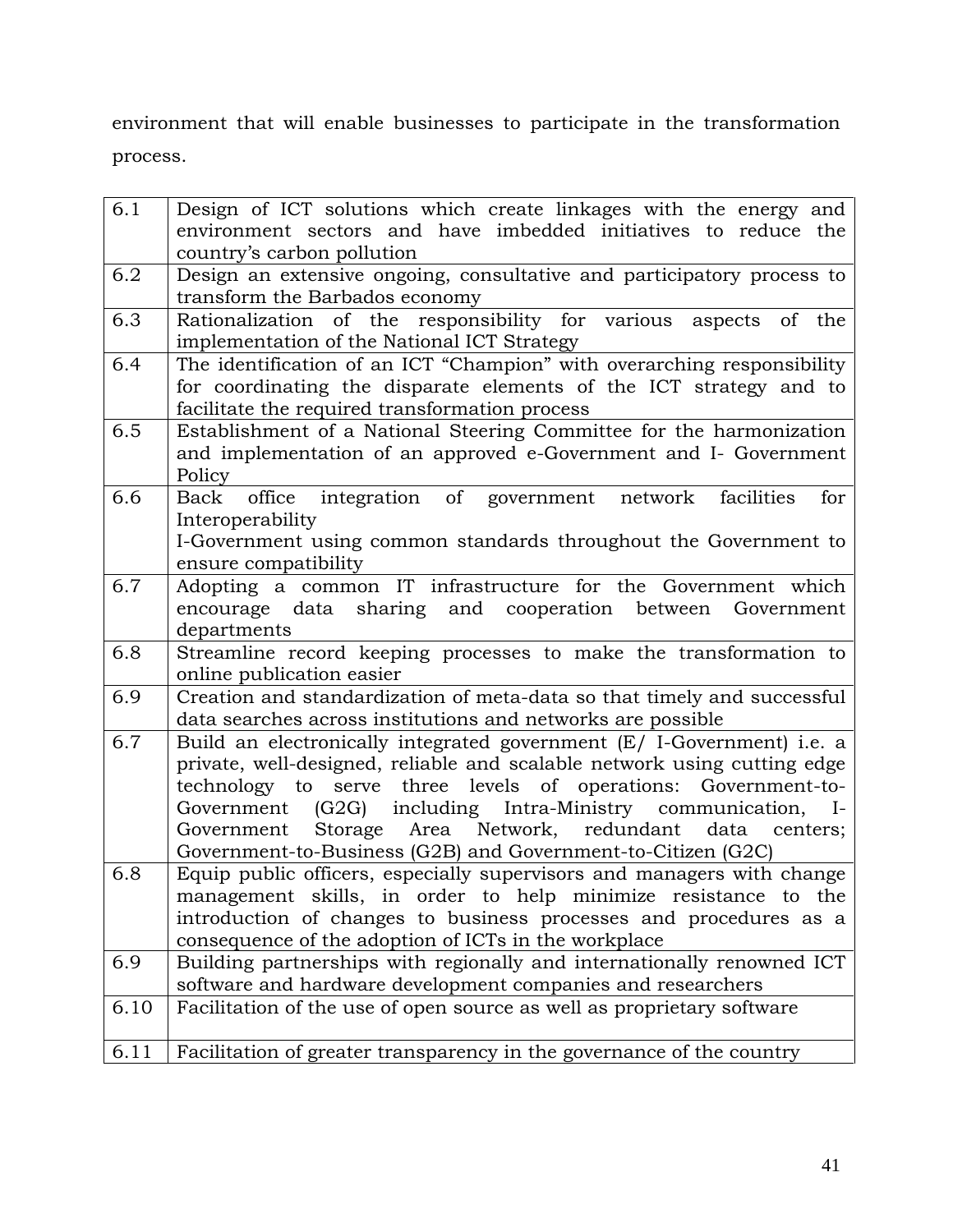*Development of Critical Infrastructure for Continuity of Governance and Preservation of the Nation during Natural Disasters*

ICTs are growing in use within the business community as well as by individuals. Indeed many businesses are now heavily dependent on ICTs in their day to day operations. Individuals also utilize ICTs on a regular basis in several aspects of their lives. Unfortunately, however, the use of ICTs opens businesses and individuals to numerous threats. These include viruses and worms which can be transmitted over the Internet as well as over communications networks. There are also problems of phishing and hacking whereby unauthorized persons can gain access to private or confidential information, to the detriment of the business or individual. Additionally there is the problem of identity theft whereby unscrupulous persons can steal the identity for the purpose of engaging in criminal and other activities.

Another consideration is the geographic characteristics of the Caribbean, which is prone to the occurrence of hurricanes and to a lesser extent other natural disasters. ICTs can facilitate implementation of more effective Disaster Management Systems, including early warning systems, which serve to mitigate against the impacts of these disasters.

| 7.1 | Design of a disaster mitigation and management mechanism               |
|-----|------------------------------------------------------------------------|
| 7.2 | Design of standard procedures for continuation of essential government |
|     | operations                                                             |
| 7.3 | Development of systems to strengthen and protect critical national     |
|     | communications infrastructure and storage of important information     |
| 7.4 | Institutional strengthening of early warning systems                   |
| 7.5 | Establishment of a National ICT Security Task Force                    |
| 7.6 | Development of educational programmes on the safeguarding of           |
|     | individual information systems                                         |
| 7.7 | Development of appropriate linkages to facilitate the continuity of    |
|     | business operations                                                    |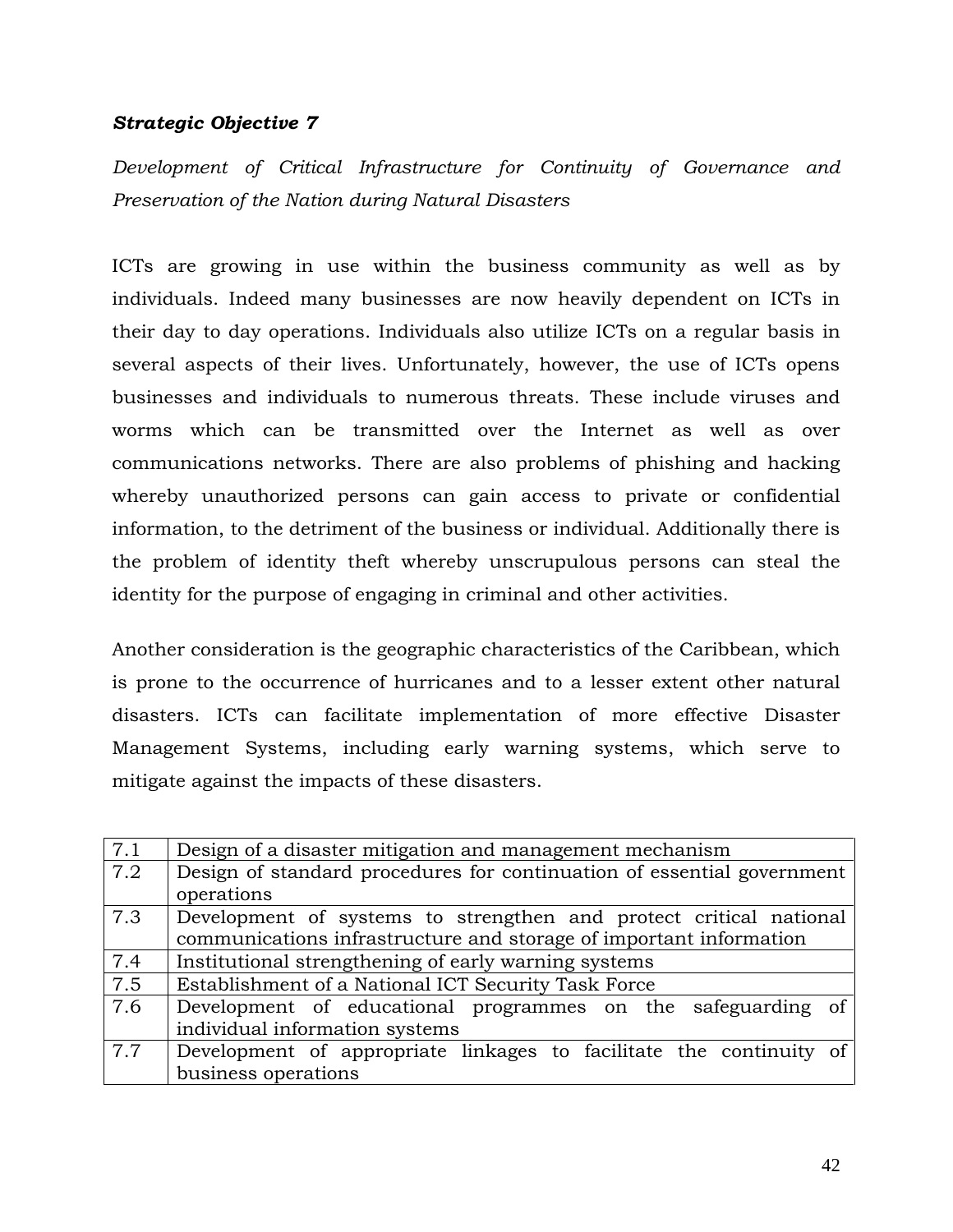## <span id="page-43-0"></span>**X. RESOURCES**

Substantial human resources, financial and technical assistance will be required to drive the ICT developmental process. As a consequence, Government will have to approach international funding agencies and other external sources for assistance. In this regard, the details of several projects have been communicated to the European Commission under a Barbados Sugar Adaptation Programme where a multi-annual indicative programme allows for the use of funds in support of three sectors, one of which is information and communication technologies. A precondition for the release of funds under this EC arrangement is the approval of a National ICT Strategic Plan.

# <span id="page-43-1"></span>**XI. PLANNING, COORDINATION, INTEGRATION AND IMPLEMENTATION**

The successful design and implementation of the national ICT Plan is dependent on the involvement of stakeholders in the private sectors, civil society and academia.

The National Council for Science and Technology has been designated as the coordinating agency with the status and the requisite resources to coordinate the national goals and implementation of the ICT plan.

This new comprehensive strategic plan will be reviewed, monitored and managed by the coordinating agency. To this end, emphasis will be placed on the coherence between the various ongoing and planned initiatives supported by different government departments and where possible, by development stakeholders such as telecommunications service providers and Internet service Providers.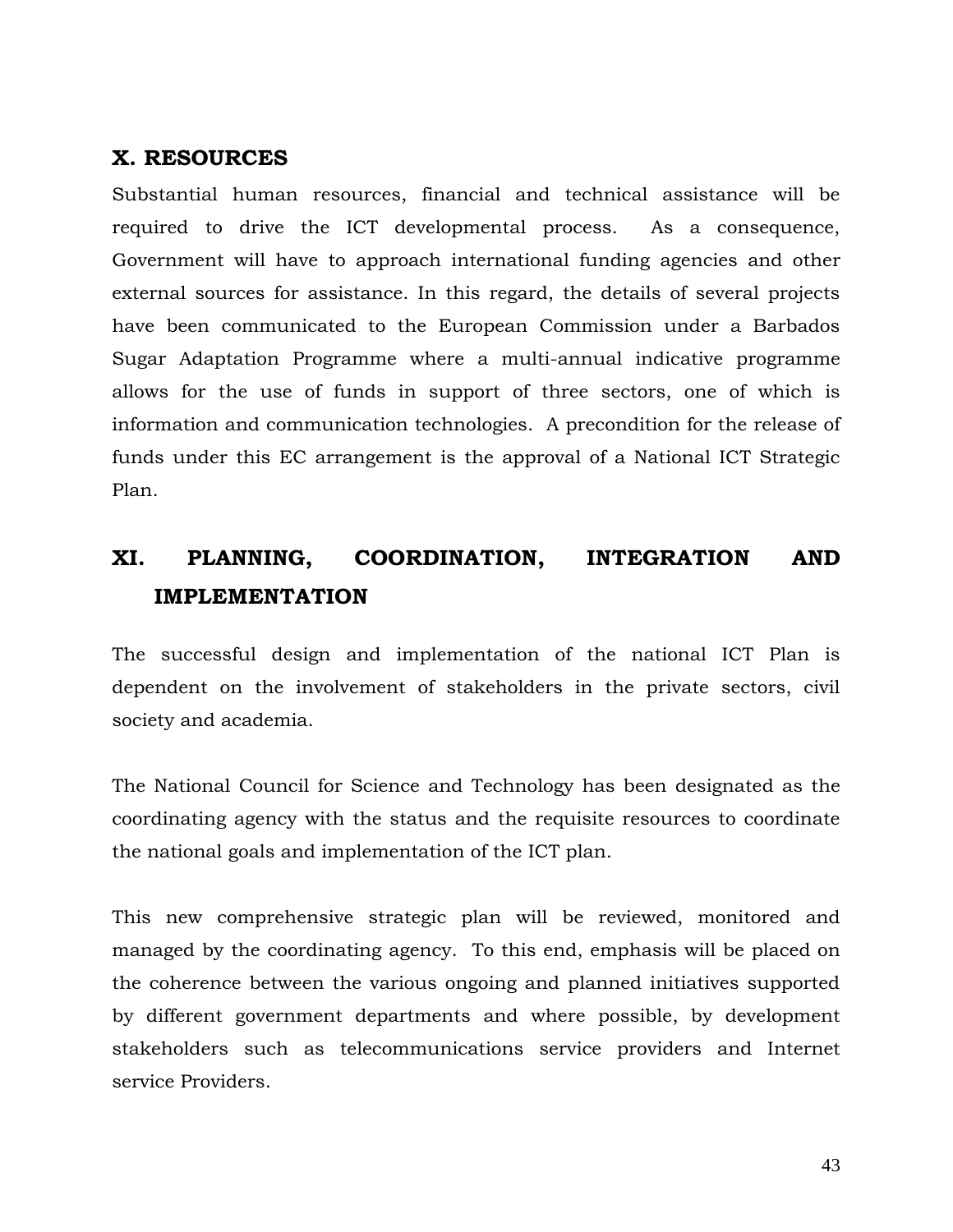The operational framework for the implementation of the strategic national ICT Plan requires structured relationships, partnerships and alliances among the identified entities and stakeholders. The framework should be based on the following strategic factors, which are:

- Strengthening the National Council for Science and Technology with the resources, both financial and human, required to coordinate the execution of the initiatives under the national ICT Plan. It must have the authority to lead and be empowered to influence collaborative action among all stakeholders;
- Strong Political Leadership: This national ICT Plan will require strong political leadership at the highest levels of Government;
- Ownership of the Plan by all stakeholders: The ICT Plan must be widely disseminated and understood among the stakeholder community. The community of stakeholders should accept ownership of this Plan and have a strong sense of responsibility for the accomplishment of the planned objectives in their respective domains;
- Implementation of a regime of incentives to encourage service providers to build out critical infrastructure utilizing appropriate technology.
- A rationalization of the responsibility for various aspects of the implementation of the National ICT Strategy;
- The identification of an ICT "Champion" with overarching responsibility for coordinating the disparate elements of the ICT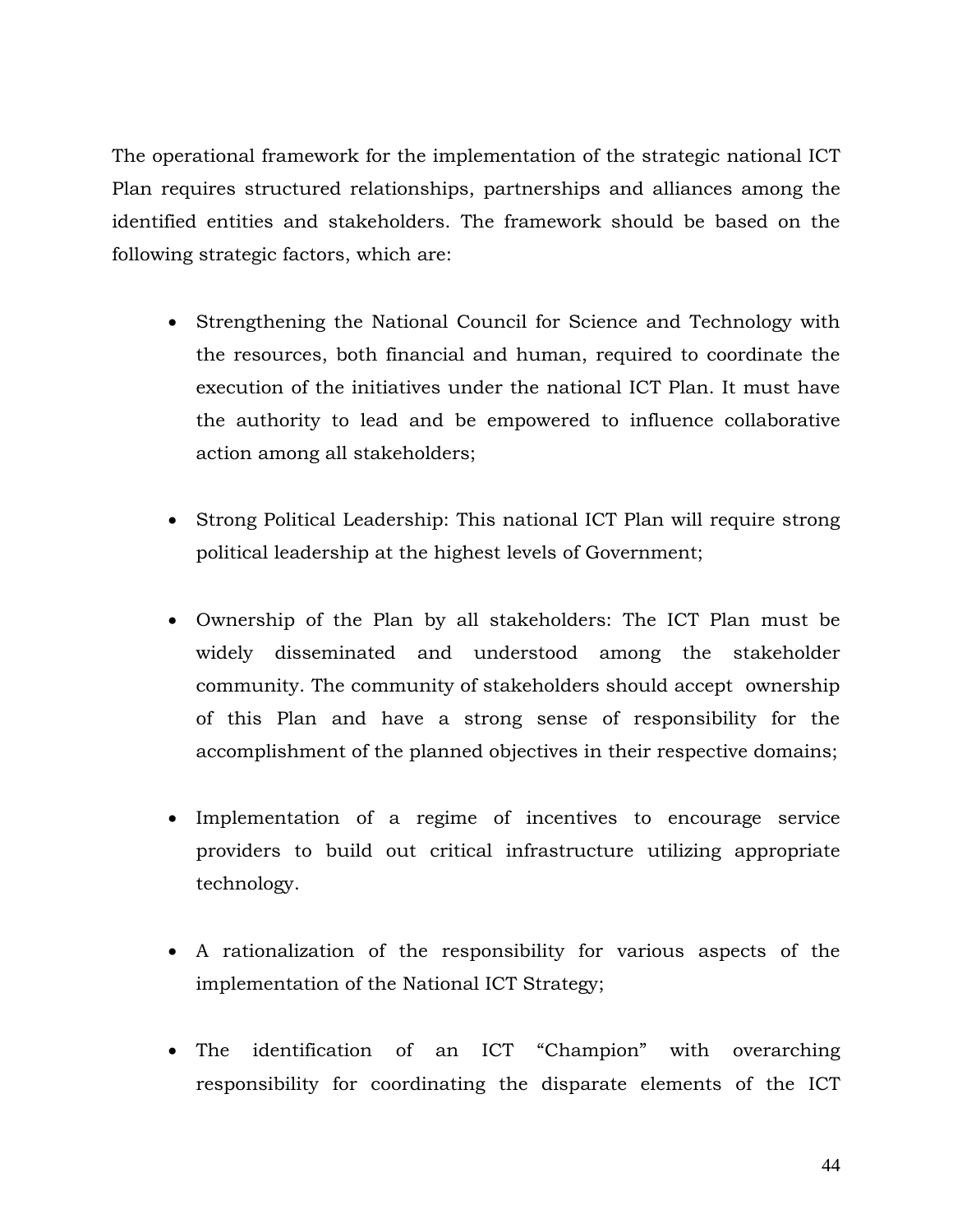strategy and to facilitate the required transformation process. This person should have the confidence of the key decision makers in the Government;

- Establishment of a National (Steering) Committee for the harmonization and implementation of an approved e-Government and I-Government Policy.
- Elaboration of the strategic and tactical plans for all aspects of e-Government implementation;
- Definition of the strategic roles of education institutions in the implementation of this Plan;
- Designation of the critical ICT infrastructure and plans for its development and protection;
- The implementation of a security regime for the protection of the critical national ICT infrastructure;
- A proactive, multi-faceted public awareness and education for ICT for development initiatives;
- Increased public access for households, the public, communities, schools and libraries to the Internet;
- Availability and training of ICT staff, skills and technology transfer and development;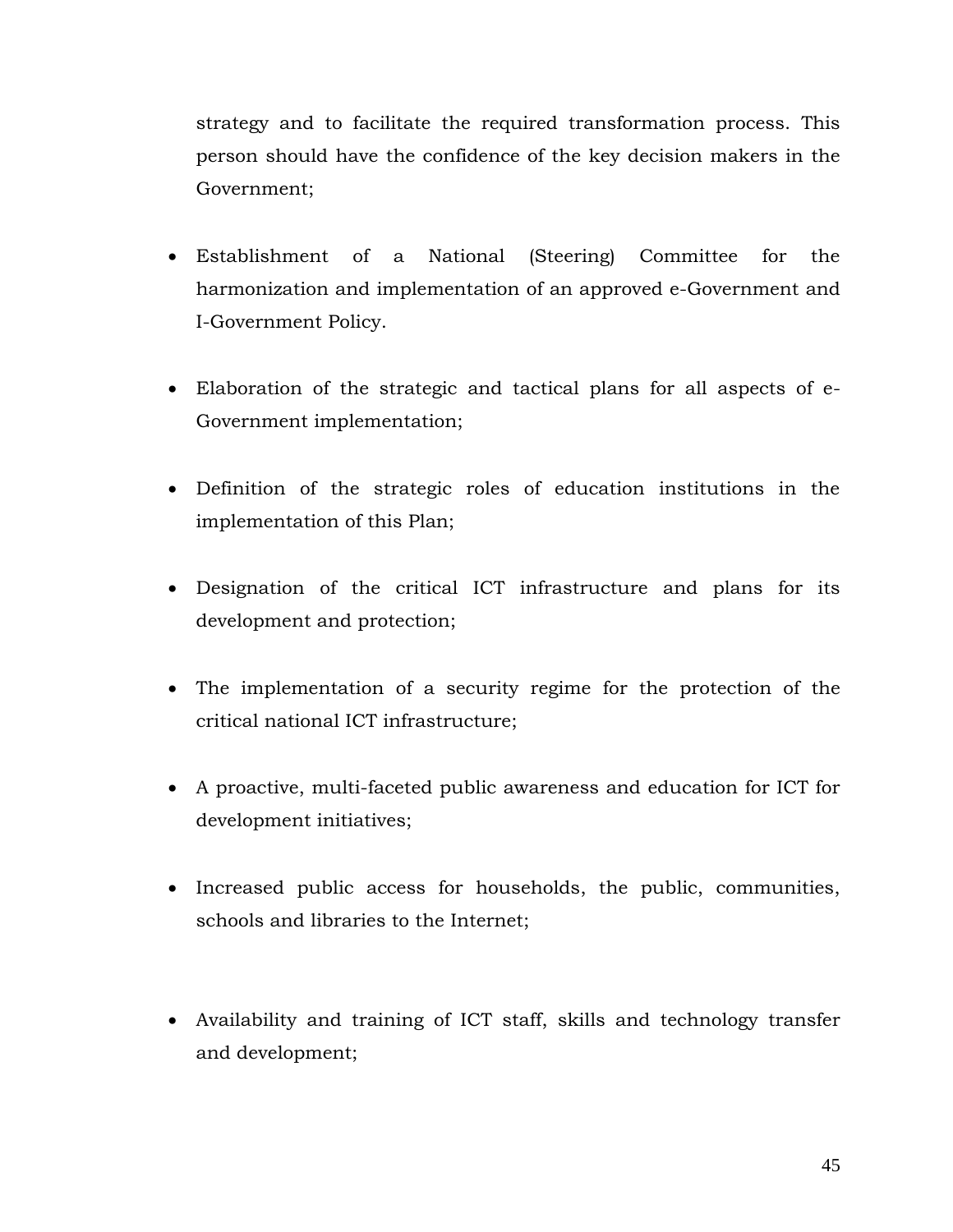- Procurement of requisite infrastructure, hardware, software and peripherals for implementation of the e-Government environment;
- A review of the status of Public Sector Reform and alignment of its strategic change management initiatives to support the dynamic transformation of the sector to achieve the full benefits of leveraging ICT for development; and
- Ongoing adherence to the principles contained in the UN Millennium Development Goals, WSIS Declaration of Principles and

# <span id="page-46-0"></span>**XII. SECTORAL INITIATIVES AND PROGRAMMES**

The key objectives and strategies associated with the wide range of economic, social, governance, environmental and infrastructural activities that will help to realize the vision, are presented below under the various sectors. The sectoral plans will be formulated by the respective agencies which also have responsibility for executing these plans.

The government is committed to making available the resources necessary to successfully implement the programmes under the sectoral initiatives highlighted below.

## <span id="page-46-1"></span>*a. Health*

- 1. Establishment of an improved information system to better facilitate monitoring and control of communicable diseases. This system will also feature enhanced privacy arrangements aimed at protecting patients.
- 2. Utilize ICT-based systems for providing medical care during and after disasters as well as integrate ICTs into the delivery of health care services to the Barbadian population.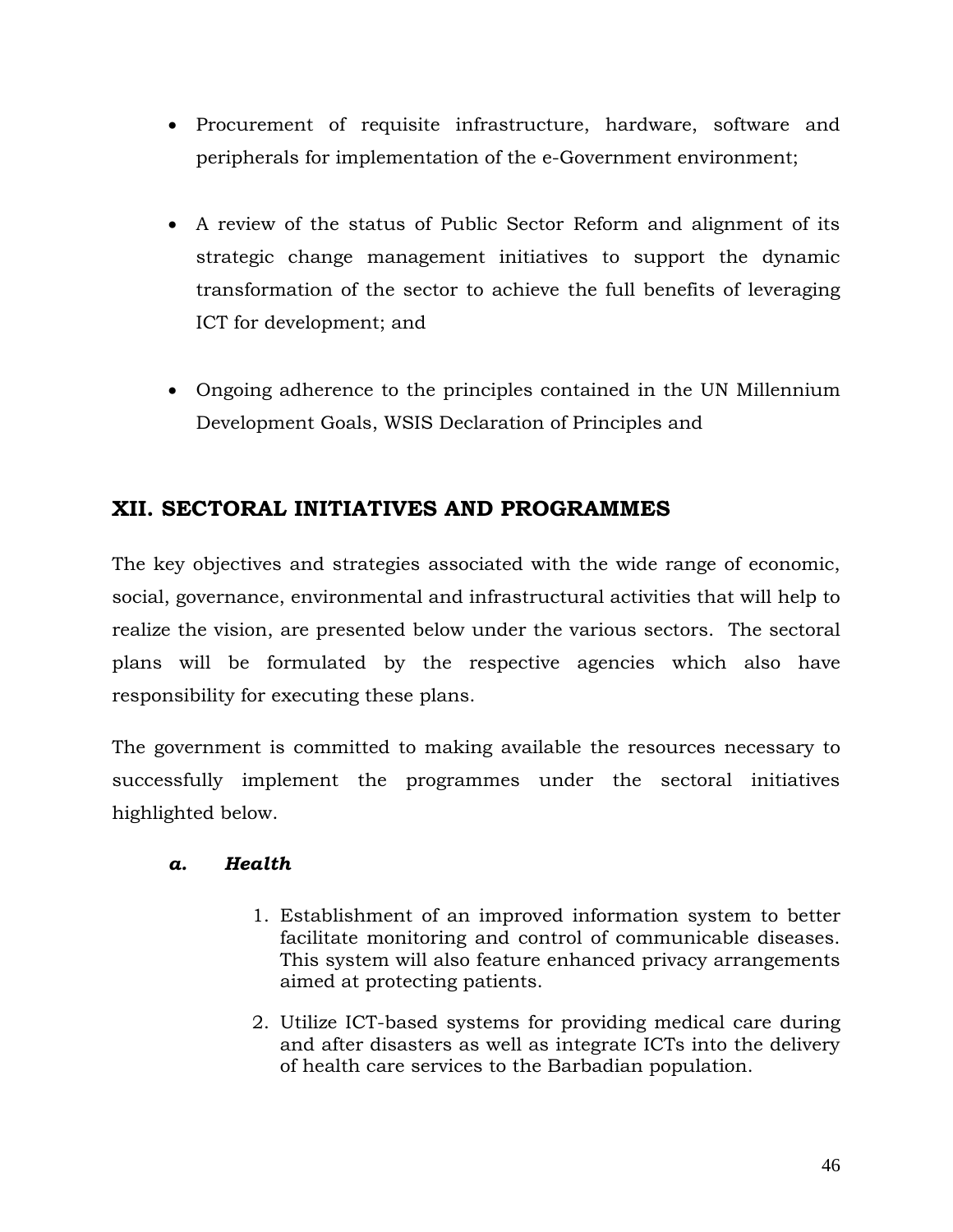3. Strengthen public health research and prevention programmes making full use of ICTs;

## <span id="page-47-0"></span>*b. Agriculture*

- 1. Provide ICT training programmes specifically targeted to farmers and fishermen; whilst simultaneously informing them on the benefits of using ICTs in their operations.
- 2. Develop and implement a technology driven market research and development programme to facilitate the exchange of information between buyers and sellers in the sector.
- 3. Institute a web-based programme for sharing weather information with farmers, agricultural researchers and the public.

## <span id="page-47-1"></span>*c. Education*

- 1. Continue to reform the educational system and integrate ICTs fully into the revamped curriculum.
- 2. Upgrade the ICT training programme for students at primary and secondary schools and extend the programme to all schools. This would also include the provision of special ICT training programmes geared toward children who are physically challenged.
- 3. Continue the schools" refurbishment programme to ensure that they can house computer hardware and software in a secured environment.

## <span id="page-47-2"></span>*d. Culture and Entertainment*

- 1. Provide training courses on the use and application of ICTs for practitioners in both industries;
- 2. Encourage and facilitate the digitization of cultural and historic records to ensure improved quality during storage. This initiative also aims at equipping National Libraries and Archives with the facility to making information on local Culture more easily available to the public through the use of ICTs;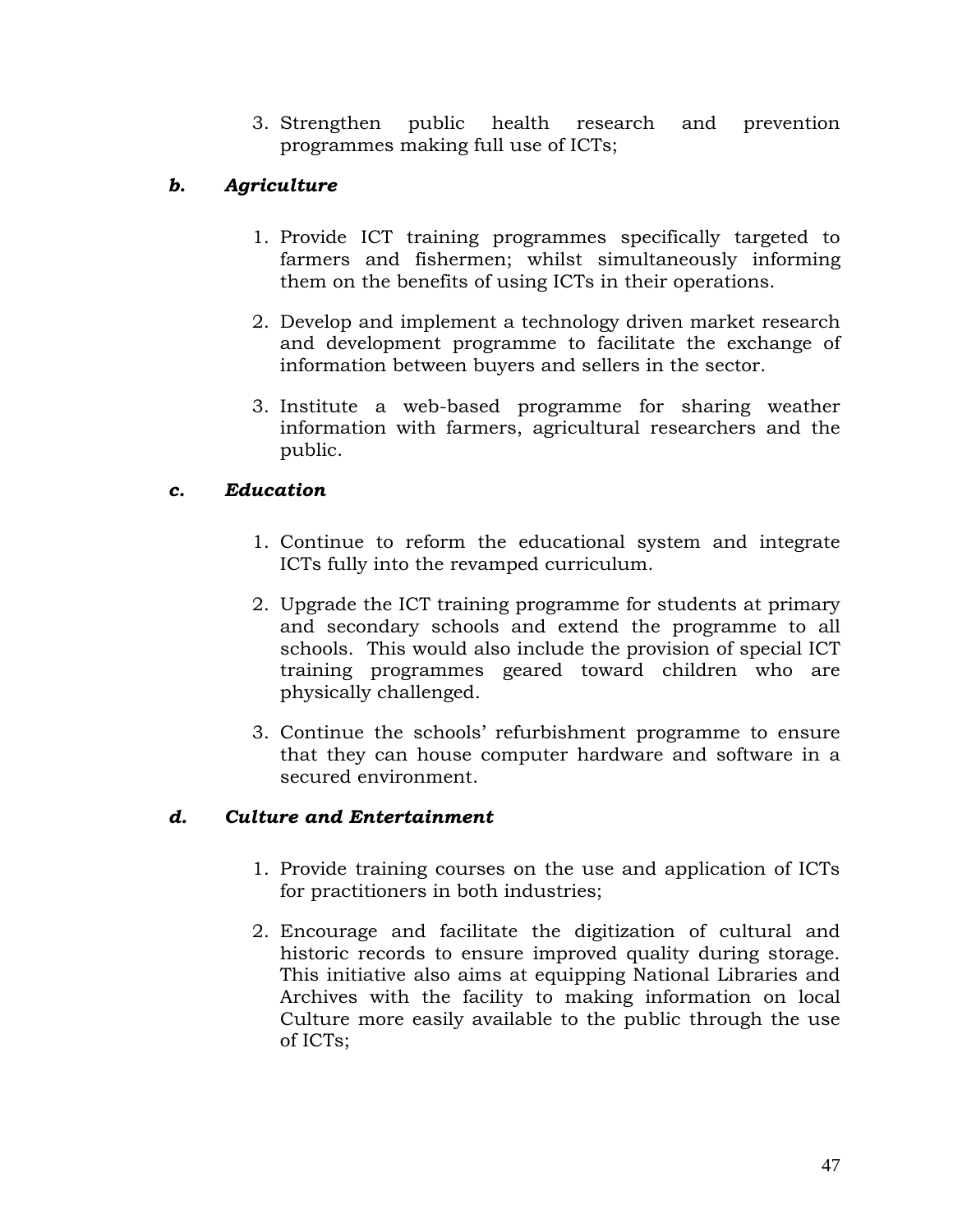3. Facilitate and support efforts by television and radio stations as well as media houses to develop and utilize local content in their productions and publications;

## <span id="page-48-0"></span>*e. National economy*

- 1. the deployment of ICTs in providing early and reliable information on movements in the levels of key economic indicators to feed into an *Early Warning System* for Barbados (the purpose of this system will be to convey information for the timely assessment of the prevailing economic and financial situation and trends in order that timely and appropriate diagnosis can be made to correct any harmful developments within the economy as a result of un favourable external developments)
- 2. *Develop a System of Information And Management For Governability (*SIGOB*)* to facilitate and ensure maximum operational efficiency. SIGOB
- 3. Put ICT systems in place to allow for the effective interagency co-ordination which will improve the information flow between the Public Investment Unit (PIU), Research and Planning Unit (RPU) and their stakeholders (Ministry of Housing and other members of the private sector involved in the development of governmental projects.);

## <span id="page-48-1"></span>*F. Family, Youth and Sports*

1. The Development of ICT portals for the **family**, the **youth** and for **sporting** arena. The portals will provide a "one-stop portal" for each category on all related information, data and services which can be captured under the respective subject matter for the general use of the public. The purpose of applying the use of ICTs in these areas serves to i.) improve access to relevant information for good moral, emotional, spiritual, social and economic development; ii) to prepare and youth of today for the challenges of tomorrow and iii) to facilitate the development of a viable sporting industry, to enhance and encourage healthy sporting excellence and competitiveness.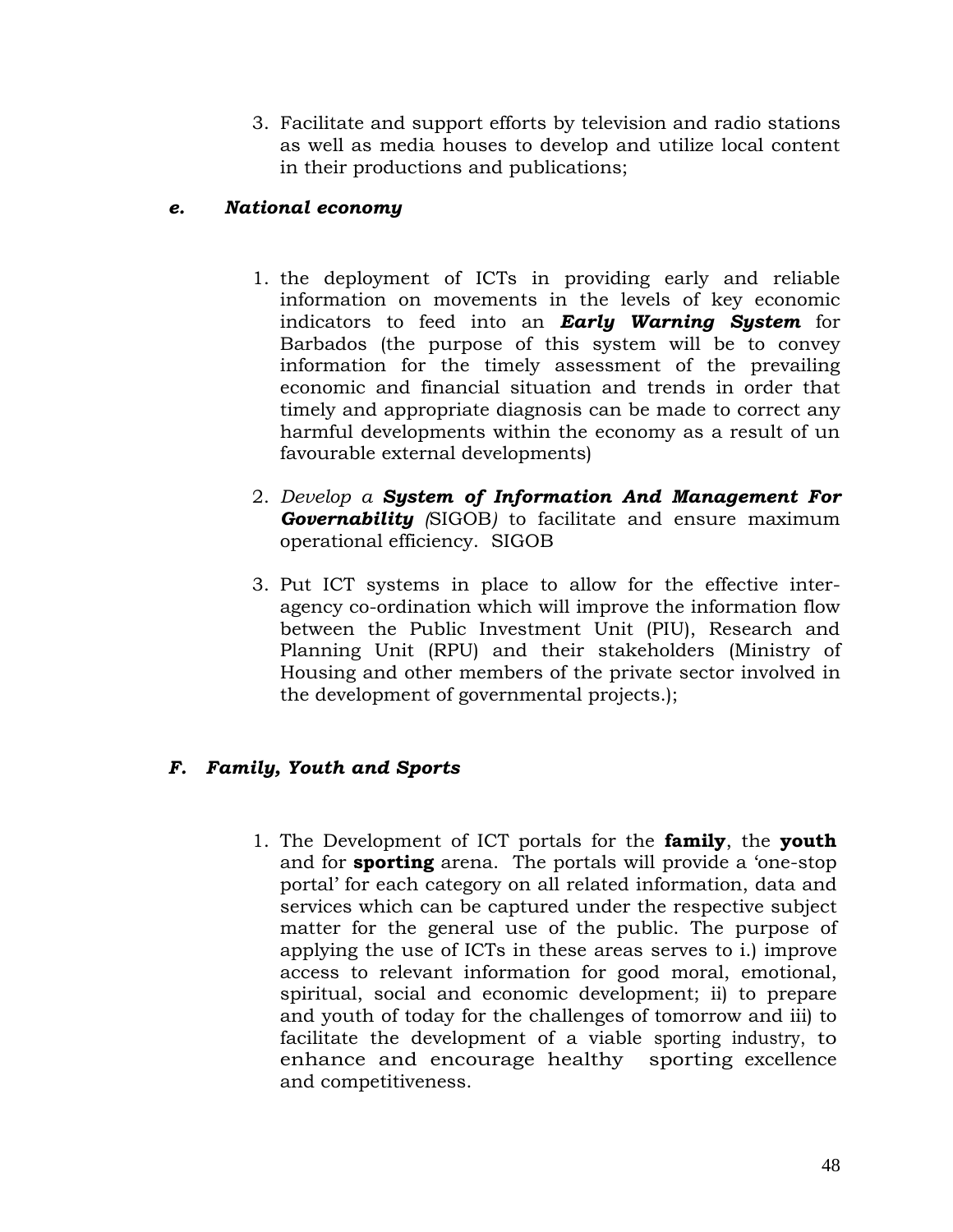- 2. To use ICTs to encourage and promote a culture of innovation and entrepreneurship in families and youth in Barbados.
- 3. To promote and facilitate tele-working to provide greater job opportunities.

## <span id="page-49-0"></span>*G. Transport and Works*

- 1. Implementation of appropriate traffic management systems to reduce Traffic Gridlock.
- 2. Upgrade of various processes for conducting business at the Licensing Authority

## <span id="page-49-1"></span>*h. Transport and Works*

- 1. Implementation of appropriate traffic management systems to reduce Traffic Gridlock.
- 2. Upgrade of various processes for conducting business at the Licensing Authority
- 3. Encourage the compliance of persons in respect of payment of fees and taxes

## <span id="page-49-2"></span>*i. Labour*

- 1. To improve the capacity to compete for jobs in the labour market the Ministry responsible for Labour will continue the upgrade of the Computer Resource Centre of the National Employment Bureau (NAB)
- 2. Continue to sensitize persons regarding services offered under the Resource Centre of the NAB via various ICT media.